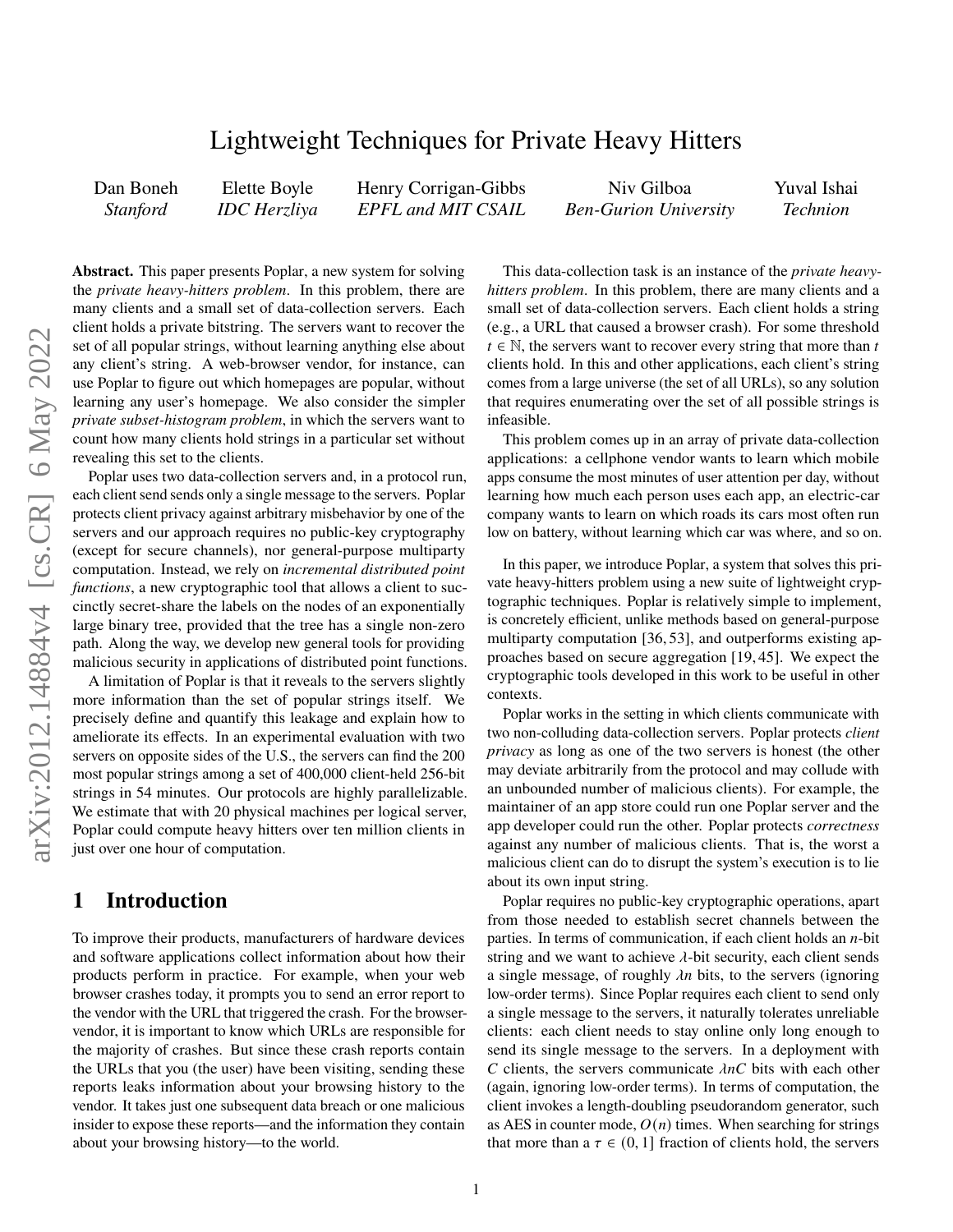perform  $\approx nC/\tau$  evaluations of a length-doubling pseudorandom generator.

To evaluate Poplar in practice, we implement the end-to-end system and evaluate it on Amazon EC2 machines on opposite sides of the U.S. In this cross-country configuration, we consider a set of 400,000 clients, each holding a 256-bit string (long enough to hold a 40-character domain name). We configure the two servers to compute the set of heavy hitters held by more than 0.1% of these clients. The protocol between the two servers takes 54 minutes in total and requires under 70 KB of communication per user. With this parameter setting, Poplar concretely requires over 100× less communication (between the servers) and server-side computation compared to approaches based on existing cryptographic tools.

**Our techniques.** Our first step to solving the private heavy-hitters problem is to study an independently useful simpler problem of computing *private subset histograms*. In this problem, each client holds an  $n$ -bit string, as before. Now, the servers have a small set S of strings (unknown to the clients) and, for each string  $\sigma \in S$ , the servers want to know how many clients hold string  $\sigma$ , without learning anything else about any client's string. Our starting point is a simple protocol for this problem from prior work [\[11\]](#page-13-1), in which each client sends each server a single message. This protocol relies on the cryptographic tool of distributed point functions [\[10,](#page-13-2) [11,](#page-13-1) [35\]](#page-14-3). (A distributed point function is essentially a compressed secret-sharing of a function that has a single nonzero output.) The prior protocol [\[11\]](#page-13-1) offers a partial defense against malicious clients at the expense of compromising the privacy of clients against a malicious server.

Our first technical contribution is to modify this protocol to simultaneously protect correctness against malicious clients and achieve privacy against a malicious server. To do so, we develop a new lightweight malicious-secure protocol that the two servers can run to check that they hold additive secret shares of a vector that is zero everywhere except with a one in a single position. Prior approaches either required additional non-colluding servers [\[20\]](#page-13-3), did not provide malicious security [\[11\]](#page-13-1), had relatively large client-to-server communication (as in Prio [\[19\]](#page-13-0)), or required additional rounds of interaction between the clients and servers [\[31\]](#page-14-4). Applying our new building-block immediately improves the efficiency of existing privacy-preserving systems for advertising [\[50\]](#page-14-5) and messaging [\[20,](#page-13-3) [31,](#page-14-4) [52\]](#page-14-6).

Perhaps even more important, prior protocols [\[11\]](#page-13-1) do not defend against a subtle "double-voting" attack. In this attack, a malicious client can cast tentative votes for a set  $S'$  of two or more strings. The servers only catch the cheating client if  $|S' \cap S| \geq 2$ , where  $S$  is the set of strings whose popularity counts the servers compute. To prevent this kind of attack, we leverage a refined type of distributed point function that we term *extractable distributed point functions* ("extractable DPFs"). Roughly speaking, with an extractable DPF it is possible to extract from the actions of a malicious client an honest strategy that would achieve a similar effect. We show that a variant of the distributed-point-function construction of prior work [\[11\]](#page-13-1) is extractable in this sense when we model the underlying PRG as a random oracle.

Next, we use our protocol for private subset histograms to construct a protocol for the  $t$ -heavy hitters problem. Our approach follows that of prior work which uses subset-histograms protocols, in the settings streaming and local-differential privacy, to identify heavy hitters [\[4,](#page-13-4) [17,](#page-13-5) [18,](#page-13-6) [54\]](#page-14-7).

In the  $t$ -heavy hitters problem, each client  $i$  holds a string  $\alpha_i \in \{0, 1\}^n$  and the servers want to learn the set of all strings that more than *t* clients hold, for some parameter  $t \in \mathbb{N}$ . Our idea is to have the client and servers run our private subset-histogram protocol *n* times. After the  $\ell$ th execution of the subset-histogram protocol, the servers learn a set  $S_\ell \subseteq \{0,1\}^\ell$  that contains the  $\ell$ -bit prefix of every  $t$ -heavy hitter. After  $n$  executions, the servers learn the set  $S_n$  of all *t*-heavy hitter strings.

In more detail, the clients, for their part, participate in  $n$ executions of the subset-histogram protocol. In the  $\ell$ th execution, for  $\ell = 1, \ldots, n$ , a client holding a string  $\alpha \in \{0, 1\}^n$  participates in the protocol using the prefix  $\alpha|_{\ell} \in \{0,1\}^{\ell}$  as its input to the protocol, where  $\alpha|_{\ell}$  is the  $\ell$ -bit prefix of  $\alpha$ . These executions all run in parallel, so each client in fact only sends a single message to the servers.

The servers participate in the first execution of the subsethistogram protocol using the set of two prefixes  $S_1 = \{0, 1\}$ , and learn the histogram for this set  $S_1$  (i.e., the number of client strings that begin with a '0' and the number of client strings that being with a '1'). They prune from  $S_1$  all the prefixes that occur fewer than *t* times. Let  $T_1 \subseteq S_1$  be the remaining set of prefixes. The servers then append a '0' and a '1' to every string in  $T_1$  to obtain the set  $S_2 = T_1 \times \{0, 1\}$ . In the second execution of the subset-histogram protocol, the servers learn the histogram for the set  $S_2$ . Again, they prune from  $S_2$  all the elements that occur fewer than *t* times. Let  $T_2 \subseteq S_2$  be the remaining set of prefixes. They compute  $S_3 = T_2 \times \{0, 1\}$ , and learn the histogram for  $S_3$ . They prune  $S_3$  and continue this way until finally after *n* executions of the subset-histogram protocol, they obtain the set  $T_n$  of all *t*-heavy hitters. At every step in this protocol, the size of the set  $S_{\ell}$  is at most twice the size of the final answer  $T_n$ .

The straightforward implementation of the above scheme requires each client to communicate  $\Omega(n^2)$  bits to each server, where  $n$  is the length of each client's private string. This is because each client participates in  $n$  instances of the privatesubset-histogram protocol, and each protocol run requires the client to send a size- $\Omega(n)$  distributed-point-function key to the servers. Since  $n \approx 256$  in our applications, the quadratic perclient communication cost is substantial.

To reduce this cost, we introduce *incremental distributed point functions* ("incremental DPFs"), a new cryptographic primitive that reduces the client-to-server communication from quadratic in the client's string length  $n$  to linear in  $n$ . Conceptually, this primitive gives the client a way to succinctly secret-share the weights on a tree that has a single path of non-zero weight in an incremental fashion.

**Limitations.** The main downside of Poplar is that it reveals some additional—though modest and precisely quantified information to the data-collection servers about the distribution of client-held strings, in addition to the set of heavy hitters itself. In particular, even when an arbitrary number of malicious clients collude with a malicious server, this leakage depends only on the *multiset* of strings held by the honest clients, without revealing any association between clients and strings in this multiset.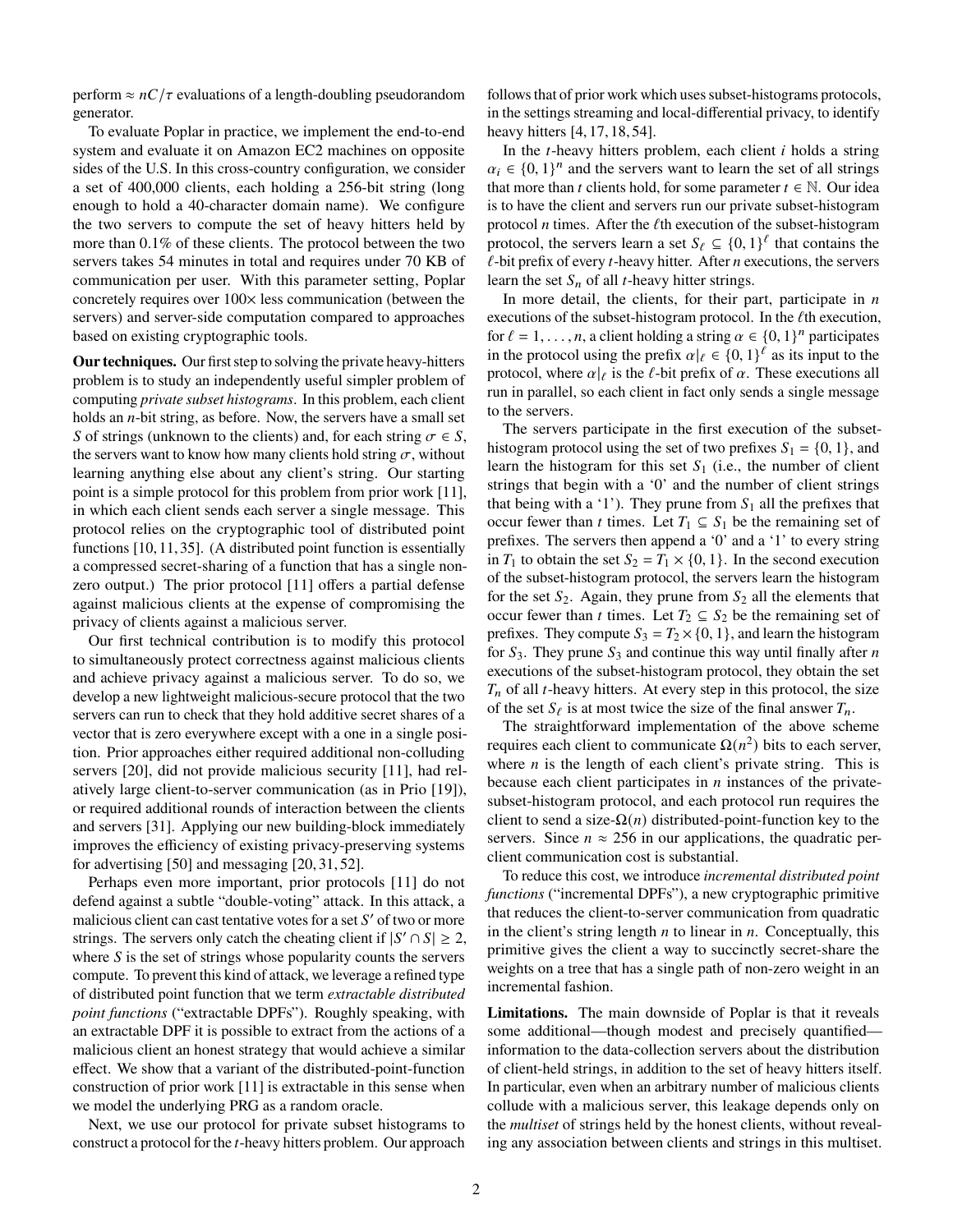Moreover, the amount of partial information leaked about this multiset is comparable to the output length, and only scales logarithmically with the number of clients  $C$  when the servers search for strings that a constant fraction of clients hold. See the precise definition of the leakage in Section [2.3.](#page-3-0)

To protect client privacy against even this modest leakage, we can configure Poplar to provide  $\epsilon$ -differential privacy [\[27\]](#page-14-8), in addition to its native MPC-style security properties. The differential-privacy guarantee then ensures that Poplar will never reveal "too much" about any client's string, even accounting for the leakage. To achieve  $\epsilon$ -differential privacy with  $C$  clients, Poplar introduces additive  $O(1/\epsilon)$  error, compared with the larger  $\Omega(\sqrt{C}/\epsilon)$  error inherent to protocols based on randomized response [\[4,](#page-13-4) [5,](#page-13-7) [12,](#page-13-8) [30,](#page-14-9) [32\]](#page-14-10). (Poplar provides additional privacy benefits that cannot be obtained via randomized response, such as the ability to securely compute on the secret-shared histogram.)

An additional limitation is that Poplar requires two noncolluding servers and it does not efficiently scale to the setting of k servers, tolerating  $k - 1$  malicious servers. Overcoming this limitation would either require constructing better multi-party distributed point functions [\[11\]](#page-13-1) or using a completely different approach.

**Contributions.** The main contributions of this work are:

- 1. a malicious-secure protocol for private heavy hitters in the two-server setting,
- 2. a malicious-secure protocol for private subset histograms in the two-server setting,
- 3. the definition and construction of incremental and extractable distributed point functions,
- 4. a new malicious-secure protocol for checking that a set of parties hold shares of a vector of weight at most one, and
- 5. implementation and evaluation of these ideas in the Poplar system.

## **2 Problem statement**

Poplar works in a setting in which there are two data-collection *servers*. Poplar provides privacy as long as at least one of these two servers executes the protocol faithfully. (The other server may maliciously deviate from the protocol.) There is some number  $C$ of participating *clients*. Each client i, for  $i \in \{1, \ldots, C\}$ , holds a private input string  $\alpha_i \in \{0,1\}^n$ . The goal of the system is to allow the servers to compute some useful aggregate statistic over the private client-held strings  $(\alpha_1, \ldots, \alpha_C)$ , while leaking as little as possible to the servers about any individual client's string.

*Notation.* Throughout the paper we use  $\mathbb F$  to denote a prime field and  $\mathbb G$  a finite Abelian group, we use  $[n]$  to denote the set of integers  $\{1, \ldots, n\}$ , and N to denote the natural numbers. We let  $1\{P\}$  be the function that returns 1 when the predicate P is true, and returns 0 otherwise. We denote assignments as  $x \leftarrow 4$ and, for a finite set S, the notation  $x \stackrel{\text{R}}{\leftarrow} S$  indicates a uniform random draw from S. For strings a and b,  $a||b$  denotes their concatenation.

### <span id="page-2-1"></span>**2.1 Private-aggregation tasks**

In this setting, there are two tasks we consider.

<span id="page-2-0"></span>**Task I: Subset histogram.** In this task, the servers hold a set  $S \subseteq \{0, 1\}^n$  of strings. For each string  $\sigma \in S$ , the servers want to learn the number of clients who hold the string  $\sigma$ . In some of our applications, both the clients and servers know the set  $S$  (i.e., the set is public). In other applications, the servers choose the set  $S$  and may keep it secret.

As a concrete application, a web-browser vendor may want to use subset histograms to privately measure the incidence of *homepage hijacking* [\[46\]](#page-14-11). A user's homepage has been "hijacked" if malware changes the user's homepage browser setting without her consent. In this application, the browser vendor has a set S of URLs it suspects are benefiting from homepage hijacking. The vendor wants to know, for each URL  $u \in S$ , how many clients have URL  $u$  as their homepage. For this application, it is important that the browser vendor hide the set  $S$  of suspect websites from the clients—both to avoid legal liability and to prevent these sites from taking evasive action.

In this application then, each client i's string  $\alpha_i$  would be a representation of her homepage URL. The servers' set  $S =$  ${\sigma_1, \sigma_2, \ldots}$  would be the set of suspect URLs. And then the output of the task would tell the browser vendor how many clients use each of these suspect URLs as a homepage, without revealing to the servers which client has which homepage.

<span id="page-2-2"></span>**Task II: Heavy hitters.** In this task, the servers want to identify which strings are "popular" among the clients. More precisely, for an integer  $t \in \mathbb{N}$ , we say that a string  $\sigma$  is a *t*-heavy hitter if  $\sigma$  appears in the list  $(\alpha_1, \ldots, \alpha_C)$  more than *t* times. The  $t$ -heavy hitters task is for the servers to find all such strings. Note that, unlike the previous subset histogram task, here there is no *a priori* set of candidate heavy hitters.

As an illustrative application, consider a web browser vendor who wants to learn which URLs most crash the browser for more than 1000 clients. Each client *i*'s string  $\alpha_i$  is a representation of the last URL its browser loaded before crashing. The  $t$ -heavy hitters in the list  $(\alpha_1, \ldots, \alpha_C)$ , for  $t = 1000$ , reveal to the servers which URLs crashed the browser for more than 1000 clients. The servers learn nothing about which client visited which URL, nor do they learn anything about URLs that caused browser crashes for fewer than 1000 clients.

#### **2.2 Communication pattern**

While we primarily focus on the two tasks mentioned above subset histogram and heavy hitters—the protocols we design can be described more generally as protocols for privately computing an aggregate statistic  $agg = f(\alpha_1, \ldots, \alpha_C)$  over the data  $\alpha_1, \ldots, \alpha_C \in \{0, 1\}^n$  of the C clients, where the function f is known to the servers but possibly not to the clients.

Because we do not allow communication between clients, and minimal communication between the clients and the servers, the communication pattern for the private aggregation protocol should be as follows:

• *Setup*: In an optional setup phase, the servers generate public parameters, which they send to all clients.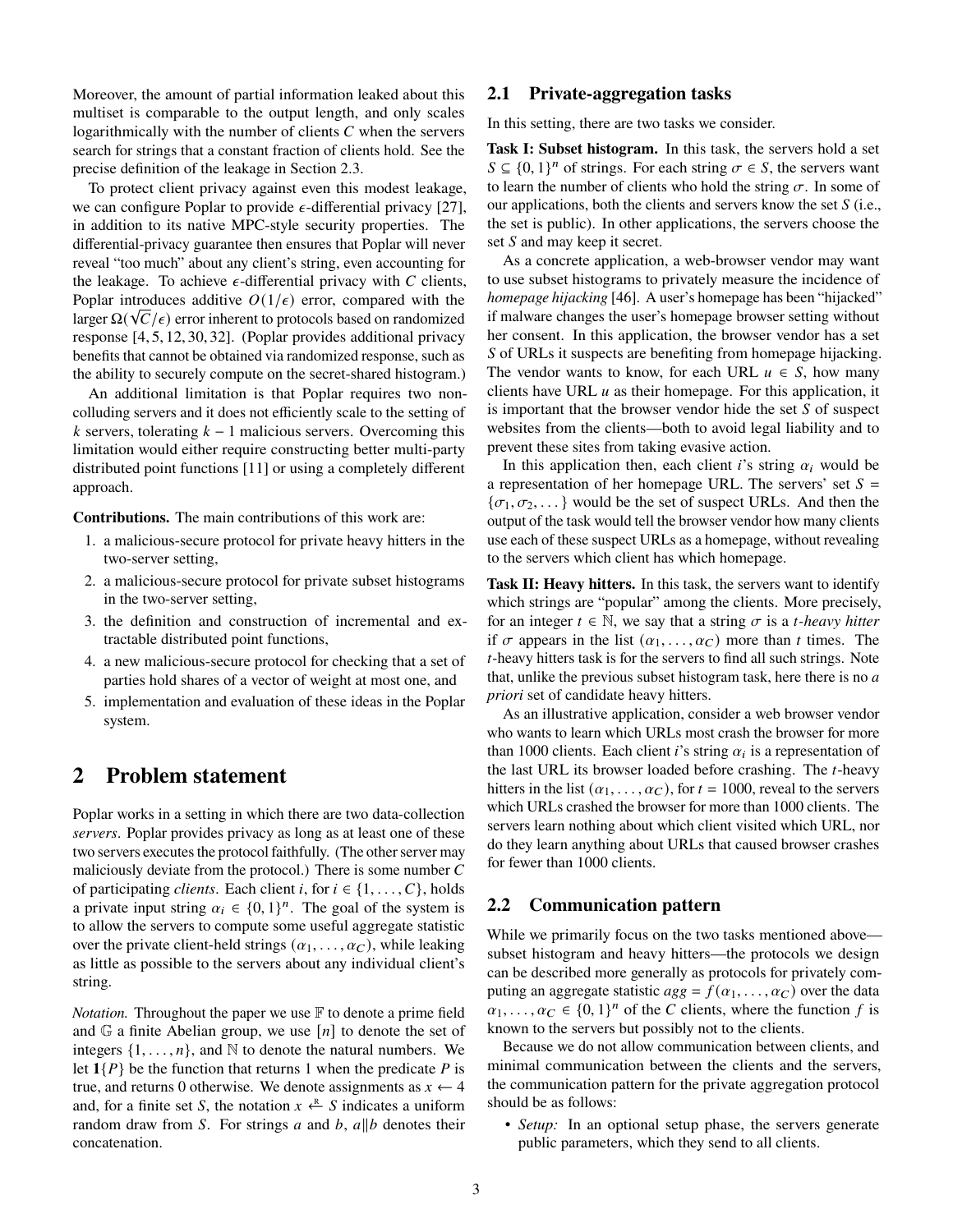- *Upload:* The clients proceed in an arbitrary order, where each participating client sends a single message to Server 0 and a single message to Server 1. Alternatively, the client can send a single message to Server 0 that includes an encryption of its second message, which Server 0 then routes to Server 1. We allow no other interaction with or between the clients.
- *Aggregate:* Servers 0 and 1 execute a protocol among themselves, and output the resulting aggregate statistic *agg*. This step may involve multiple rounds of server-to-server interaction.

All of the protocols that we consider in this paper and implement in Poplar obey the above communication pattern.

### <span id="page-3-0"></span>**2.3 Security properties**

Poplar is designed to provide the following security guarantees. In Appendix [A,](#page-14-12) we provide formal security definitions.

**Completeness:** If all clients and all servers honestly follow the protocol, then the servers correctly learn  $agg = f(\alpha_1, \ldots, \alpha_C)$ .

**Robustness to malicious clients:** Informally, a malicious client cannot bias the computed aggregate statistic *agg* beyond its ability to choose its input  $\alpha \in \{0,1\}^n$  arbitrarily. The same should hold for a coalition of malicious clients working together, where each can cast at most a single vote. Whether a malicious client's vote is counted or not may depend on the set  $S$  (for subset histogram) or on other client inputs (for heavy hitters).

**Privacy against a malicious server:** Informally, if one of the servers is malicious, and the other is honest, the malicious server should learn nothing about the clients' data beyond the aggregate statistic *agg*. Furthermore, even if a malicious adversary corrupts both a server and a subset of the clients, the adversary should learn no more than it could have learned by choosing the inputs of malicious clients and observing the output *agg*.

Poplar's private subset-histogram protocol in Section [4](#page-5-0) indeed meets this ideal goal, revealing to the adversary only the subset histogram of the participating honest clients. A malicious server can choose to "disqualify" honest clients independently of their input, so that their input does not count towards the output. (As a simple example, the server could pretend to not receive any message from a certain client.) The differentially private mechanism in Section [7](#page-11-0) protects honest clients from being singled out via this attack. Alternatively, if too many clients are disqualified, the honest server can abort the computation.

Poplar's most efficient heavy-hitters protocols in Section [5](#page-7-0) reveal to a malicious adversary, who corrupts one server and a subset of the clients, a small amount of information about the honest client data beyond the list of  $t$ -heavy hitters. We capture this using a *leakage function*  $L: (\{0,1\}^n)^C \rightarrow \{0,1\}^{\ell}$ that describes the extra information the adversary obtains. A malicious server should learn nothing about the client data beyond the *agg* and  $L(\alpha_1, \ldots, \alpha_C)$ . While we defer the full specification of the leakage function  $L$  to Appendix [A,](#page-14-12) we note here two important features of this function: first, is *symmetric* in the sense that it only depends on the *multiset* of strings that the non-disqualified honest clients hold. In particular, the leakage reveals no association between clients and strings in this multiset. Second, the output length of L is comparable to that of *agg*, and only scales logarithmically with the number of clients  $C$  when  $\tau = t/C$  is fixed. Thus, Poplar leaks typically much less than a shuffling-based approach that reveals the entire multiset. In particular, it does not often expose rare inputs, which are often the most sensitive.

*Remark* (Non threat: Correctness against malicious servers)*.* If one of the servers maliciously deviates from the protocol, we do not guarantee that the other (honest) server will recover the correct value of the aggregate statistic. Prior private-aggregation systems offer a similarly relaxed correctness guarantee [\[2,](#page-13-9) [13,](#page-13-10) [15,](#page-13-11) [19,](#page-13-0) [23,](#page-13-12) [45,](#page-14-2) [50\]](#page-14-5). In practice, Poplar will typically run between two organizations that gain no advantage by corrupting the system's output. (In contrast, the organizations do potentially stand to benefit by learning the client's private data.) So, protecting correctness is less crucial in our setting than protecting client privacy. Protecting correctness in the presence of malicious servers would be a useful extension that we leave for future work.

#### **2.4 Alternative approaches**

We discuss a few alternative ways to solve these problems.

**Mix-net.** If the servers want to compute the multiset of *all* clientheld strings (i.e., the threshold  $t = 1$ ), the participants can just use a two-server mix-net [\[16\]](#page-13-13). That is, each client onion encrypts her string to the two servers, who each shuffle and decrypt the batch of strings. Using verifiable shuffles [\[47\]](#page-14-13) prevents misbehavior by the servers. In the special case of  $t = 1$  and with C clients, this alternative has computation cost  $O(C)$  (hiding polynomial factors in the security parameter), while Poplar would have cost  $O(C^2)$ . However, without additional rounds of interaction between the clients and servers, the mix-net-based approach does not generalize to searching for  $t$ -heavy hitters with  $t > 1$ , where all non  $t$ -heavy hitters remain hidden. Poplar does.

Generic MPC + ORAM. Another alternative solution uses general-purpose malicious-secure two-party computation for RAM programs [\[33,](#page-14-14)[39,](#page-14-15)[42,](#page-14-16)[44\]](#page-14-17). Each client sends each server an additive secret-sharing of its input string. The servers then run a malicious-secure multiparty computation of a RAM program that takes as input  $C$  strings (one from each client) and computes the heavy hitters. This approach could have asymptotically optimal computational complexity  $O(C + t)$ , for heavy-hitters threshold . At the same time, multiparty computation of RAM programs even without malicious security—is extremely expensive in concrete terms [\[24\]](#page-13-14), as it requires implementing an oblivious RAM [\[38\]](#page-14-18) client in a multiparty computation. There may be more sophisticated ways to, for example, efficiently implement a streaming algorithm for heavy hitters [\[18\]](#page-13-6) in a multiparty computation. We expect that such techniques will be substantially more complicated to implement and will be concretely more expensive.

**Counting data structures + secure aggregation.** The countmin sketch [\[18\]](#page-13-6) is a data structure used for finding approximate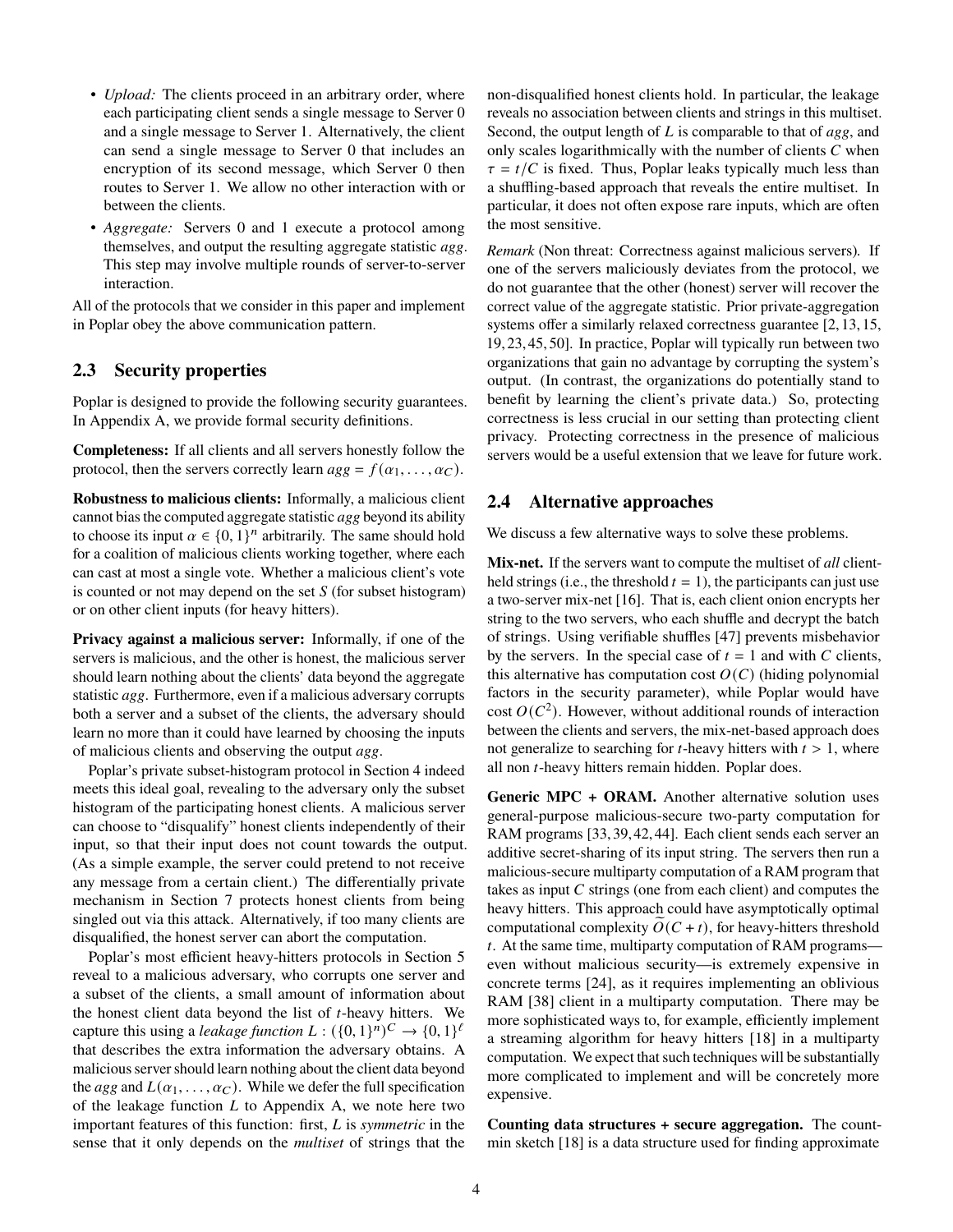heavy hitters in the context of streaming algorithms. Melis et al. [\[45\]](#page-14-2) demonstrate that it is possible to use secure-aggregation techniques to allow each client to anonymously insert its input string into the data structure. When the set of candidate heavy hitters is unknown, as in our setting, it is possible to use a set of  $n$  such counting data structures (where each client holds an  $n$ -bit string) to recover the heavy hitters. The drawbacks of this approach are: (1) the concrete complexity is worse than our schemes since each client must send a large data-structure update message to each server (see Section [8\)](#page-11-1), (2) the additional leakage is substantially larger and more difficult to quantify than in our protocol, and (3) these techniques only give approximate answers, where Poplar computes the heavy hitters exactly.

**Local differential privacy.** A beautiful line of work has considered protocols for computing heavy hitters in the *local model* of differential privacy, often using sophisticated variants of randomized response [\[4,](#page-13-4)[5,](#page-13-7)[12,](#page-13-8)[49,](#page-14-19)[54\]](#page-14-7). The advantage of these protocols is that they require only a single data-collection server. In contrast, Poplar and others based on multiparty computation require at least two non-colluding servers. The downside of these protocols is that they leak a non-negligible amount of information about each client's private string to the server. As we describe in Section [2.3,](#page-3-0) the leakage in Poplar depends only on the multiset of private client strings. Thus Poplar gives incomparably stronger privacy guarantees and, as we discuss in Section [7,](#page-11-0) can also achieve differential privacy. In addition, when configured to provide differential privacy Poplar introduces less noise than those based on local differential privacy. (Since we have two non-colluding servers, the noise grows essentially as it would in the central model of differential privacy [\[27\]](#page-14-8).)

## <span id="page-4-0"></span>**3 Background**

This section summarizes the existing techniques for private aggregation that we build on in this work.

A long line of work [\[2,](#page-13-9) [13,](#page-13-10) [23,](#page-13-12) [28,](#page-14-20) [40,](#page-14-21) [41,](#page-14-22) [45,](#page-14-2) [48,](#page-14-23) [50\]](#page-14-5) has constructed private-aggregation schemes in the client/server model in which security holds as long as the adversary cannot control all servers. To demonstrate how these techniques work, consider the task of computing subset histograms (Task [I](#page-2-0) of Section [2.1\)](#page-2-1). Each client *i* holds a private string  $\alpha_i \in \{0, 1\}^n$  and the servers hold a set  $S = {\sigma_1, \sigma_2, \ldots, \sigma_k}$  of strings. For each  $\sigma \in S$ , the servers want to know how many clients hold the string  $\sigma$ .

**Distributed point functions (DPFs).** We can use *distributed point functions* [\[10,](#page-13-2) [11,](#page-13-1) [35\]](#page-14-3) to accomplish this task in a privacypreserving way. A distributed point function is, at a high level, a technique for secret-sharing a vector of  $2^n$  elements in which only a single element is non-zero. The important property of distributed point functions is that each share has only size  $O(n)$ , whereas a naïve secret sharing would have share size  $2^n$ .

More formally, a DPF scheme, parameterized by a finite field  $\mathbb{F}$ , consists of two routines:

• Gen $(\alpha, \beta) \rightarrow (k_0, k_1)$ . Given a string  $\alpha \in \{0, 1\}^n$  and value  $\beta \in \mathbb{F}$ , output two DPF keys representing secret shares

of a dimension- $2^n$  vector that has value  $\beta \in \mathbb{F}$  only at the  $\alpha$ -th position and is zero everywhere else.

• Eval $(k, x) \rightarrow \mathbb{F}$ . Given a DPF key k and index  $x \in \{0, 1\}^n$ , output the value of the secret-shared vector at the position indexed by the string  $x$ .

The DPF correctness property states that, for all strings  $\alpha \in$  ${0, 1}^n$  output values  $\beta \in \mathbb{F}$ , keys  $(k_0, k_1) \leftarrow$  Gen $(\alpha, \beta)$ , and strings  $x \in \{0, 1\}^n$ , it holds that

$$
\text{Eval}(k_0, x) + \text{Eval}(k_1, x) = \begin{cases} \beta & \text{if } x = \alpha \\ 0 & \text{otherwise} \end{cases}
$$

where the addition is computed in the finite field  $\mathbb{F}$ . Informally, the DPF security property states that an adversary that learns either  $k_0$  or  $k_1$  (but not both) learns no information about the special point  $\alpha$  or its value  $\beta$ .

The latest DPF constructions [\[11\]](#page-13-1), on a domain of size  $2^n$ , have keys of length roughly  $\lambda n$  bits, when instantiated with a length-doubling PRG that uses  $\lambda$ -bit keys.

**A simple protocol for private subset histograms.** Given DPFs, we can solve the subset-histogram problem using the following simple protocol, which we illustrate in Protocol [1.](#page-5-1) At a high level, each client  $i$  uses DPFs to create a secret sharing of a vector of dimension  $2^n$ . This vector is zero everywhere except that it has "1" at the position indexed by client *i*'s input string  $\alpha_i \in \{0, 1\}^n$ . To learn how many clients hold a particular string  $\sigma$ , the servers can compute, for each client  $i$ , the shares of the  $\sigma$ -th value in the th client's secret-shared vector. By publishing the sum of these shares, the servers learn exactly how many clients held string  $\sigma$ .

Correctness holds since

$$
\begin{aligned} \mathsf{val}_{j0} + \mathsf{val}_{j1} &= \sum_{i=1}^{C} \mathsf{Eval}(k_{i0}, \sigma_j) + \sum_{i=1}^{C} \mathsf{Eval}(k_{i1}, \sigma_j) \\ &= \sum_{i=1}^{C} \left( \mathsf{Eval}(k_{i0}, \sigma_j) + \mathsf{Eval}(k_{1i}, \sigma_j) \right) \\ &= \sum_{i=1}^{C} \mathbf{1} \{ \alpha_i = \sigma_j \}, \end{aligned}
$$

which is exactly the number of clients who hold string  $\sigma_i$ .

As long as one of the two servers is honest, a fully malicious adversary controlling the other server and any number of clients learns nothing about the honest clients' inputs, apart from what the subset histogram itself leaks.

In the following sections, we show how to extend this simple scheme to protect against corruption attacks by malicious clients (Section [4\)](#page-5-0) and support computing heavy hitters (Section [5](#page-7-0) and [6\)](#page-10-0). In Section [7,](#page-11-0) we demonstrate that it is possible to achieve userlevel differential privacy with these methods as well. Finally, in Section [8](#page-11-1) we provide an experimental evaluation of the efficiency of the heavy-hitters protocol.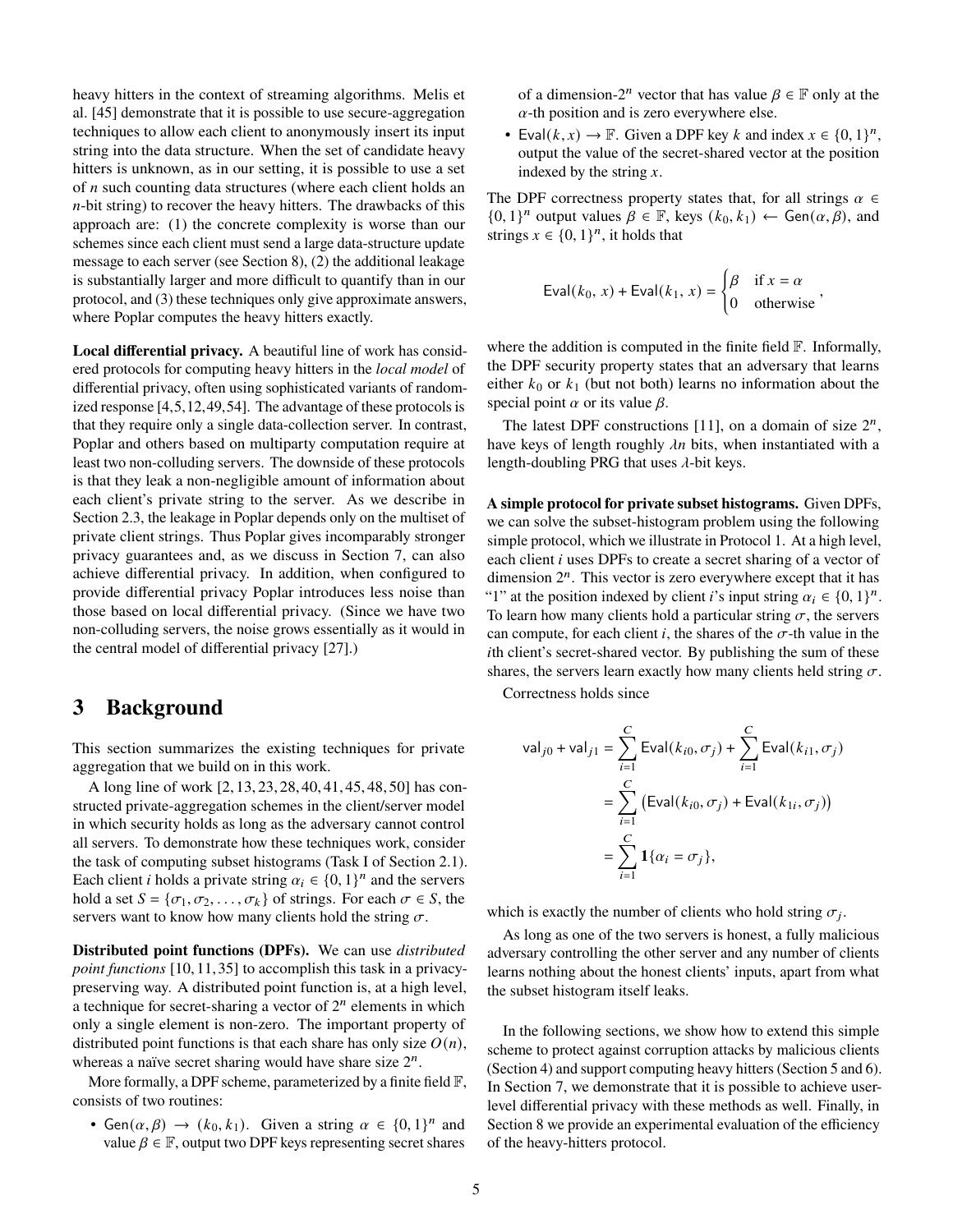<span id="page-5-1"></span>**Protocol 1: Private subset histograms.** There are two servers and C clients. Each client i, for  $i \in [C]$  holds a string  $\alpha_i \in \{0,1\}^n$ . The servers hold a set  $S \subseteq \{0,1\}^n$  of strings. For each string  $\sigma \in S$ , the servers want to learn the number of clients who hold  $\sigma$ . The protocol uses a prime field  $\mathbb F$  with  $|\mathbb F| > C$ .

The protocol is as follows:

- <span id="page-5-2"></span>1. Each client  $i \in \{1, ..., C\}$ , on input string  $\alpha_i \in \{0, 1\}^n$ prepares a pair of DPF keys as  $(k_{i0}, k_{i1}) \leftarrow \text{Gen}(\alpha_i, 1)$ . The client sends  $k_{i0}$  to server 0 and  $k_{i1}$  to server 1.
- 2. For each string  $\sigma_i \in S$ , each server  $b \in \{0, 1\}$  computes the sum of its DPF keys evaluated at the string  $\sigma_i$ :

$$
\mathsf{val}_{jb} \leftarrow \sum_{i=1}^C \mathsf{Eval}(k_{ib}, \sigma_j) \quad \in \mathbb{F}.
$$

Each server  $\beta \in \{0, 1\}$  then publishes the values

$$
(\mathsf{val}_{1b}, \dots, \mathsf{val}_{|S|b}) \in \mathbb{F}^{|S|}
$$

.

3. Finally, for each string  $\sigma_i \in S$ , each server can conclude that the number of clients who hold string  $\sigma_j$  is val<sub>j0</sub> + val<sub>*i*1</sub>  $\in$   $\mathbb{F}$ .

# <span id="page-5-0"></span>**4 Privacy-preserving subset histograms via malicious-secure sketching**

In this section, we show how to modify the simple scheme of Section [3](#page-4-0) to protect against corruption attacks by malicious clients.

In the scheme of Section [3,](#page-4-0) if even *one* of the participating clients is malicious, it can completely corrupt the histogram that the servers recover. In particular, in Step [1](#page-5-2) of the protocol above, a malicious client can send malformed DPF keys to the servers. A client who mounts this attack can prevent the servers from recovering any output (i.e., the servers get only pseudorandom garbage) or can manipulate the statistics (i.e., the client can arbitrarily influence the histogram the servers recover).

For example, if the servers are using this private-subsethistogram scheme to measure the incidence of homepage hijacking (cf. Section [2.1\)](#page-2-1), a single malicious client could manipulate the output histogram to make it look as if no homepage hijacking was taking place.

### <span id="page-5-3"></span>**4.1 Prior work: Sketching for malicious clients**

Prior work [\[8,](#page-13-15) [11,](#page-13-1) [20,](#page-13-3) [31\]](#page-14-4) has presented techniques to harden the simple scheme of Section [3](#page-4-0) against misbehavior by malicious clients. These approaches use similar methods: before the servers accept the pair of DPF keys from the client, the servers check that the DPF keys are "well formed." That is, the two servers check that the DPF keys submitted by each client expand to shares of a vector that is zero everywhere and one at a single position.

More specifically, given a pair of client-submitted DPF keys  $(k_0, k_1)$ , each server  $b \in \{0, 1\}$  evaluates its DPF key  $k_b$  on each element of the set  $S = \{\sigma_1, \sigma_2, \dots\}$  to produce a vector

$$
\bar{\mathbf{v}}_b = (\text{Eval}(k_b, \sigma_1), \ldots, \text{Eval}(k_b, \sigma_{|S|})) \in \mathbb{F}^{|S|}.
$$

Say that  $\bar{v} = \bar{v}_0 + \bar{v}_1 \in \mathbb{F}^{|S|}$  is "valid" if it zero everywhere with a one at a single index (and is "invalid" otherwise). The servers then run a "sketching" protocol to check that  $\bar{v}$  is valid.

The protocol should be:

- **Complete.** If  $\bar{v}_0 + \bar{v}_1$  is valid, the servers always accept.
- **Sound.** If  $\bar{v}_0 + \bar{v}_1$  is invalid, the servers reject almost always.
- **Zero knowledge.** A single malicious server "learns nothing" by running the protocol, apart from the fact that  $\bar{v}_0 + \bar{v}_1$ is valid. In particular, the malicious server does not learn the location or value of the non-zero element. We can use a simulation-based definition to formalize this security property.

Existing sketching techniques suffer from two shortcomings:

- *No protection against malicious servers.* Existing sketching protocols for checking that the secret-shared vector  $\bar{v}$  has weight one either do not protect client privacy against malicious behavior by the servers [\[11\]](#page-13-1). (Techniques that do protect against malicious servers, either have client-toserver communication that grows linearly in the length of the vector being checked, as in Prio [\[19\]](#page-13-0), or require extra rounds of interaction between the servers and client [\[8,](#page-13-15) [31\]](#page-14-4), or require extra non-colluding servers [\[1,](#page-13-16) [20\]](#page-13-3).)
- *Weak protection against malicious clients.* A more fundamental—and more subtle—problem in our setting is that these sketching methods do not necessarily prevent a malicious client from influencing the output more than it should, as prior work observes [\[11\]](#page-13-1).

As an extreme example, say that the servers' set  $S$  consists of a single string  $\sigma$  that is unknown to the clients. An honest client will submit a pair of DPF keys that expand to shares of a vector that contains a one at a *single* coordinate. In contrast, a malicious client can submit a pair of DPF keys that expand to shares of a vector that is one at *every* coordinate. Even if the servers check that their keys expand to shares of a vector of weight one in the singleton set  $S$ , the servers will not detect this attack.

In this way, the malicious client can have more influence on the output than honest clients do.

### <span id="page-5-4"></span>**4.2 New tool: Malicious-secure sketching**

Our first contribution of this section is to give a new lightweight protocol that allows the servers to check that they are holding additive shares  $\bar{v}_0$  and  $\bar{v}_1$  of a vector  $\bar{v} \in \{0, 1\}^m \subseteq \mathbb{F}^m$  of weight one (i.e., that has a single non-zero entry), where  $\mathbb F$  is a prime field. Unlike prior approaches, we protect against malicious misbehavior by either of the two servers, without needing extra interaction with the client and without needing extra servers.

Our idea is to modify a sketching protocol of Boyle et al. [\[11\]](#page-13-1) (with security against semi-honest servers) to protect it against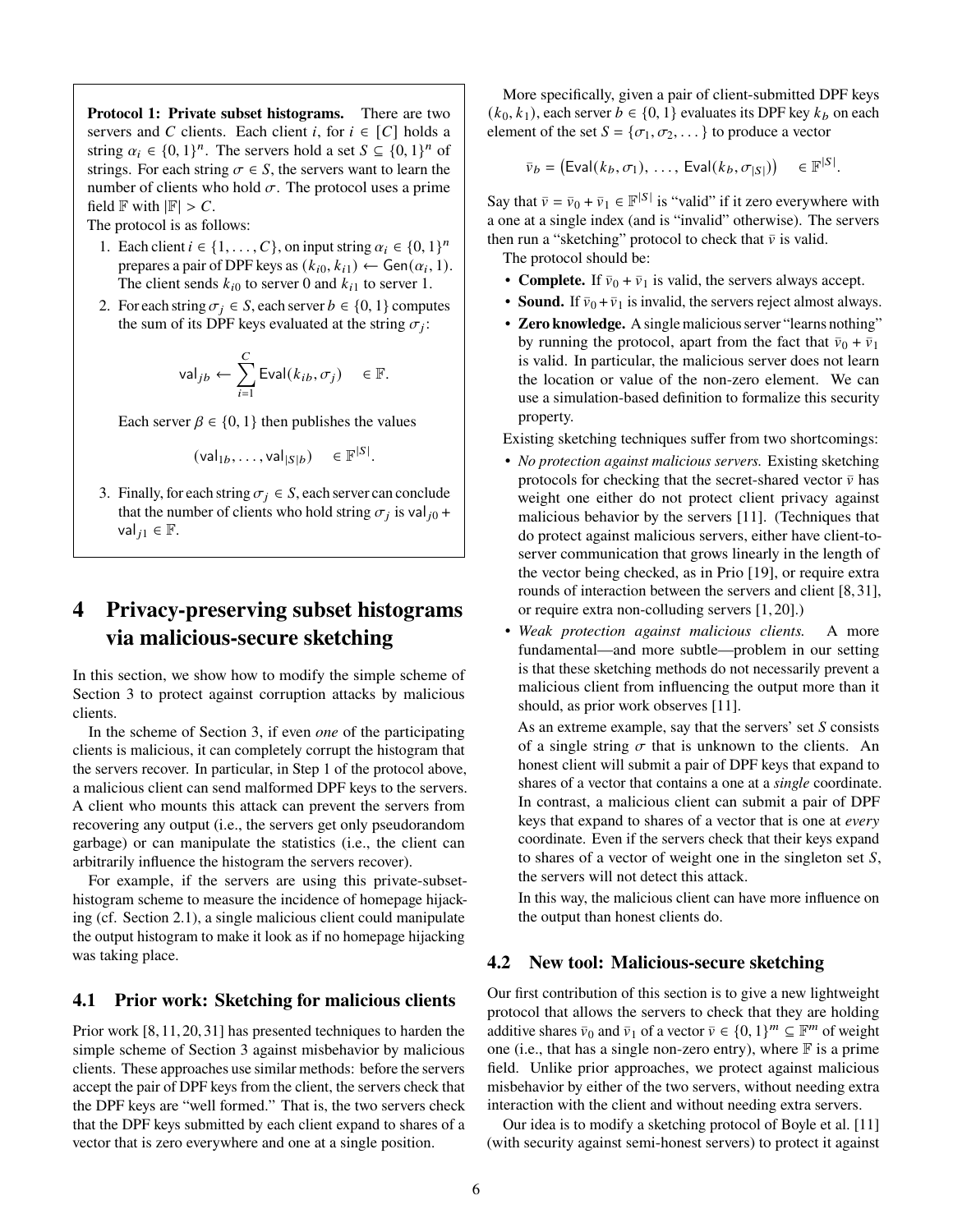malicious behavior on the part of the servers. To do so, we have the client encode its vector  $\bar{v}$  using a redundant, "authenticated" randomized encoding, inspired by techniques from the literature on malicious-secure multiparty computation [\[21,](#page-13-17) [22\]](#page-13-18). We construct the encoding in such a way that if either server tampers with the client's vector, the honest servers will reject the client's vector with overwhelming probability. Simultaneously protecting against both malicious clients and a malicious server while minimizing the extra overhead is a delicate balancing act, we discuss below.

**Encoding.** In our scheme, we have the client choose a random value  $\kappa \stackrel{\text{R}}{\leftarrow}$  F and then encode its vector  $\bar{v} \in \mathbb{F}^m$  as the pair:  $(\bar{v}, \kappa \bar{v}) \in \mathbb{F}^m \times \mathbb{F}^m$ . In words: the encoding consists of (a) the vector  $\bar{v}$  and (b) the vector  $\bar{v}$  scaled by a random value  $\kappa \in \mathbb{F}$ . The client sends an additive share of this pair  $(\bar{v}, \kappa \bar{v})$  to each of the two servers. Since  $\bar{v}$  has weight one, both  $\bar{v}$  and  $\kappa \bar{v}$  are non-zero only at the same single coordinate. The client can then represent each share of this tuple using a single DPF instance with a longer payload.

The client also provides the servers with some correlated randomness, as we discuss below, which the servers use to run a two-party secure computation.

**Sketching.** The servers receive from the client additive shares of a tuple  $(\bar{v}, \bar{v}^*)$ . If the client is honest then  $\bar{v}^* = \kappa \bar{v}$ .

As in the protocol from [\[11\]](#page-13-1), the servers then jointly sample a uniform random vector  $\overline{r} = (r_1, \ldots, r_m) \in \mathbb{F}^m$  and compute  $\overline{r}^* = (r_1^2, \dots, r_m^2) \in \mathbb{F}^m$ . (The servers could generate the random vector  $\bar{r}$  using a pseudorandom generator, such as AES in counter mode, seeded with a shared secret. Or, for informationtheoretic security when  $|\mathbb{F}|$  is large, the servers could take  $\bar{r} = (r, r^2, r^3, \ldots, r^m).$ 

Now, the servers compute the inner product of these sketch vectors with both the client's data vector  $\bar{v}$  *and* their shares of the encoded vector  $\bar{v}^*$ . That is, for  $b \in \{0, 1\}$ , server b computes:

$$
z_b \leftarrow \langle \bar{r}, \bar{v}_b \rangle \in \mathbb{F}; \quad z_b^* \leftarrow \langle \bar{r}^*, \bar{v}_b \rangle \in \mathbb{F}; \quad z_b^{**} \leftarrow \langle \bar{r}, \bar{v}_b^* \rangle \in \mathbb{F}.
$$

**Decision.** Finally, the servers use a constant-size secure computation to check that the original sketch would have accepted. Letting  $z \leftarrow z_0 + z_1, z^* \leftarrow z_0^* + z_1^*$ , and  $z^{**} \leftarrow z_0^{**} + z_1^{**}$ , the servers use secure computation to evaluate:

<span id="page-6-0"></span>
$$
(z^2 - z^*) + (\kappa \cdot z - z^{**}) \in \mathbb{F}
$$
 (1)

and check that the output is 0. Note that the first term corresponds to the original sketch verification of [\[11\]](#page-13-1), and the second term corresponds to checking consistency of the sharing  $(\bar{v}, \kappa \bar{v})$ .

Intuitively, the second,  $\kappa \bar{\nu}$ -computed term will play a protecting role in the servers' verification polynomial: any attempt of a malicious server to launch a conditional failure attack by modifying the sketch z to  $(z + \Delta)$  will result in masking the nonzero (possibly sensitive) contribution of the first term by random garbage in the second term, from the corresponding  $\kappa\Delta$ term of  $\kappa(z + \Delta)$ .

We remark that the function [\(1\)](#page-6-0) on inputs  $z, z^*, z^{**}$  as written is not publicly known to the servers, due to the secret client-selected  $\kappa$  term. A natural approach is to provide the servers additionally with secret shares of  $\kappa$ , to be treated as a further input.<sup>[1](#page-6-1)</sup> Instead, we provide a direct approach for the client to enable secure computation of [\(1\)](#page-6-0) via appropriate correlated randomness.

The idea follows the general approach of Boyle et al. [\[9\]](#page-13-19), extending Beaver's notion of multiplication triples [\[6\]](#page-13-20) to more general functions including polynomial evaluation. Here, the client will provide the servers with additive secret shares of random offsets  $a, b, c$ , which they will use to publish masked inputs  $Z \leftarrow (z+a), Z^* \leftarrow (z^*+b),$  and  $Z^{**} \leftarrow (z^{**}+c)$ . Then, in addition, the client will provide secret shares of each coefficient in the resulting polynomial that they wish to compute:

$$
[(Z-a)^{2} - (Z^{*}-b)] + [k \cdot (Z-a) - (Z^{**}-c)]
$$
  
= Z<sup>2</sup> + Z<sup>\*</sup> - Z<sup>\*\*</sup> + Z[-2a + \kappa] + [a<sup>2</sup> + b - a\kappa + c].

That is, the client will give additive secret shares of  $A := [-2a+\kappa]$ and  $B := [a^2 + b - a\kappa + c]$ . To evaluate, the servers each apply the above polynomial on the publicly known values  $Z, Z^*, Z^{**},$ using their share of each coefficient; this results in additive shares of the desired output.

**Security.** Given an honest client, the client-aided two-party computation protocol provides security against a malicious server, up to additive attacks on the inputs  $z, z^*, z^{**}$  and output of the computation. The latter is irrelevant in regard to client privacy (recall we do not address correctness in the face of a malicious server). As mentioned above, any additive attack on the inputs  $(z+\Delta)$ ,  $(z^*+\Delta^*)$ ,  $(z^{**}+\Delta^{**})$  will result in either random garbage output (if  $\Delta \neq 0$ ) or server-predictable output (if  $\Delta = 0$ ).

At the same time, the protocol preserves security against a malicious client. A malicious client has the ability to send invalid values for  $\bar{v}$ ,  $\bar{v}^*$  (supposedly  $\kappa \bar{v}$ ), A, B. However, incorporating these malicious values into the expression evaluated by the servers still results in an analogous polynomial in the servers' secret values  $r_1, \ldots, r_m$  as in [\[11\]](#page-13-1), and application of Schwartz-Zippel similarly implies that any invalid choice of  $\bar{v}$  will result in nonzero output evaluation with probability  $1 - 2/|\mathbb{F}|$ .

**Complexity.** Altogether, the client must provide: DPF shares of  $(\bar{v}, \kappa \bar{v})$ , and additive shares of a, b, c, A,  $B \in \mathbb{F}$ . Since the desired values of  $a, b, c$  are independent random field elements, these shares can be compressed (also across levels of the tree) using PRG seeds, which amortizes away their required communication. This results in extra (amortized)  $3 \log |\mathbb{F}|$  bits sent to each server, coming from the increased DPF key size (extra  $\mathbb F$  element for  $\kappa$ -multiplied payload) plus shares of 2 field elements  $(A, B)$ .

For the sketch verification, the servers must exchange masked input shares of  $z, z^*, z^{**}$  in the first round, and then shares of the computed output in a second round. This corresponds to  $4 \log |\mathbb{F}|$  bits of communication of each server to the other, split across two rounds.

We provide a more complete treatment of the sketching procedure in Appendix [C.4.](#page-18-0)

<span id="page-6-1"></span><sup>1</sup>This approach indeed will work, though requires care to address the servers' ability to provide additive offsets to  $\kappa$ . Our implementation uses a protocol based on this approach, which is slightly less efficient than the one presented here.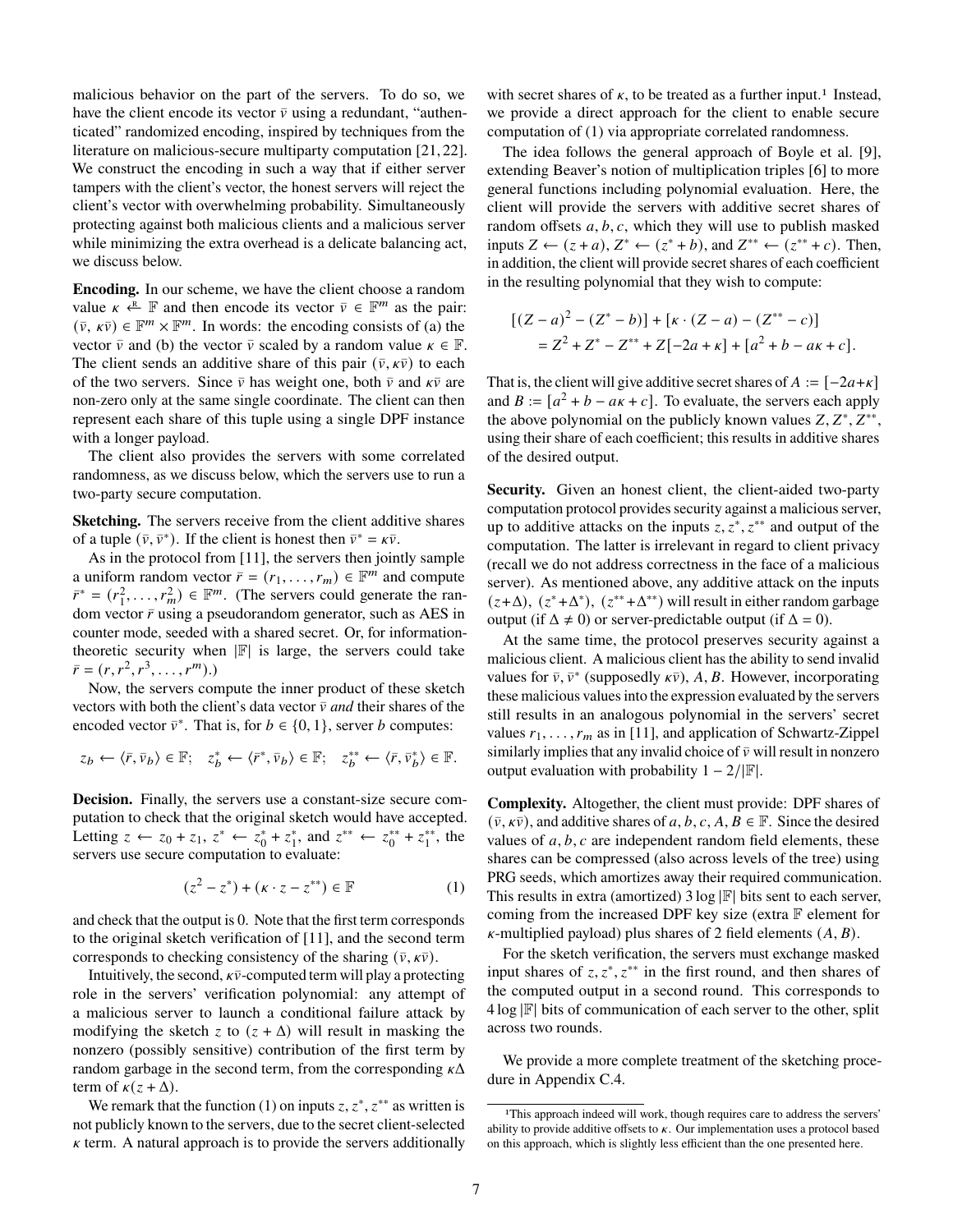#### **4.3 New tool: Extractable DPFs**

As discussed in Section [4.1,](#page-5-3) there is a second shortcoming to using sketching-based techniques to protect against malicious clients in our setting. The problem is that if the servers only sketch the client-provided DPF keys on the strings in the subset  $S$ , a cheating client can potentially gain undue influence by having its DPF keys evaluate to 1 on many different strings in  $\{0, 1\}^n$ . The client will evade detection as long as the client's keys evaluate to 1 on only a single point in the subset  $S$ .

We address this second problem by giving a refined analysis of our DPF construction, which is based on the state-of-the-art DPF construction of [\[11\]](#page-13-1). In that construction, each DPF key has a "public part"—which is identical for both keys—and a "private part"—which differs between the two DPF keys. We show (Lemma [D.2\)](#page-21-0) that using this DPF construction, when instantiated in the random-oracle model, and with a large output space, it is computationally infeasible for a client to find malformed DPF keys that (a) have the same public part and (b) represent the sharing of a vector that is 1 at more than one position known to the client. Moreover, it is possible to efficiently extract the position of 1 from the oracle queries made by a malicious client. We term this strengthened type of DPF an "extractable DPF."

This gives the servers a way to check for client misbehavior: the servers can just check that their DPF keys have identical public parts and then conclude that the keys must represent shares of a vector that contains a "1" at a single relevant index, at most.

**The technical idea.** Working in the random-oracle model [\[7\]](#page-13-21), where the underlying PRG is a truly random function, we show that any cheating strategy by a client in Gen is restricted in the following sense. Let  $k_0, k_1$  denote the private parts of DPF keys and pp the public part. With high probability, a malicious client that generates DPF keys  $(k_0^*, k_1^*, pp^*)$ , and is limited in the number of calls it makes to the random oracle, can find at most one string x such that  $\text{Eval}(k_0^*, \text{pp}^*, x) + \text{Eval}(k_1^*, \text{pp}^*, x) = 1$ . In contrast, the client can easily generate keys and multiple strings x such that  $\text{Eval}(k_0^*, \text{pp}^*, x) + \text{Eval}(k_1^*, \text{pp}^*, x) = 0$ , as in a valid key, or  $\text{Eval}(k_0^*, \text{pp}^*, x) + \text{Eval}(k_1^*, \text{pp}^*, x)$  is a random value in the (large) output space. However, finding two pairs of keys whose outputs evaluate to "1" in two different known locations is infeasible. Intuitively, the structure of the keys enables the client to fully control a non-zero value at only one location  $x$ .

When used in combination with the sketching approach of Section [4.2,](#page-5-4) this fact essentially implies a complete defense against malicious clients. Indeed, uniqueness of the "1" location means that only this specific vote can be counted, since other nonzero locations will either be caught by the sketching or will not be part of  $S$  and therefore not influence the output.

Overall, combining the malicious-secure sketching technique of Section [4.2](#page-5-4) with extractable DPFs gives a protocol for private subset histograms that defends privacy against a malicious server and correctness against a malicious client. We note that a similar combination can be useful for other applications of DPF in which the DPF is only evaluated on a strict subset of the input domain. Such applications include private information retrieval by keywords, private distributed storage, and more [\[11\]](#page-13-1).

The following definition formalizes this notion of extractable DPF in the random-oracle model. Since we envision other applications, we consider here a general (Abelian) output group G, rather than a finite field F. Syntactically, an *extractable DPF* scheme is a DPF scheme (Gen, Eval) with the modification that the Gen algorithm has an additional output pp (public parameters) that the Eval algorithm takes as an additional input. Our analysis assumes that the input length  $n$ , group  $\mathbb{G}$ , and target nonzero payload  $\beta^*$  ( $\beta^*$  = 1 by default) are chosen independently of the random oracle.

<span id="page-7-2"></span>**Definition 1** (Extractable DPF, Simplified)**.** *We say that a DPF scheme in the random-oracle model is* extractable *if there is an efficient extractor E*, such that every efficient adversary A wins *the following game with negligible probability in the security parameter*  $\lambda$ , taken over the choice of a random oracle G and *the secret random coins of A.* 

- $(1^n, \mathbb{G}, \beta^*) \leftarrow A(1^{\lambda})$ , where  $\mathbb{G}$  *is an Abelian group of size*  $|\mathbb{G}| \geq 2^{\lambda}$  and  $\beta^*$  is a nonzero group element.
- $(k_0^*, k_1^*, pp^*, x^*) \leftarrow A^G(1^{\lambda}, 1^n, \mathbb{G}, \beta^*)$ , where  $x^* \in \{0, 1\}^n$ , *and is a random oracle. We assume that* pp<sup>∗</sup> *includes the* public values  $(1^{\lambda}, 1^n, \mathbb{G})$ .
- $x \leftarrow E(k_0^*, k_1^*, \text{pp}^*, \beta^*, T)$ , where  $x \in \{0, 1\}^n$  and  $T =$  ${q_1, \ldots, q_t}$  *is the transcript of A's t oracle queries.*

*We say that A wins the game if*  $x^* \neq x$  *and*  $Eval^G(k_0^*, pp^*, x^*)$  + Eval<sup>G</sup> $(k_1^*, pp^*, x^*) = \beta^*$ .

Note that in the above definition, the goal of the extractor  $E$ is to find the only input x known to A on which the output is  $\beta^*$ . If A could find two or more such inputs, it could win the game with high probability by picking  $x^*$  at random from this list. In Appendix [D,](#page-20-0) we define a more general notion of extractability, which applies to incremental DPFs (Section [6\)](#page-10-0) and prove the following claim.

<span id="page-7-1"></span>**Lemma 4.1** (Informal)**.** *The public-parameter variant of the DPF from [\[11\]](#page-13-1) is an extractable DPF with winning probability bounded by*  $\epsilon_A = (4t^2 + 2nt + 1)/2^{\lambda}$ , where *n* and *t* are the *length of*  $x^*$  *output by A and number of oracle calls made by A, respectively, and is the security parameter. The same holds for the Incremental DPF we construct in Section [6.](#page-10-0)*

## <span id="page-7-0"></span>**5 Private heavy hitters**

We now turn to the problem of collecting *t*-heavy hitters in a privacy-preserving way (Task [II](#page-2-2) of Section [2.1\)](#page-2-1). As before, there are C clients and each client *i* holds a string  $\alpha_i \in \{0, 1\}^n$ . Now, for a parameter  $t \in \mathbb{N}$ , the servers want to learn every string that appears in the list  $(\alpha_1, \ldots, \alpha_C)$  at least *t* times.

We first show in Section [5.1,](#page-8-0) following prior work [\[4,](#page-13-4)[17](#page-13-5)[,18,](#page-13-6)[54\]](#page-14-7). that the servers can efficiently find all  $t$ -heavy hitters by making what we call "prefix-count queries" to the list of client strings  $(\alpha_1, \ldots, \alpha_C)$ . Next, in Section [5.2,](#page-8-1) we show how each client i can give the servers a secret-shared encoding of its string  $\alpha_i$  that enables the servers to very efficiently make prefix-count queries to the list of client strings  $(\alpha_1, \ldots, \alpha_C)$ .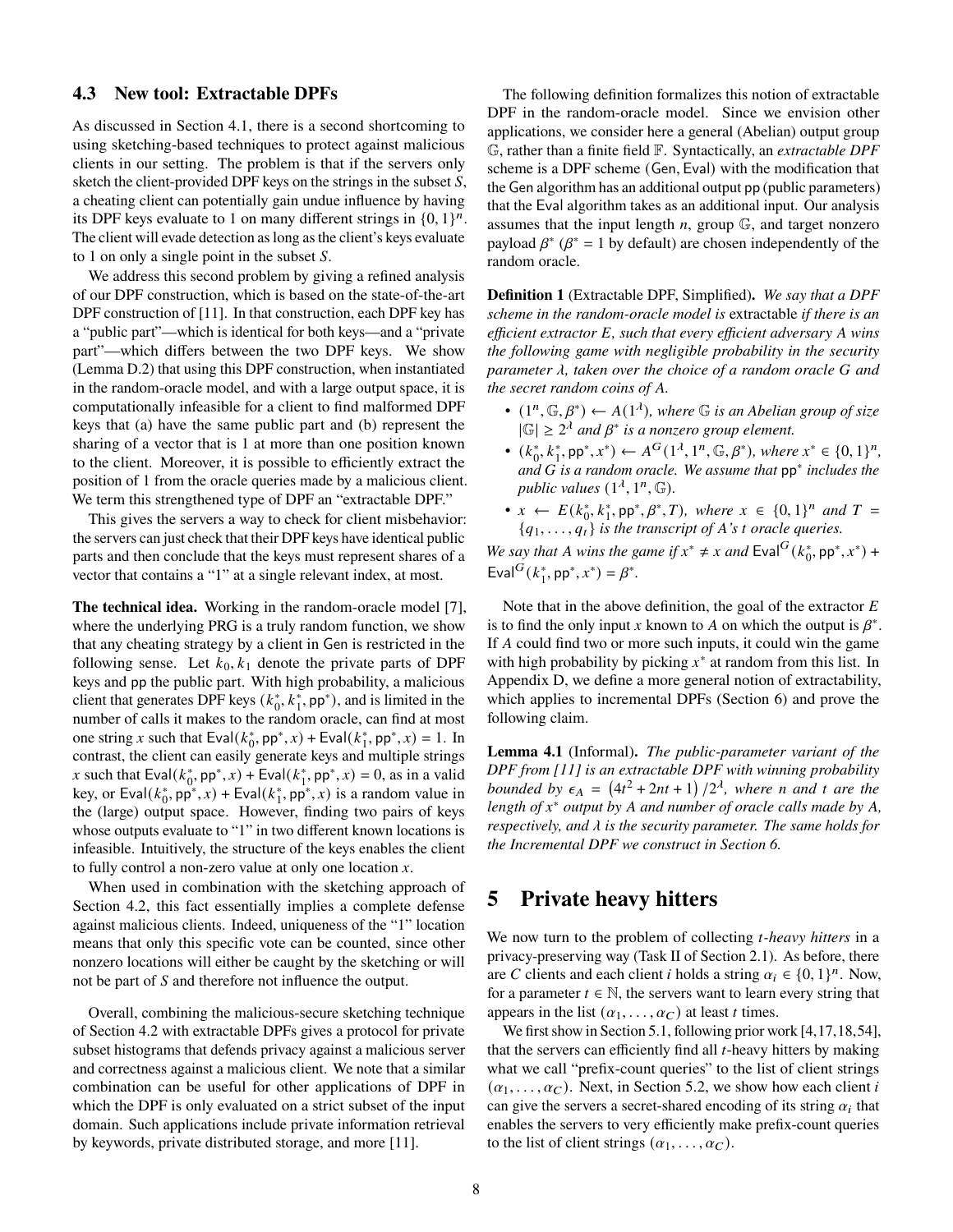<span id="page-8-2"></span>

Figure 2: An example prefix tree on strings  $(\alpha_1, \alpha_2, \alpha_3)$  of length  $n = 3$ . The weight  $w_p$  of a prefix  $p \in \{0,1\}^*$  is the number of strings in the tree that have  $\bar{p}$  as a prefix.

The resulting protocol is lightweight: the client sends roughly  $n$  PRG keys to each server. When configured to search for *t*-heavy hitters for  $t = \tau C$ , the protocol requires server-to-server communication  $O(\lambda nC/\tau)$  and server-to-server computation dominated by  $O(nC/\tau)$  PRG operations. The protocol requires  $O(n)$  rounds of communication.

### <span id="page-8-0"></span>**5.1 Heavy hitters via prefix-count queries**

As a first step to understand our approach, imagine that, for any string  $p \in \{0, 1\}^*$ , the servers can make queries of the form:

How many of the clients' input strings  $\alpha_1, \ldots, \alpha_C \in$  $\{0, 1\}^n$  start with the prefix  $p$ ?

We call these "prefix-count queries." For example, suppose there are three clients with strings  $(\alpha_1, \alpha_2, \alpha_3) = (001, 101, 111)$ . The answer to the query " $p = \epsilon$ " (where  $\epsilon$  is the empty string) would be "3," the answer to the query " $p = 1$ " would be "2," the answer to the query " $p = 10$ " would be "1," the answer to the query " $p = 101$ " would be "1," and the answer to the query " $p = 01$ " would be "0."

We first show that if the servers can get the answers to such queries, then they can use a simple algorithm to efficiently enumerate all  $t$ -heavy hitters among the list of all clients' input strings. This is a classic observation from the literature on streaming algorithms for heavy hitters [\[17](#page-13-5)[,18\]](#page-13-6), which also appears in recent work on heavy hitters in the local model of differential privacy [\[4\]](#page-13-4) and in the context of federated learning [\[54\]](#page-14-7).

This algorithm corresponds to a breadth-first-search of the prefix tree corresponding to the set of strings (Figure [2\)](#page-8-2), in which the search algorithm prunes nodes of weight less than  $t$ . To give some intuition for how the algorithm works: let us say that a prefix string  $p \in \{0, 1\}^*$  is a "heavy" if at least t strings in  $\alpha_1, \ldots, \alpha_C \in \{0, 1\}^n$  start with p. Then we have the following observations:

- The empty string  $\epsilon$  is always heavy.
- If a string p is not heavy, then  $p||0$  and  $p||1$  are not heavy.
- If a string p is heavy and p is *n* characters long (i.e.,  $|p| = n$ ), then  $p$  is a *t*-heavy hitter.

These three observations immediately give rise to Algorithm [3.](#page-8-3) For each prefix length  $\ell \in \{0, \ldots, n\}$ , we construct the set  $H_{\ell}$  of heavy strings of length  $\ell$ . The set  $H_0$  consists of the empty string  $\epsilon$ , since  $\epsilon$  is always heavy (assuming, without loss of generality

<span id="page-8-3"></span>**Algorithm 3: -heavy hitters from prefix-count queries.** The algorithm is parameterized by a string length  $n \in \{0, 1\}$  and a threshold  $t \in \mathbb{N}$ .

**Input:** The algorithm has no explicit input, but it has access to a "prefix-count" oracle  $\mathcal{O}_{\alpha_1,\dots,\alpha_C}$ . For any string  $p \in \{0,1\}^*$ , the oracle  $\mathcal{O}_{\alpha_1,\dots,\alpha_C}(p)$  returns the number of strings in  $(\alpha_1,\dots,\alpha_C)$ that begin with prefix  $p$ .

**Output:** The set of all *t*-heavy hitters in  $(\alpha_1, \ldots, \alpha_C)$ .

#### **Algorithm.**

- Let  $H_0 \leftarrow \{\epsilon\}$  (a set containing the empty string).
- Let  $w_{\epsilon} \leftarrow C$ .
- For each prefix length  $\ell = 1, \ldots, n$ :
- $-$  Let  $H_{\ell} \leftarrow \emptyset$ .
- **−** For each prefix  $p \text{ ∈ } H_{\ell-1}$ :
- $* w_{p||0} \leftarrow \mathcal{O}_{\alpha_1,\dots,\alpha_C}(p||0)$ , and
- \*  $w_{p||1} \leftarrow w_p w_{p||0} \in \mathbb{Z}$ .

Then:

\* If 
$$
w_{p \parallel 0} \ge t
$$
, add  $p \parallel 0$  to  $H_{\ell}$ .

- ∗ If  $w_{p||1} \ge t$ , add  $p||1$  to  $H_{\ell}$ .
- Return  $H_n$ .

that  $t \le C$ ). We construct the set  $H_{\ell}$  by appending 0 and 1 to each element of  $H_{\ell-1}$  and checking whether the resulting string is heavy. And finally,  $H_n$  consists of all of the *t*-heavy hitters.

*Efficiency.* The clients have  $C$  strings total. Then, for for any string length  $\ell \in \{0, \ldots, n\}$ , there are at most  $C/t$  heavy strings of length  $\ell$ . At each level  $\ell$ , the algorithm of Algorithm [3](#page-8-3) makes at most one oracle query for each heavy string. The algorithm thus makes at most  $n \cdot C/t$  prefix-count-oracle queries total. If we are looking strings that more than a constant fraction of all clients hold (e.g.,  $t = 0.001C$ ), then the number of queries will be independent of the number of clients.

*Security and leakage.* While searching for the heavy hitters, the servers will learn more information than just the  $t$ -heavy hitters themselves. In particular, the servers will learn:

- (a) the set of all heavy strings and
- (b) for every heavy string  $p$ , the number of strings in  $(\alpha_1, \ldots, \alpha_n)$  that begin with p.

As we discuss in Section [7,](#page-11-0) it is possible to apply ideas from differential privacy to limit the damage that either type of the leakage can cause.

### <span id="page-8-1"></span>**5.2 Implementing private prefix-count queries via incremental DPFs**

Given the techniques of Section [5.1,](#page-8-0) we now just need to explain how the servers can compute the answers to prefix-count queries over the set of client-held strings without learning anything else about the clients' input strings.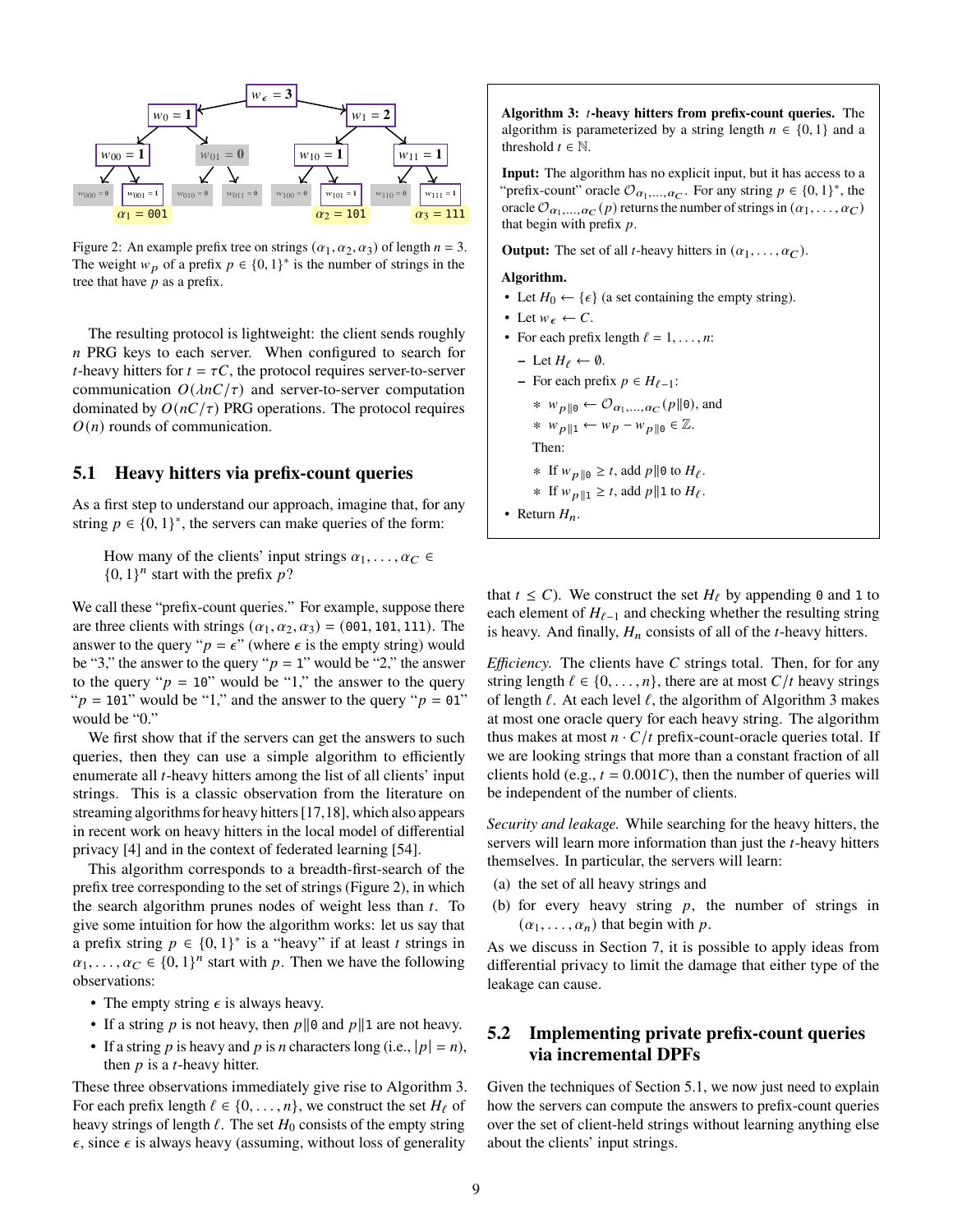<span id="page-9-0"></span>

Figure 4: Incremental DPFs give concise secret-sharing of the values on the nodes of a tree, such that the tree contains a single non-zero path. In this example, the depth  $n = 3$ , the special point  $\alpha = 101$ , the values on the path are  $\beta_1 \in \mathbb{G}_1$ ,  $\beta_2 \in \mathbb{G}_2$ ,  $\beta_3 \in \mathbb{G}_3$  for some finite groups  $\mathbb{G}_1$ ,  $\mathbb{G}_2$ , and  $\mathbb{G}_3$ , and the keys are generated as  $Gen(\alpha, \beta_1, \beta_2, \beta_3) \rightarrow (k_0, k_1)$ .

We do this using *incremental distributed point functions*, a new cryptographic primitives that builds on standard distributed point functions (DPFs, introduced in Section [3\)](#page-4-0). Using standard DPFs for our application would also work, but would be more expensive, both asymptotically and concretely. If each client holds an  $n$ -bit string, with plain DPFs, the client computation and communication costs would grow as  $n^2$ . With incremental DPFs, this cost falls to linear in *n*. For our applications,  $n \approx 256$ , so this factor-of- $n$  performance improvement is substantial. We get similar performance improvements on the server side.

We first define incremental DPFs, then use them to solve the heavy-hitters problem, and finally explain how to construct them.

**New tool: Incremental DPF.** A standard distributed point function gives a way to succinctly secret share a *vector* of dimension  $2<sup>n</sup>$  that is non-zero at a single point. By analogy, we can think of an incremental DPF as a secret-shared representation of the values on the nodes of a binary *tree* with  $2^n$  leaves, where there is a single non-zero path in the tree whose nodes have non-zero values (Figure [4\)](#page-9-0).

More precisely, an incremental DPF scheme, parameterized by finite groups  $\mathbb{G}_1, \ldots, \mathbb{G}_n$ , consists of two routines:

• Gen $(\alpha, \beta_1, \ldots, \beta_n) \rightarrow (k_0, k_1)$ . Given a string  $\alpha \in \{0, 1\}^n$ and values  $\beta_1 \in \mathbb{G}_1, \ldots, \beta_n \in \mathbb{G}_n$ , output two keys.

We can think of the incremental DPF keys as representing secret shares of the values on the nodes of a tree with  $2<sup>n</sup>$  leaves and a single non-zero path. Using this view,  $\alpha \in \{0, 1\}^n$  is the index of the leaf at the end of the non-zero path. The values  $\beta_1, \ldots, \beta_n$  specify the values that the nodes along the non-zero path take. (For simplicity, we do not assign a value to the root node of the tree. This is without loss of generality.)

• Eval $(k, x) \rightarrow \bigcup_{\ell=1}^n \mathbb{G}_{\ell}$ . Given an incremental DPF key k and string  $x \in \bigcup_{\ell=1}^{n} \{0, 1\}^{\ell}$ , output a secret-shared value. If we take the view of incremental DPF keys as shares of the values of the nodes on a binary tree,  $Eval(k, x)$  outputs a secret sharing of the value on the  $x$ th node of the tree, where we associate each node in the tree with a bitstring in  $\bigcup_{\ell=1}^n \{0,1\}^{\ell}$  in the natural way.

The incremental DPF correctness property states that, for all strings  $\alpha \in \{0, 1\}^n$ , output values  $\beta_1 \in \mathbb{G}_1, \ldots, \beta_n \in \mathbb{G}_n$ , keys

 $(k_0, k_1) \leftarrow$  Gen $(\alpha, \beta)$ , and values  $x \in \bigcup_{\ell=1}^n \{0, 1\}^{\ell}$ , it holds that

$$
\text{Eval}(k_0, x) + \text{Eval}(k_1, x) = \begin{cases} \beta_\ell & \text{if } |x| = \ell \text{ and} \\ x \text{ is a prefix of } \alpha \\ 0 & \text{otherwise} \end{cases}
$$

where  $|x| = \ell$  and the addition is computed in the finite group  $\mathbb{G}_{\ell}$ . Informally, the DPF security property states that an adversary that learns either  $k_0$  or  $k_1$  (but not both) learns no information about the special point  $\alpha$  or the values  $\beta_1, \ldots, \beta_n$ .

We can use standard DPFs in a black-box way to build incremental DPFs: we secret share the values at each of the  $n$  levels of the tree using a single pair of DPF keys. With state-of-the-art DPFs, the resulting construction has key size and evaluation time proportional to  $n^2$ , if  $\alpha \in \{0, 1\}^n$ .

In contrast, we give a direct construction of incremental DPFs from pseudorandom generators (PRGs) that has essentially optimal key size and evaluation time. More specifically, each incremental DPF key has bitlength  $O(\lambda \cdot n) + \sum_{\ell=1}^n \log_2 |\mathbb{G}_{\ell}|$ , when instantiated with a length-doubling PRG that uses  $\lambda$ -bit keys and achieves  $\Omega(\lambda)$ -bit security. We describe our construction in Section [6.](#page-10-0)

**Using incremental DPFs to implement heavy hitters.** We now explain how to build a system for computing  $t$ -private heavy hitters using incremental DPFs (Protocol [5\)](#page-10-1).

At a high level, each client  $i$  produces a pair of incremental DPF keys that represent the secret sharing of a prefix tree that is zero everywhere, but whose nodes have value 1 on the path down to client *i*'s input string  $\alpha_i$ .

Given incremental DPF keys from all  $C$  clients, the two servers can compute the answers to prefix-count queries by publishing a single message each. To compute the number of client strings that start with a prefix  $p \in \{0, 1\}^*$ , each server evaluates all of the clients' incremental DPF keys on the prefix  $p$  and outputs the sum of these evaluations.

Using this technique, the servers can run the protocol of Algorithm [3](#page-8-3) to find all of the  $t$ -heavy hitters.

*Efficiency.* The client-to-server communication consists of a single incremental DPF key. The server-to-server communication requires a number of field elements proportional to the number of prefix-count oracle queries that the servers make. As we argued in Section [5.1,](#page-8-0) this is at most  $n \cdot C/t$ .

*Semi-honest security.* If all parties (clients and servers) follow the protocol, then a semi-honest adversary controlling one of the two servers learns no more about the client strings  $(\alpha_1, \ldots, \alpha_C)$ that what the servers learn from the heavy-hitters algorithm of Algorithm [3.](#page-8-3) Section [7](#page-11-0) discusses how to use ideas from differential privacy to ameliorate the effects of this leakage. In principle, it also would be possible for the servers to use a constant-sized secure two-party computation [\[53\]](#page-14-1) to reduce the leakage to a single bit per prefix-count oracle query. Since this approach is substantially more complicated to implement, and since our protocol's leakage is already quite modest, we do not discuss this direction further.

In practice, clients and servers may deviate from the protocol, which we discuss here: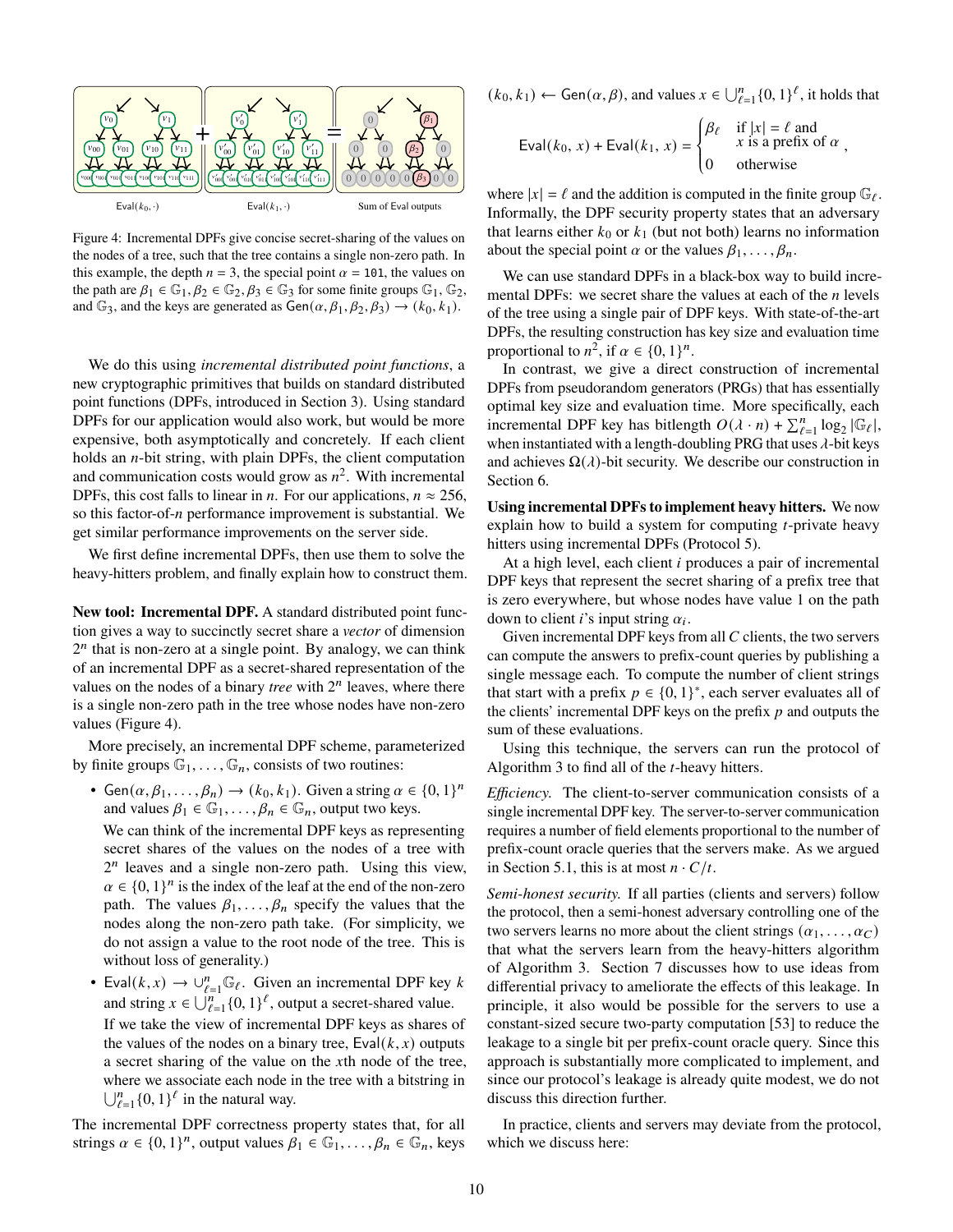<span id="page-10-1"></span>**Protocol 5: Private -heavy hitters (semi-honest secure version).** Our full protocol uses sketching to achieve security against malicious clients (Section [4\)](#page-5-0). We elide the sketching step here for clarity. There are two servers and  $C$  clients. Each client  $i$ , for  $i \in [C]$ , holds a string  $\alpha_i \in \{0,1\}^n$ . The servers want to learn the set of all *t*-heavy hitters in  $(\alpha_1, \ldots, \alpha_C)$ . The incremental DPF works over the additive group of a finite field  $\mathbb F$  where  $|\mathbb F| > C$ . The protocol is as follows:

1. Each client  $i \in \{1, ..., C\}$ , on input string  $\alpha_i \in \{0, 1\}^n$ , sets  $\beta_1 = \cdots = \beta_n = 1 \in \mathbb{F}$  and prepares a pair of incremental DPF keys as

$$
(k_0^{(i)}, k_1^{(i)}) \leftarrow \mathsf{Gen}(\alpha_i, \beta_1, \dots, \beta_n).
$$

The client sends key  $k_0^{(i)}$  $\binom{i}{0}$  to Server 0 and key  $k_1^{(i)}$  $\frac{1}{1}$  to Server 1. After sending this single message to the servers, Client  $i$  can go offline.

<span id="page-10-2"></span>2. The servers jointly run Algorithm [3.](#page-8-3) Whenever that algorithm makes a prefix-count oracle query on a prefix string  $p \in$  $\{0, 1\}^*$ , each server  $b \in \{0, 1\}$  computes and publishes the value

$$
\mathsf{val}_{p,b} \leftarrow \sum_{i=1}^C \mathsf{Eval}(k_b^{(i)},p) \quad \in \mathbb{F}.
$$

Both servers recover the answer to the prefix-count oracle query as

$$
\mathsf{val}_p \leftarrow \mathsf{val}_{p,0} + \mathsf{val}_{p,1} \quad \in \mathbb{F}.
$$

3. The servers output whatever the algorithm of Algorithm [3](#page-8-3) outputs.

**Protection against malicious clients.** As in Section [4,](#page-5-0) malicious clients can submit malformed incremental DPF keys with the goal of corrupting or over-influencing the output of the protocol. We can protect against malicious clients here using our tools from Section [4.](#page-5-0)

In particular, the servers will run the protocol of Protocol [5,](#page-10-1) instantiated with the  $t$ -heavy-hitters algorithm of Algorithm [3.](#page-8-3) In this protocol, for each prefix length  $\ell = 1, \ldots, n$ , the servers assemble a set—call it  $S_\ell$ —of candidate heavy prefixes of length  $\ell$ . The servers will then evaluate all of the clients' incremental DPF keys at these points.

If the client is honest, the incremental DPF keys evaluated at the points in  $S_{\ell}$  will be shares of a vector that is zero everywhere with a one at at most a single position. Specifically, for prefix length  $\ell$ , client *i*'s incremental DPF keys should evaluate to shares of the value "1" on the  $\ell$ -bit prefix of client *i*'s string  $\alpha_i$ . The keys should evaluate to zero everywhere else.

So now the servers have the same task as in Section [4:](#page-5-0) the servers hold secret shares of a client-provided vector and the servers want to check that this vector is zero everywhere except that it is "1" at at most a single coordinate. Thus, to prevent misbehavior my malicious clients, at each level  $\ell \in [n]$  of the tree, the servers can use our malicious-secure sketching schemes from Section [4](#page-5-0) to check that this property holds. At each level of the tree, for each client, the servers perform one round of malicious-secure sketching.

We use the malicious-secure sketching approach of Section [4.2,](#page-5-4) which requires the client to encode its data using a redundant randomized encoding.

**Full security: Protection against malicious servers.** Our final task is to analyze the security of the protocol of Protocol [5](#page-10-1) against actively malicious behavior by one the two participating servers.

A malicious server's only strategy to learn extra information in Protocol [5](#page-10-1) is to manipulate answers to the prefix-count oracle queries using an "additive attack." For example, in Step [2](#page-10-2) of the protocol, in processing the answer to a prefix-oracle query p, Server 0 is supposed to publish val<sub>p,0</sub> =  $\sum_{i=1}^{C}$  Eval( $k_0^{(i)}$ )  $_{0}^{(i)}, p$ ). If the server is malicious, it could instead publish the value val<sub>p,0</sub> +  $\Delta$ , for some non-zero shift  $\Delta \in \mathbb{F}$ .

We capture the power of this attack in our formal security definitions (Appendix [A\)](#page-14-12), which quantify the information that the adversary can learn from such additive attacks. Intuitively: the adversary can essentially control which strings are heavy hitters (and can thus learn how many honest clients hold strings in a small set), but the adversary can do not much worse than this. As we discuss in Section [7,](#page-11-0) it is possible to further limit the power of this leakage using differential privacy.

**Extension: Longer strings.** The techniques outlined so far allow for the private computation of  $t$ -heavy hitters over  $n$ -bit strings in which each client sends each server an all-prefix DPF key with domain size *n*. Each key is roughly  $\lambda n \log_2 C$  bits in length, where  $C$  is the number of participating clients and  $\lambda \approx 128$  is the size of a PRG seed.

In some applications, the servers might want to compute the most popular values over relatively long strings. For example, an operating-system vendor might want to learn the set of popular software binaries running on clients' machines that touch certain sensitive system files. In this application, client *i*'s string  $\alpha_i \in$  $\{0, 1\}^n$  is an x86 program, which could be megabytes long. So for this application,  $n \approx 2^{20}$ .

When *n* is much bigger than  $\lambda$ , we can use hashing to reduce the client-to-server communication from  $\approx \lambda n \log_2 C$  bits down to  $\approx \lambda^2 \log_2 C + n$  bits and the round complexity from  $\approx n$  to  $\approx \lambda$ . We describe this extension in Appendix [B.](#page-15-0)

## <span id="page-10-0"></span>**6 Constructing Incremental DPFs**

A straightforward way to construct an incremental DPF would be to generate  $n$  independent distributed point function (DPF) keys, one for each prefix length, and to evaluate  $x \in \{0, 1\}^{\ell}$ using the  $\ell$ -th key. Given the most efficient DPF solution [\[11\]](#page-13-1), this would yield overall key size and computation for all-prefix evaluation (in units of PRG invocations) both *quadratic* in the input bit length  $n$ . In contrast, our goal is to construct a more efficient scheme for all-prefix DPF in which all these measures are linear in  $n$ . We achieve precisely this goal, leveraging the specific structure of the DPF construction of [\[11\]](#page-13-1).

We give the formal syntax and definitions in Appendix [C.1.](#page-16-0) (See Section [5.2](#page-8-1) for informal definitions.) In the remainder of this section, we sketch our construction of incremental DPF.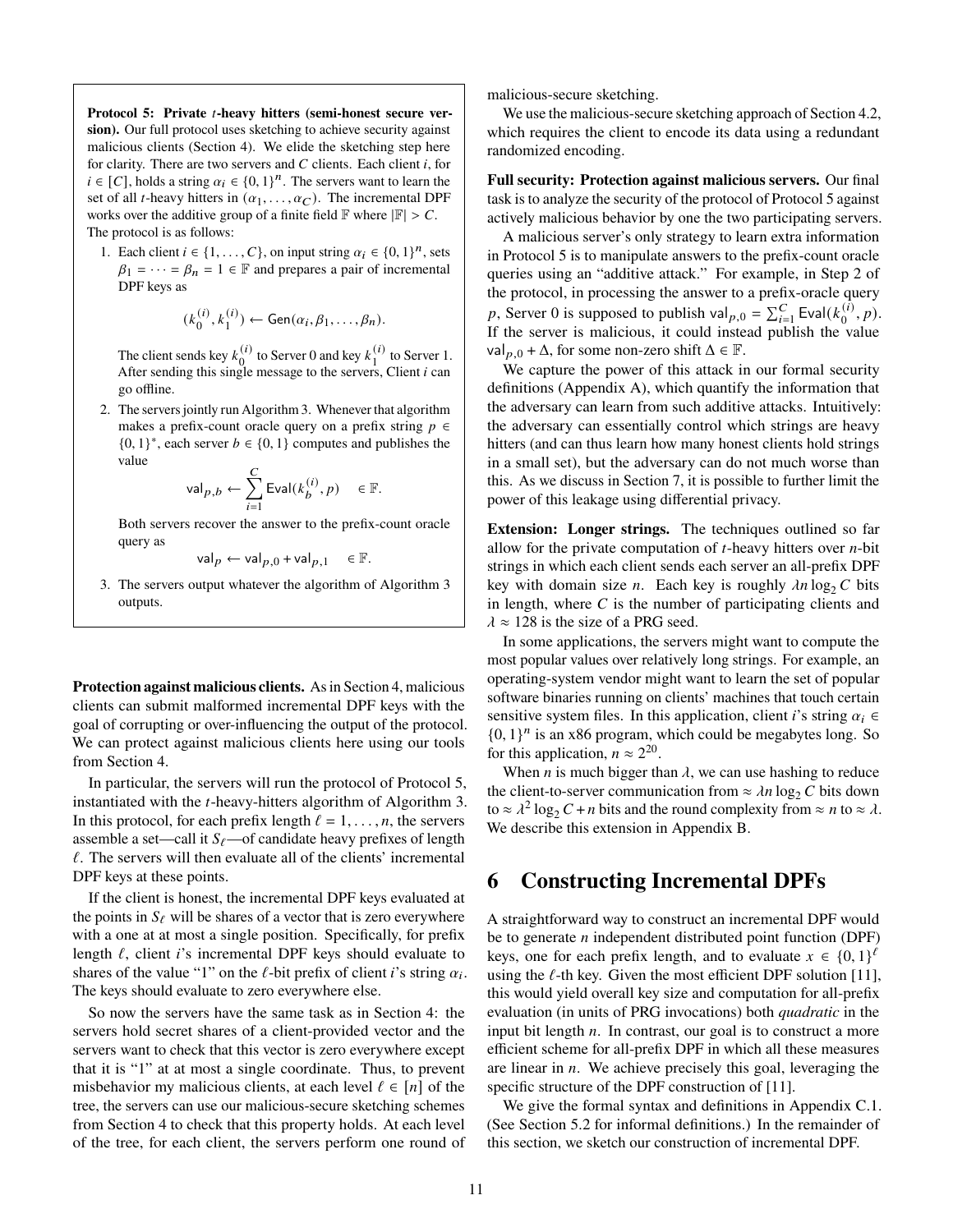|                 | <b>Key size</b>                    |                                                  | <b>AES</b> operations |                                                 |
|-----------------|------------------------------------|--------------------------------------------------|-----------------------|-------------------------------------------------|
|                 |                                    | Any $n \quad n = 256$ Any $n$                    |                       | $n = 256$                                       |
| <b>DPF</b> [11] | This work $\approx n(\lambda + m)$ | $\approx \frac{n^2 \lambda}{2}$ 543 KB<br>6.2 KB | $\approx 2n$          | $\approx \frac{n^2}{2}$ 32,640 ops.<br>513 ops. |

Table 6: A comparison of the key size and evaluation time of two alternatives for constructing incremental DPF: using state-of-the-art DPF as a black box and the incremental DPF construction in this paper. In all entries of the table the input length is  $n$ , the PRG seed length is  $\lambda = 127$ , the group size in intermediate levels of the tree is  $2^m$ ,  $m = 62$ , and the group size in the leaves is  $2^{2\lambda}$ , which suffices for the extractable DPF feature. For asymptotic expressions we assume  $m \leq \lambda$ . The exact key size in the DPF-based construction is  $\frac{n(n+1)(\lambda+2)}{2} + n(\lambda+m) + 2\lambda$ and in the direct incremental DPF construction the key size is  $n(\lambda + m + \lambda)$  $2) + 4\lambda - m$ .

**Construction.** We construct an efficient incremental DPF scheme, whose key size and generation/evaluation computation costs in particular grow *linearly* with the input bit length *n*.

In the (standard) DPF construction of [\[11\]](#page-13-1), the evaluation of a shared point function  $f_{\alpha,\beta}(x) : \{0,1\}^n \to \mathbb{G}_n$  traverses a path defined by the binary representation of  $x$ . The procedure generates a pseudo-random value for each node of the path and an element of the output group  $\mathbb{G}_n$  at the termination of the path. The two matching DPF keys are set up so that the pseudo-random value generated by the first key is sampled independently of the value generated by the other key, for every prefix of  $x$  which is also a prefix of  $\alpha$ . However, when the paths to x and  $\alpha$  diverge, the evaluation procedure programs the two pseudo-random values to be *equal*, by using extra information encoded in the keys, which we refer to as Correction Words (CW). The evaluation procedure on two identical pseudo-random values generates identical values along the path to  $x$ , and the same group value for the output, ensuring that the output is 0 if  $x \neq \alpha$ . However, if  $x = \alpha$  then the two independent pseudo-random values, which are known at key generation time, can be corrected to share the desired output  $\beta$ .

We extend the DPF construction of Boyle et al. [\[11\]](#page-13-1) to further support prefix outputs with small overhead. The main observation is that the intermediate pseudo-random values generated at each level of DPF evaluation satisfy the same above-described property necessary for the final output level: namely, also for a *prefix*  $(x_1, \ldots, x_\ell) \neq (\alpha_1, \ldots, \alpha_\ell)$  the intermediate evaluation generates identical pseudo-random values and for  $(x_1, \ldots, x_\ell)$  =  $(\alpha_1, \ldots, \alpha_\ell)$  it generates independent pseudo-random values. These pseudo-random values cannot be used directly to share desired intermediate outputs, as this would compromise their pseudo-randomness required for security of the remaining DPF scheme (roughly, using them twice as a one-time pad). Instead, we introduce an extra intermediate step at each level  $\ell$ , which first expands the intermediate pseudo-random value  $\tilde{s}^{(\ell)}$  to two pseudo-random values: a new seed  $s^{(\ell)}$  which will take the place of  $\tilde{s}^{(\ell)}$  in the next steps of the DPF construction, and an element of the  $\ell$ th level output group  $\mathbb{G}_{\ell}$  which will be used to generate shares of the desired  $\ell$ th output  $\beta_{\ell} \in \mathbb{G}_{\ell}$ .

Ultimately, the new procedure introduces an extra PRG evaluation and group operation per level  $\ell$ , as well as an additional

element  $W_{CW}^{(\ell)}$  of the  $\ell$ th level group  $\mathbb{G}_i$  within the key, to provide the desired pseudo-random to target output correction.

We proceed with a description of an optimized construction of an Incremental DPF in Figure [11.](#page-18-1) The generation of the new correction word values  $W_{CW}$  is performed in lines [13,](#page-18-2) [14](#page-18-3) of Gen, and their usage within evaluation is in lines [9,](#page-18-4) [11](#page-18-5) of EvalNext.

The powers of (−1) in Gen line [13](#page-18-2) and EvalNext line [11](#page-18-5) are to address arbitrary output group structure  $\mathbb{G}_{\ell}$ , replacing xor with addition (of inverses) within the group. Here, party  $b = 1$  will always output the negation of his computed share, so that once again identical pseudo-random shares will yield shares of the identity 0 within  $\mathbb{G}_{\ell}$ ; the correction word  $W_{CW}$  is negated as necessary depending on whether party  $b = 0$  or 1 is the one to incorporate the correction, as indicated by  $t_1^{(\ell-1)}$  $\frac{(t-1)}{1}$ .

<span id="page-11-2"></span>**Proposition 1** (Incremental DPF)**.** *The incremental DPF scheme described in Figure [11](#page-18-1) is a secure Incremental DPF with the following complexities for*  $(\alpha, (\mathbb{G}_1, \beta_1), \ldots, (\mathbb{G}_n, \beta_n))$ :

- *Key size:*  $\lambda + (\lambda + 2)n + \sum_{j \in [n]} \lfloor \log |\mathbb{G}_j| \rfloor$  *bits.*
- *Computation:* Let  $cost(\ell) := 1 + \lceil log(|\mathbb{G}_{\ell}|)/\lambda \rceil$ . Units given in evaluation of a PRG  $G: \{0,1\}^{\lambda} \to \{0,1\}^{2\lambda+2}$ .

- Gen: 
$$
2 \sum_{\ell \in [n]} \text{cost}(\ell)
$$

 $\textsf{Eval}(x)$ :  $\sum_{\ell \in [\lvert x \rvert]} \textsf{cost}(\ell)$ 

We prove Proposition [1](#page-11-2) in Appendix [C.3.](#page-17-0)

In Appendix [C.2,](#page-17-1) we describe a number of low-level optimizations that we have implemented to make our incremental DPF construction more efficient, especially when using AES hardware instructions to implement the PRG.

# <span id="page-11-0"></span>**7 Providing differential privacy**

In many settings the set of heavy hitters itself can leak sensitive information about users' private inputs. For example, say that the servers run our heavy-hitters protocol once on a set of clientprovided URLs  $(x_1, \ldots, x_{C})$  and the protocol output indicates that nytimes.com is a heavy hitter. Then, one of the clients goes offline. The servers run our heavy-hitters protocol a second time on the smaller set of  $C - 1$  URLs  $(x_1, \ldots, x_{C-1})$  and the protocol output indicates that nytimes.com is *not* a heavy hitter. In this case, anyone who observes the set of clients who participated in each protocol run along with the public output of the protocol can infer with certainty that the URL  $x_C$  of client C was nytimes.com. So even though "nothing more" than the set of heavy hitters leaks, this information itself can be sensitive.

To bound the amount of information that an adversary can infer from the system's output, we can ensure that the system's output satisfies  $\epsilon$ -differential privacy [\[26,](#page-13-22) [27\]](#page-14-8). This is possible with a simple tweak to our heavy-hitters protocol (Protocol [5\)](#page-10-1), which we describe in Appendix [E.](#page-22-0)

## <span id="page-11-1"></span>**8 Implementation and evaluation**

The Poplar system is an end-to-end implementation of the private heavy-hitters scheme described in this paper. Our implementation is roughly 3,500 lines of Rust code (compiled with 1.46.0-nightly),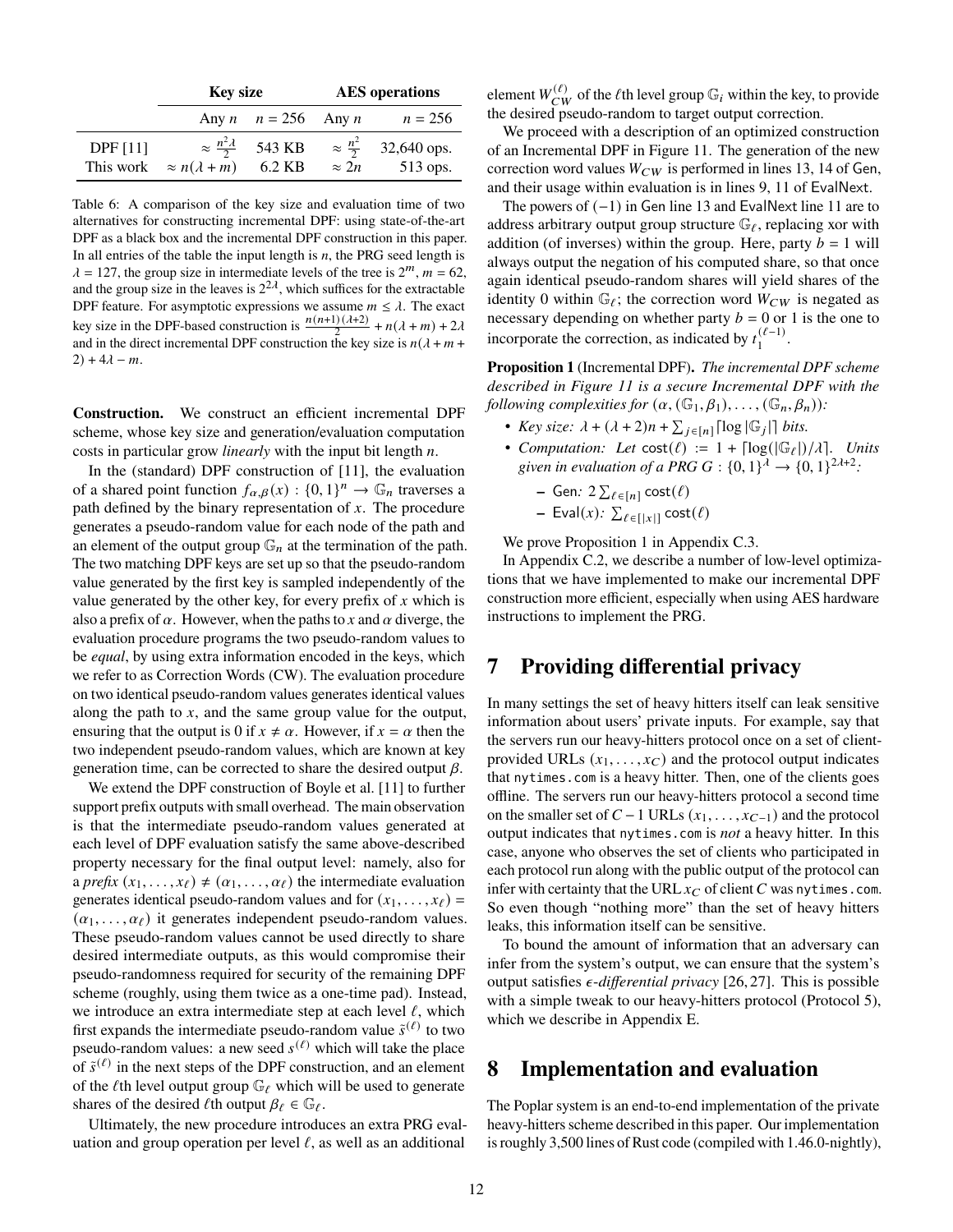<span id="page-12-0"></span>

Figure 7: Client-side costs in time (left) and communication (right) of Poplar, compared with a baseline scheme using standard DPFs and a prior approach using count-min sketches [\[45\]](#page-14-2). Costs for Poplar are relatively small and grow linearly in the length  $n$  of each client's string.

including tests. The code is online at [https://github.com/henrycg/](https://github.com/henrycg/heavyhitters) [heavyhitters.](https://github.com/henrycg/heavyhitters)

Poplar's sketching scheme uses a 62-bit finite field in the middle of the "tree" (Figure [4\)](#page-9-0) and a 255-bit field at the leaves. With this configuration, our sketching schemes detect cheating clients, except with probability  $\approx 2^{-62}$ , over the servers' random choices, independent of how much computation a cheating client does. While we expect this level of security against a cheating client to be sufficient in practice, by running the sketching scheme twice—at most doubling the communication and computation we can achieve nearly 128-bit security. Using the larger field at the leaves ensures that our DPF construction satisfies the extractability property (Lemma [4.1\)](#page-7-1) against cheating clients that run in time at most  $\approx 2^{128}$ .

*Client costs.* Figure [7](#page-12-0) shows the client costs for three different private heavy-hitters schemes. Our client experiments run on an Intel i7-1068NG7 CPU at 2.3 GHz. The first is Poplar's tree-based scheme (Section [5\)](#page-7-0), based on our new incremental DPFs (Section [6\)](#page-10-0). The second uses our tree-based scheme, but with standard DPFs [\[11\]](#page-13-1). The third uses private aggregation of count-min sketches [\[18,](#page-13-6) [45\]](#page-14-2) to compute approximate heavy hitters. For the count-min sketches, we set the approximation error  $\epsilon = 1/128$  and failure probability  $\delta = 2^{-60}$ . (To reduce communication in this third scheme, we use DPFs here as well.)

Our incremental DPF keys have size linear in the length of the clients' strings, with a small constant. In contrast, using standard DPFs requires one linear-sized key for each layer of the prefix tree (Section [5\)](#page-7-0), which yields a quadratic cost. The count-min-sketch based private aggregation scheme also has a linear client-side cost, but the large size of each sketch makes the constant substantially worse.

*Server communication.* Figure [8](#page-12-1) shows the total communication cost per server per client of running Poplar's end-to-end heavyhitters protocol. In this experiment, clients sample their strings from a Zipf distribution with parameter 1.03 and support 10,000. This type of "power-law" distribution arises naturally in network settings [\[43\]](#page-14-24) and we choose the parameter conservatively (i.e., the distribution is closer to uniform than we would expect in nature), which likely gives an underestimate of Poplar's performance. In this experiment, servers search for strings that more than 0.1% of clients hold. In Poplar, the total communication per client

<span id="page-12-1"></span>

Figure 8: Total server communication cost (send + receive) per client of Poplar. At left: we simulate the server-side communication cost Poplar and compare to a scheme based on standard DPFs. At right: we compare the US-dollar cost of the schemes used with 256-bit strings searching for the top-900 heavy hitters, using Amazon EC2's current (Dec. 2020) data-transfer price of USD 0.05/GB.

<span id="page-12-2"></span>

| <b>Clients</b> |            | DPF Sketching   |                 | Total Clients/Sec. |
|----------------|------------|-----------------|-----------------|--------------------|
|                | 100k 107.3 | 704.5           | 828.1           | 120.8              |
| 200k           | 2.11.0     |                 | 1,404.1 1,633.5 | 122.4              |
| 400k           | 433.5      | 2.771.4 3.226.0 |                 | 124.0              |

Table 9: End-to-end cost of Poplar, when used to collect  $n = 256$ -bit strings. Each client's string is sampled from a Zipf distribution with parameter 1.03 and support 10, 000. We use one c4.8xlarge server (32 virtual cores) to implement each of the two logical servers. One server is in Amazon's N. California data center and the other is in N. Virginia. The servers set the heavy-hitters threshold to collect all strings that more than 0.1% of clients hold.

is tens of kilobytes. Figure [8](#page-12-1) also estimates the dollar cost of computing private heavy hitters using the baseline scheme (based on standard DPFs) and Poplar, as the number of clients varies. Poplar is roughly two orders of magnitude less expensive.

*End-to-end performance.* Finally, we ran an end-to-end performance test of Poplar over the Internet. We use one c4.8xlarge server (32 virtual cores) in Amazon's us-east-1 region (N. Virginia) and one in the us-west-1 region (N. California). The round-trip latency between the two data centers was 61.8ms. We measure the running time from the moment after the servers collect the last incremental DPF keys from the clients until the servers produce their output. Each client holds a 256-bit string, which is enough to represent a 42-character domain name (uncompressed). Table [9](#page-12-2) shows the results of this experiment. For 400,000 clients, the total running time is around 53 minutes.

Poplar is almost completely parallelizable. In Figure [10,](#page-13-23) we give estimates for the protocol-execution time, as a function of the number of clients and the number of physical machines used to implement each of the system's two logical servers. When deployed with 20 machines per logical server, we estimate that Poplar could process ten million client requests in just over one hour.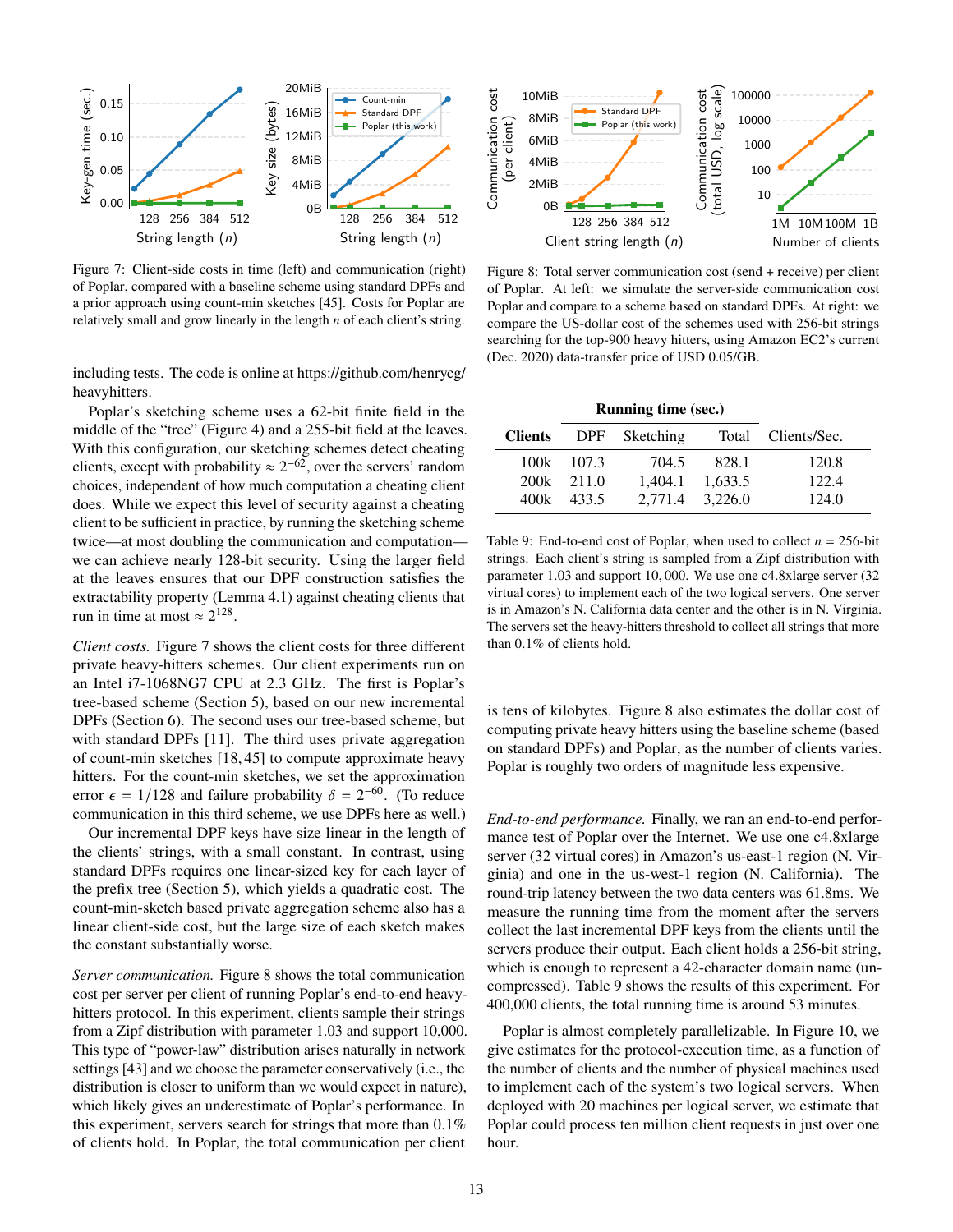<span id="page-13-23"></span>

Figure 10: Estimated execution time of the Poplar system. Each line represents a number of clients. The workload is fully parallelizable, so we neglect sharding costs. System parameters are as in Table [9.](#page-12-2)

# **9 Conclusions**

We have described Poplar, a system that allows two non-colluding servers to compute the most popular strings among a large set of client-held strings while preserving client privacy. Along the way, we introduced several lightweight cryptographic tools: a protocol for checking that a secret-shared vector is a unit vector, an extractable variant of distributed point functions that defends against badly formed keys, and a generalization of distributed point functions for secret-sharing weights on binary trees.

There are a number of potential extensions to this work. For instance, instead of finding heavy hitters, the servers might like to find heavy *clusters*—strings that are close to many of the client-held strings, under some distance metric. Perhaps each client holds a GPS coordinate pair and the servers want to learn the popular neighborhoods.

**Acknowledgments.** We thank Eric Rescorla for suggesting this problem, Saba Eskandarian for helpful comments, Phillipp Schoppmann and Simone Colombo for pointing out typos, Christopher Patton for technical discussion, and the anonymous reviewers for their feedback and suggestions. Dan Boneh was funded by NSF, DARPA, a grant from ONR, and the Simons Foundation. Elette Boyle was supported by ISF grant 1861/16, AFOSR Award FA9550-17-1-0069, and ERC Project HSS (852952). Henry Corrigan-Gibbs was funded in part by NSF (CNS-2054869), Facebook, and Google. Henry thanks Bryan Ford for generously hosting him at EPFL during the early stages of this project. Niv Gilboa was supported by ISF grant 2951/20, ERC grant 876110, and a grant by the BGU Cyber Center. Yuval Ishai was supported by ERC Project NTSC (742754), ISF grant 2774/20, NSF-BSF grant 2015782, and BSF grant 2018393.

## **References**

- <span id="page-13-16"></span>[1] Ittai Abraham, Benny Pinkas, and Avishay Yanai. Blinder: MPC based scalable and robust anonymous committed broadcast., 2020.
- <span id="page-13-9"></span>[2] Benny Applebaum, Haakon Ringberg, Michael J Freedman, Matthew Caesar, and Jennifer Rexford. Collaborative, privacypreserving data aggregation at scale. In *PETS*, pages 56–74. Springer, 2010.
- <span id="page-13-26"></span>[3] Borja Balle, James Bell, Adria Gascon, and Kobbi Nissim. Private summation in the multi-message shuffle model. 2020.
- <span id="page-13-4"></span>[4] Raef Bassily, Kobbi Nissim, Uri Stemmer, and Abhradeep Guha Thakurta. Practical locally private heavy hitters. In *Neural Information Processing Systems*, pages 2288–2296, 2017.
- <span id="page-13-7"></span>[5] Raef Bassily and Adam Smith. Local, private, efficient protocols for succinct histograms. In *Proceedings of the forty-seventh annual ACM symposium on Theory of computing*, pages 127–135, 2015.
- <span id="page-13-20"></span>[6] Donald Beaver. Efficient multiparty protocols using circuit randomization. In *CRYPTO*, pages 420–432. Springer, 1991.
- <span id="page-13-21"></span>[7] Mihir Bellare and Phillip Rogaway. Random oracles are practical: A paradigm for designing efficient protocols. In *CCS*, pages 62–73, 1993.
- <span id="page-13-15"></span>[8] Dan Boneh, Elette Boyle, Henry Corrigan-Gibbs, Niv Gilboa, and Yuval Ishai. Zero-knowledge proofs on secret-shared data via fully linear PCPs. In *CRYPTO*, pages 67–97. Springer, 2019.
- <span id="page-13-19"></span>[9] Elette Boyle, Niv Gilboa, and Yuval Ishai. Secure computation with preprocessing via function secret sharing. In Dennis Hofheinz and Alon Rosen, editors, *TCC 2019*, pages 341–371.
- <span id="page-13-2"></span>[10] Elette Boyle, Niv Gilboa, and Yuval Ishai. Function secret sharing. In *EUROCRYPT*, 2015.
- <span id="page-13-1"></span>[11] Elette Boyle, Niv Gilboa, and Yuval Ishai. Function secret sharing: Improvements and extensions. In *CCS*, 2016.
- <span id="page-13-8"></span>[12] Mark Bun, Jelani Nelson, and Uri Stemmer. Heavy hitters and the structure of local privacy. *ACM Transactions on Algorithms (TALG)*, 15(4):1–40, 2019.
- <span id="page-13-10"></span>[13] Martin Burkhart, Mario Strasser, Dilip Many, and Xenofontas Dimitropoulos. SEPIA: Privacy-preserving aggregation of multidomain network events and statistics. *USENIX Security*, 2010.
- <span id="page-13-24"></span>[14] Ran Canetti. Security and composition of multiparty cryptographic protocols. *J. Cryptology*, 13(1):143–202, 2000.
- <span id="page-13-11"></span>[15] T-H Hubert Chan, Elaine Shi, and Dawn Song. Private and continual release of statistics. *ACM Transactions on Information and System Security (TISSEC)*, 14(3):1–24, 2011.
- <span id="page-13-13"></span>[16] David L Chaum. Untraceable electronic mail, return addresses, and digital pseudonyms. *Communications of the ACM*, 24(2):84–90, 1981.
- <span id="page-13-5"></span>[17] Graham Cormode, Flip Korn, Shanmugavelayutham Muthukrishnan, and Divesh Srivastava. Finding hierarchical heavy hitters in data streams. In *VLDB*, 2003.
- <span id="page-13-6"></span>[18] Graham Cormode and S Muthukrishnan. An improved data stream summary: the count-min sketch and its applications. *Journal of Algorithms*, 55(1):58–75, 2005.
- <span id="page-13-0"></span>[19] Henry Corrigan-Gibbs and Dan Boneh. Prio: Private, robust, and scalable computation of aggregate statistics. In *NSDI*, pages 259–282, 2017.
- <span id="page-13-3"></span>[20] Henry Corrigan-Gibbs, Dan Boneh, and David Mazières. Riposte: An anonymous messaging system handling millions of users. In *IEEE Symposium on Security and Privacy*, 2015.
- <span id="page-13-17"></span>[21] Ronald Cramer, Yevgeniy Dodis, Serge Fehr, Carles Padró, and Daniel Wichs. Detection of algebraic manipulation with applications to robust secret sharing and fuzzy extractors. In *EUROCRYPT*, pages 471–488, 2008.
- <span id="page-13-18"></span>[22] Ivan Damgård, Valerio Pastro, Nigel P. Smart, and Sarah Zakarias. Multiparty computation from somewhat homomorphic encryption. In *CRYPTO*, pages 643–662, 2012.
- <span id="page-13-12"></span>[23] George Danezis, Cédric Fournet, Markulf Kohlweiss, and Santiago Zanella-Béguelin. Smart meter aggregation via secret-sharing. In *Workshop on Smart Energy Grid Security*, pages 75–80. ACM, 2013.
- <span id="page-13-14"></span>[24] Jack Doerner and Abhi Shelat. Scaling ORAM for secure computation. In *CCS*, pages 523–535, 2017.
- <span id="page-13-25"></span>[25] Cynthia Dwork, Krishnaram Kenthapadi, Frank McSherry, Ilya Mironov, and Moni Naor. Our data, ourselves: Privacy via distributed noise generation. In *EUROCRYPT*, pages 486–503. Springer, 2006.
- <span id="page-13-22"></span>[26] Cynthia Dwork, Frank McSherry, Kobbi Nissim, and Adam Smith.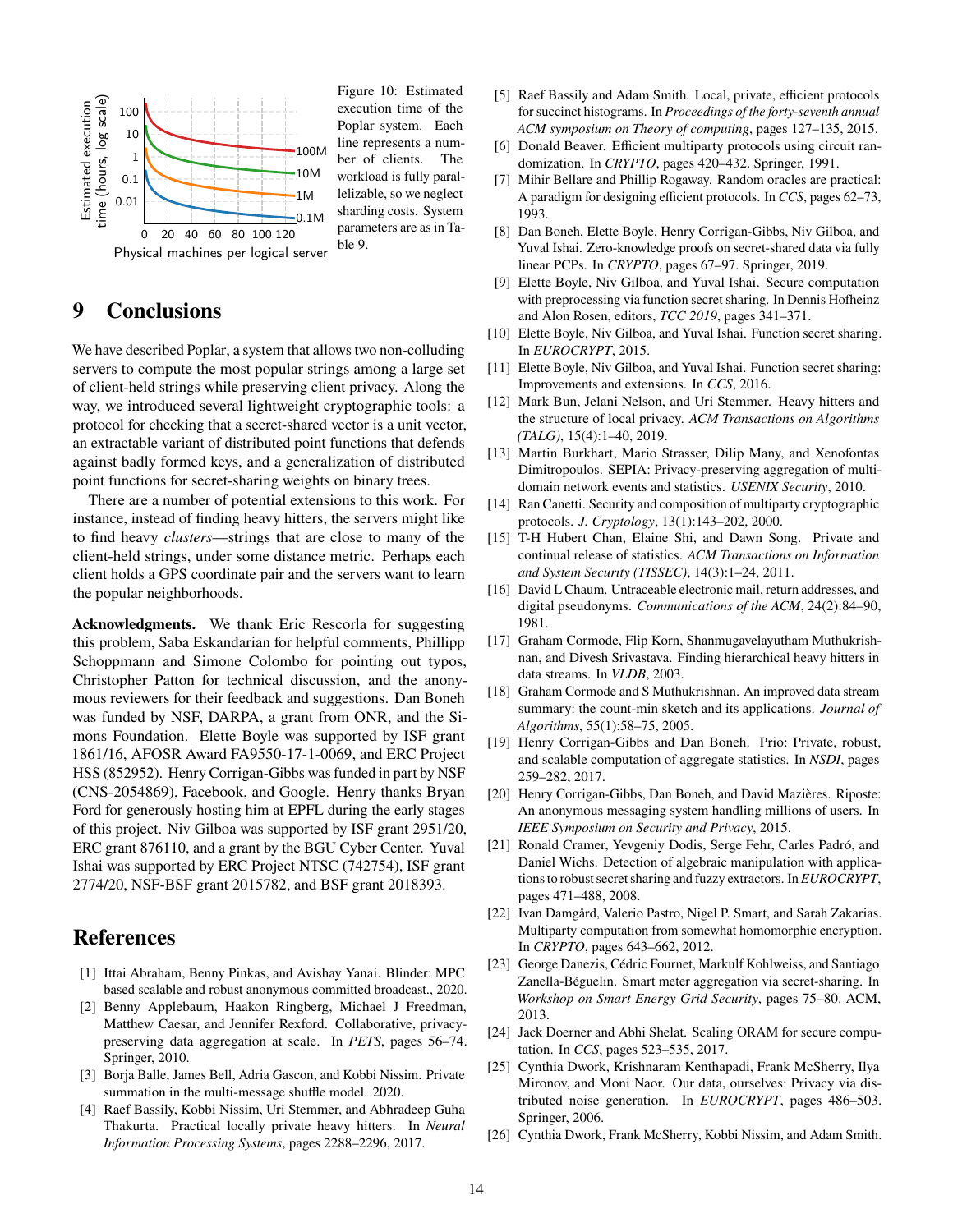Calibrating noise to sensitivity in private data analysis. In *Theory of Cryptography Conference*, pages 265–284. Springer, 2006.

- <span id="page-14-8"></span>[27] Cynthia Dwork, Aaron Roth, et al. The algorithmic foundations of differential privacy. *Foundations and Trends in Theoretical Computer Science*, 9(3-4):211–407, 2014.
- <span id="page-14-20"></span>[28] Tariq Elahi, George Danezis, and Ian Goldberg. PrivEx: Private collection of traffic statistics for anonymous communication networks. In *CCS*, pages 1068–1079. ACM, 2014.
- <span id="page-14-28"></span>[29] Tariq Elahi, George Danezis, and Ian Goldberg. Privex: Private collection of traffic statistics for anonymous communication networks. In *CCS*, pages 1068–1079, 2014.
- <span id="page-14-9"></span>[30] Úlfar Erlingsson, Vasyl Pihur, and Aleksandra Korolova. Rappor: Randomized aggregatable privacy-preserving ordinal response. In *CCS*, pages 1054–1067, 2014.
- <span id="page-14-4"></span>[31] Saba Eskandarian, Henry Corrigan-Gibbs, Matei Zaharia, and Dan Boneh. Express: Lowering the cost of metadata-hiding communication with cryptographic privacy. *arXiv preprint arXiv:1911.09215*, 2019.
- <span id="page-14-10"></span>[32] Giulia Fanti, Vasyl Pihur, and Úlfar Erlingsson. Building a Rappor with the unknown: Privacy-preserving learning of associations and data dictionaries. *Proceedings on Privacy Enhancing Technologies*, 2016(3):41–61, 2016.
- <span id="page-14-14"></span>[33] Sanjam Garg, Steve Lu, and Rafail Ostrovsky. Black-box garbled RAM. In *FOCS*, pages 210–229. IEEE, 2015.
- <span id="page-14-27"></span>[34] Daniel Genkin, Yuval Ishai, Manoj Prabhakaran, Amit Sahai, and Eran Tromer. Circuits resilient to additive attacks with applications to secure computation. In David B. Shmoys, editor, *Symposium on Theory of Computing, STOC*, pages 495–504. ACM, 2014.
- <span id="page-14-3"></span>[35] Niv Gilboa and Yuval Ishai. Distributed point functions and their applications. In *EUROCRYPT*, pages 640–658, 2014.
- <span id="page-14-0"></span>[36] O Goldreich, S Micali, and A Wigderson. How to play any mental game. In *STOC*, pages 218–229, 1987.
- <span id="page-14-25"></span>[37] Oded Goldreich. *Foundations of Cryptography II: Basic Applications*. Cambridge University Press, 2004.
- <span id="page-14-18"></span>[38] Oded Goldreich and Rafail Ostrovsky. Software protection and simulation on oblivious rams. *Journal of the ACM*, 43(3):431–473, 1996.
- <span id="page-14-15"></span>[39] S Dov Gordon, Jonathan Katz, Vladimir Kolesnikov, Fernando Krell, Tal Malkin, Mariana Raykova, and Yevgeniy Vahlis. Secure two-party computation in sublinear (amortized) time. In *Proceedings of the 2012 ACM conference on Computer and communications security*, pages 513–524, 2012.
- <span id="page-14-21"></span>[40] Rob Jansen and Aaron Johnson. Safely measuring Tor. In *CCS*, pages 1553–1567, 2016.
- <span id="page-14-22"></span>[41] Marek Jawurek and Florian Kerschbaum. Fault-tolerant privacypreserving statistics. In *PETS*, pages 221–238. Springer, 2012.
- <span id="page-14-16"></span>[42] Marcel Keller and Avishay Yanai. Efficient maliciously secure multiparty computation for RAM. In *EUROCRYPT*, pages 91–124. Springer, 2018.
- <span id="page-14-24"></span>[43] Jon Kleinberg and Steve Lawrence. The structure of the web. *Science*, 294(5548):1849–1850, 2001.
- <span id="page-14-17"></span>[44] Steve Lu and Rafail Ostrovsky. Distributed oblivious RAM for secure two-party computation. In *Theory of Cryptography Conference*, pages 377–396. Springer, 2013.
- <span id="page-14-2"></span>[45] Luca Melis, George Danezis, and Emiliano De Cristofaro. Efficient private statistics with succinct sketches. In *NDSS*. Internet Society, February 2016.
- <span id="page-14-11"></span>[46] Mozilla. Your browser is hijacked, now what? [https://blog.mozilla.](https://blog.mozilla.org/firefox/your-browser-is-hijacked-now-what/) [org/firefox/your-browser-is-hijacked-now-what/,](https://blog.mozilla.org/firefox/your-browser-is-hijacked-now-what/) Accessed 19 August 2020, October 2018.
- <span id="page-14-13"></span>[47] C Andrew Neff. A verifiable secret shuffle and its application to e-voting. In *CCS*, pages 116–125, 2001.
- <span id="page-14-23"></span>[48] Raluca Ada Popa, Hari Balakrishnan, and Andrew J. Blumberg. VPriv: Protecting privacy in location-based vehicular services. In *USENIX Security*, pages 335–350, 2009.
- <span id="page-14-19"></span>[49] Zhan Qin, Yin Yang, Ting Yu, Issa Khalil, Xiaokui Xiao, and Kui Ren. Heavy hitter estimation over set-valued data with local differential privacy. In *CCS*, 2016.
- <span id="page-14-5"></span>[50] Vincent Toubiana, Arvind Narayanan, Dan Boneh, Helen Nissenbaum, and Solon Barocas. Adnostic: Privacy preserving targeted advertising. In *NDSS*, 2010.
- <span id="page-14-26"></span>[51] Frank Wang, Catherine Yun, Shafi Goldwasser, Vinod Vaikuntanathan, and Matei Zaharia. Splinter: Practical private queries on public data. In *NSDI*, pages 299–313, 2017.
- <span id="page-14-6"></span>[52] David Isaac Wolinsky, Henry Corrigan-Gibbs, Aaron Johnson, and Bryan Ford. Dissent in numbers: Making strong anonymity scale. In *10th OSDI*. USENIX, October 2012.
- <span id="page-14-1"></span>[53] Andrew Chi-Chih Yao. How to generate and exchange secrets. In *FOCS*, pages 162–167. IEEE, 1986.
- <span id="page-14-7"></span>[54] Wennan Zhu, Peter Kairouz, Brendan McMahan, Haicheng Sun, and Vivian (Wei) Li. Federated heavy hitters with differential privacy. In *AISTATS*, 2020.

# <span id="page-14-12"></span>**A Formal security definitions**

To formally specify the security properties of our protocols, we use the standard "real vs. ideal" definition paradigm for secure multiparty computation [\[14,](#page-13-24) [37\]](#page-14-25). This involves specifying a precise ideal functionality or leakage function for each type of corruption. We will start with the simpler case of the subsethistogram protocol, and then address the heavy-hitters protocol.

For both protocols, we consider here the "bare-bones" version that does not add noise for differential privacy purposes. The differentially private variant, discussed in Section [7,](#page-11-0) adds a suitable amount of server-generated noise to the functionalities described below. This extra defense mechanism may not be needed in situations where there are good statistical guarantees on the entropy of the inputs contributed by honest clients.

In the following, security refers to computational security with respect to a common security parameter  $\lambda$  that is given to all parties. The security of our protocols against malicious clients is proved in the random oracle model. Here we assume that inputs of honest parties are picked independently of the oracle.

#### **Functionalities for subset-histogram protocol.**

- *Parties: C* client parties, two servers.
- *Public parameters:* String length  $n$ , upper bound on  $C$ .
- *Functionality for honest parties:*
	- **–** Receive input  $S = \{\sigma_1, \ldots, \sigma_m\} \subseteq \{0, 1\}^n$  from servers.
	- **−** For  $i \in [C]$ , receive input  $\alpha_i \in \{0, 1\}^n$  from Client *i*.
	- **–** Deliver to servers the output

$$
agg = f_S(\alpha_1, \ldots, \alpha_C) = \langle (\sigma_1, w_1), \ldots, (\sigma_m, w_m) \rangle,
$$

where  $w_i = |\{i : \alpha_i = \sigma_i\}|$ .

• *Functionality for malicious clients:* Suppose clients ⊂  $[C]$  are controlled by an efficient malicious adversary A. The influence of  $A$  on the output is captured by the following functionality.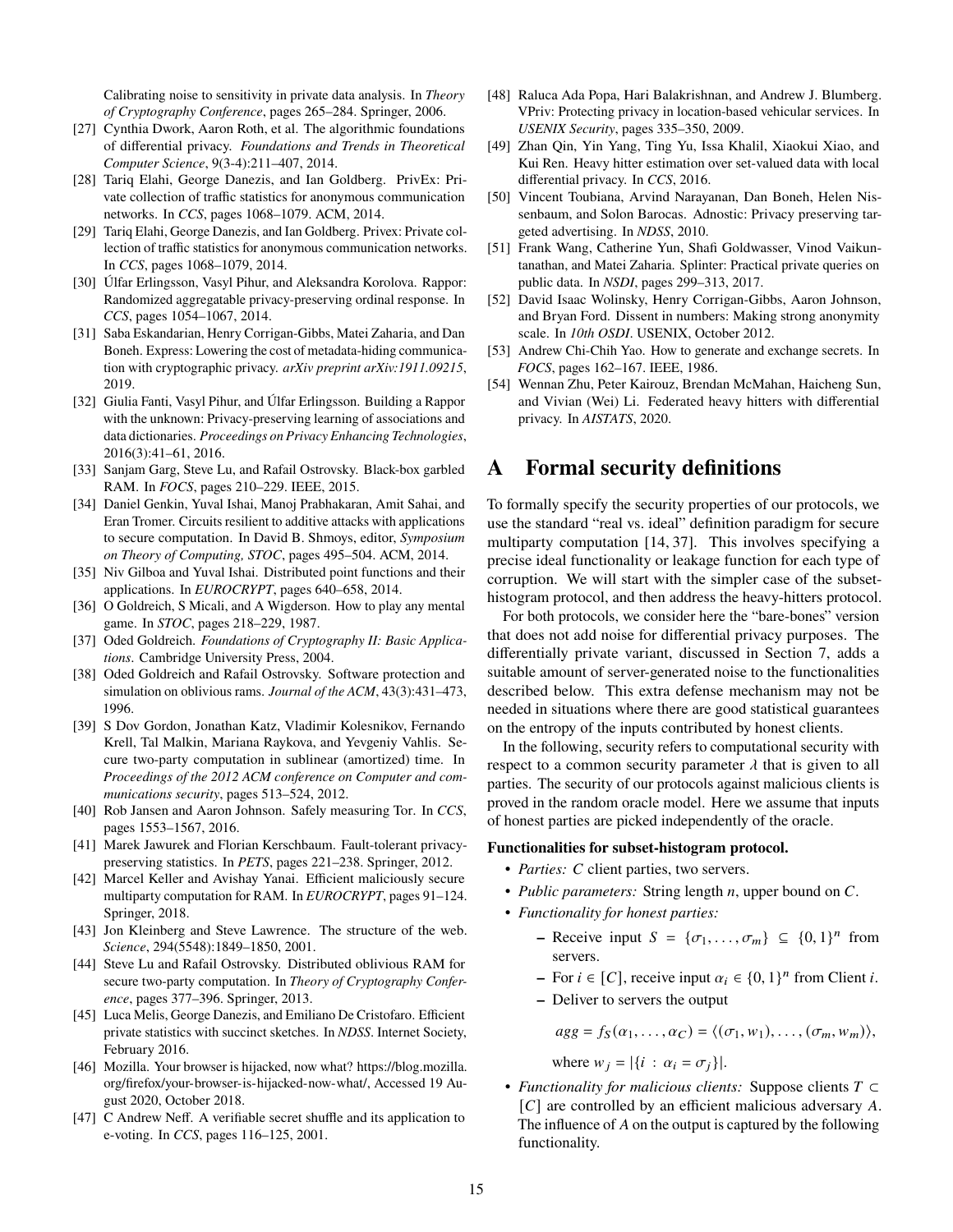- **–** Receive input  $S = \{\sigma_1, \ldots, \sigma_m\} \subseteq \{0, 1\}^n$  from servers.
- **–** For  $i \in [C] \setminus T$ , receive  $\alpha_i \in \{0, 1\}^n$  from Client i.
- **−** For  $i \in T$ , receive  $\alpha_i^* \in \{0, 1\}^n$  and selective vote predicate  $V_i^*: \{0,1\}^n \rightarrow \{0,1\}$ , specified by a Boolean circuit, from A. (In the random-oracle model,  $V_i^*$  can invoke the oracle.) Intuitively, if  $V_i^*(\sigma) = 1$  for some  $\sigma \in S$ , the vote  $\alpha_i^*$  of Client *i* will not count.
- Deliver to servers  $agg = f_S(\alpha'_1, \dots, \alpha'_C)$ , where:
	- 1.  $\alpha'_i = \alpha_i$  if  $i \notin T$ ,
	- 2.  $\alpha'_i = \alpha^*_i$  if  $i \in T$  and moreover  $V_i^*(\sigma) = 0$  for all  $\sigma \in S$ ,
	- 3.  $\alpha'_i = \perp$  otherwise.
- Leakage for malicious server: Suppose both Server b, for  $b \in \{0, 1\}$ , and client set  $T \subset [C]$  are controlled by an efficient malicious adversary  $A$ . The view of  $A$  can be simulated given the following leakage function.
	- **–** Receive  $S = \{\sigma_1, \ldots, \sigma_m\} \subseteq \{0, 1\}^n$  from honest Server  $1 - b$  and leak it to A.
	- **−** Let  $D$  ←  $A(S)$ , where  $D \subseteq [C]$ , be a subset of disqualified clients.
	- $-$  Let  $Q = [C] \setminus (T \cup D)$ .
	- **−** For  $i \in Q$ , receive input  $\alpha_i \in \{0, 1\}^n$  from Client *i*.
	- **–** Leak  $(S, Q, agg_Q)$  to A, where  $agg_Q = f_S((\alpha_i)_{i \in Q})$ .

#### **Functionalities for heavy-hitters protocol.**

- *Parties: C* client parties, two servers.
- *Public parameters:* String length  $n$ , upper bound on  $C$ .
- *Functionality for honest parties:*
	- **–** Receive heavy-hitter threshold  $t = \tau C$  from servers.
	- **−** For  $i \in [C]$ , receive input  $\alpha_i \in \{0, 1\}^n$  from Client *i*.
	- **–** Deliver to servers the output

$$
agg = f_t(\alpha_1,\ldots,\alpha_C) = \{\alpha : |\{i : \alpha_i = \alpha\}| \geq t\}.
$$

- *Functionality for malicious clients:* Suppose clients ⊂  $[C]$  are controlled by an efficient malicious adversary A. The influence of  $A$  on the output is captured by the following functionality.
	- **–** Receive threshold *t* from servers.
	- **–** For  $i \in [C] \setminus T$ , receive  $\alpha_i \in \{0, 1\}^n$  from Client *i*.
	- **−** For  $i \in T$ , receive  $\alpha_i^* \in \{0, 1\}^n$  and selective vote predicate  $V_i^*$ :  $P_n \rightarrow \{0, 1, \perp\}$  from A, where  $P_n$ denotes the set of binary strings of length  $\leq n$  and  $V_i^*$  is specified by a Boolean circuit. (In the randomoracle model,  $V_i^*$  can invoke the oracle.) For p such that  $|p| = n$ , we require that if  $V_i^*(p) = 1$  then  $p = \alpha_i^*$ (for any choice of the oracle). Intuitively,  $V_i^*(p)$ represents the vote of Client  $i$  for prefix  $p$ , under the restriction of casting at most one vote for an  $n$ -bit string. (Alternatively, with a slight loss of efficiency, we can realize a variant that restricts a client to one vote for every prefix length.)
- **–** Run Algorithm [3,](#page-8-3) with the following modifications:
	- $\ast$  Initialize a set  $\hat{C}$  ← [C] of active clients.
	- **∗** Before iteration  $\ell$ , 1 ≤  $\ell$  ≤ *n*, remove from  $\hat{C}$ every client *i* for which either: (1) there is  $p^* \in$  $H_{\ell-1}$  such that  $V_i^*(p^* \| 0) = \bot$ , or (2) there are two distinct  $p^* \in H_{\ell-1}$  such that  $V_i^*(p^*||0) = 1$ .
	- **∗** In iteration  $\ell$ , compute each weight  $w_{p||0}$  by  $w_{p||0} = \sum_{i \in \hat{C}} V'_i(p||0)$ , where  $V'_i = V^*_i$  if  $i \in T$ , and if  $i \notin T$  then  $V_i'(\beta)$  returns 1 if  $\beta$  is a prefix of  $\alpha_i$  and 0 otherwise.
- **–** Deliver to both servers the output  $H_n$  of Algorithm [3.](#page-8-3)
- Leakage for malicious server: Suppose both Server b, for  $b \in \{0, 1\}$ , and client set  $T \subset [C]$  are controlled by an efficient malicious adversary  $A$ . The view of  $A$  can be simulated given the following leakage function.
	- **–** Receive heavy-hitter threshold  $t = \tau C$  from honest Server  $1 - b$  and leak it to A.
	- **–** For  $i \in [C] \setminus T$ , receive  $\alpha_i \in \{0, 1\}^n$  from Client *i*.
	- **–** Run Algorithm [3,](#page-8-3) with the following modifications:
		- ∗ Initialize set  $\hat{C}$  ←  $[C] \setminus T$  of active honest clients.
		- ∗ Before iteration  $\ell$ ,  $1 \leq \ell \leq n$ , allow A to choose a set of clients to remove from  $\ddot{C}$ .
		- ∗ In iteration  $\ell$ , compute a tampered version  $w_{p||0}^*$ of the weights  $w_{p||0}$ , defined by

$$
w_{p\parallel 0}^* = \sum_{i \in \hat{C}} V_i(p\parallel 0) + \Delta_p,
$$

where  $V_i(\beta)$  outputs 1 if  $\beta$  is a prefix of  $\alpha_i$  and 0 otherwise, and  $\Delta_p$  is an integer chosen by A based on all previous information it learned. Leak the value  $w_{p||0}^*$  to A.

∗ If the set  $H_\ell$  computed in the end of iteration  $\ell$ satisfies  $|H_{\ell}| > 1/\tau$ , abort.

## <span id="page-15-0"></span>**B Extension: Hashing for longer strings**

In this section we describe a hashing-based optimization that improves the communication complexity and the round complexity of our heavy hitters protocol when  $n \gg \lambda$ . Before describing our solution, we start with a simpler approach that fails to achieve security against malicious clients.

A first idea is to have all clients use a public random hash function Hash:  $\{0, 1\}^n \rightarrow \{0, 1\}^{2\lambda}$  to map their long *n*-bit inputs into  $2\lambda$  $2\lambda$ -bit strings,<sup>2</sup> and run the heavy hitters protocol on the shorter inputs Hash $(\alpha_i)$ . An obvious problem is that this only reveals the popular hash values  $\text{Hash}(\alpha)$  instead of the popular strings  $\alpha$ . A natural fix is to have each client write its full string  $\alpha_i$  at the corresponding IDPF leaf. More precisely, we use the payload group  $\mathbb{G} = \mathbb{F} \times \mathbb{F}^{n'}$ , where  $\mathbb F$  is a prime field such that  $|\mathbb{F}| > C$  and the strings in  $\{0, 1\}^n$  are encoded as vectors in

<span id="page-15-1"></span><sup>&</sup>lt;sup>2</sup>Here and in the following, we choose a  $2\lambda$ -bit output to ensure that collisions occur with negligible probability. In some settings a shorter output size would suffice, depending on the number of clients  $C$  and the tolerable error probability.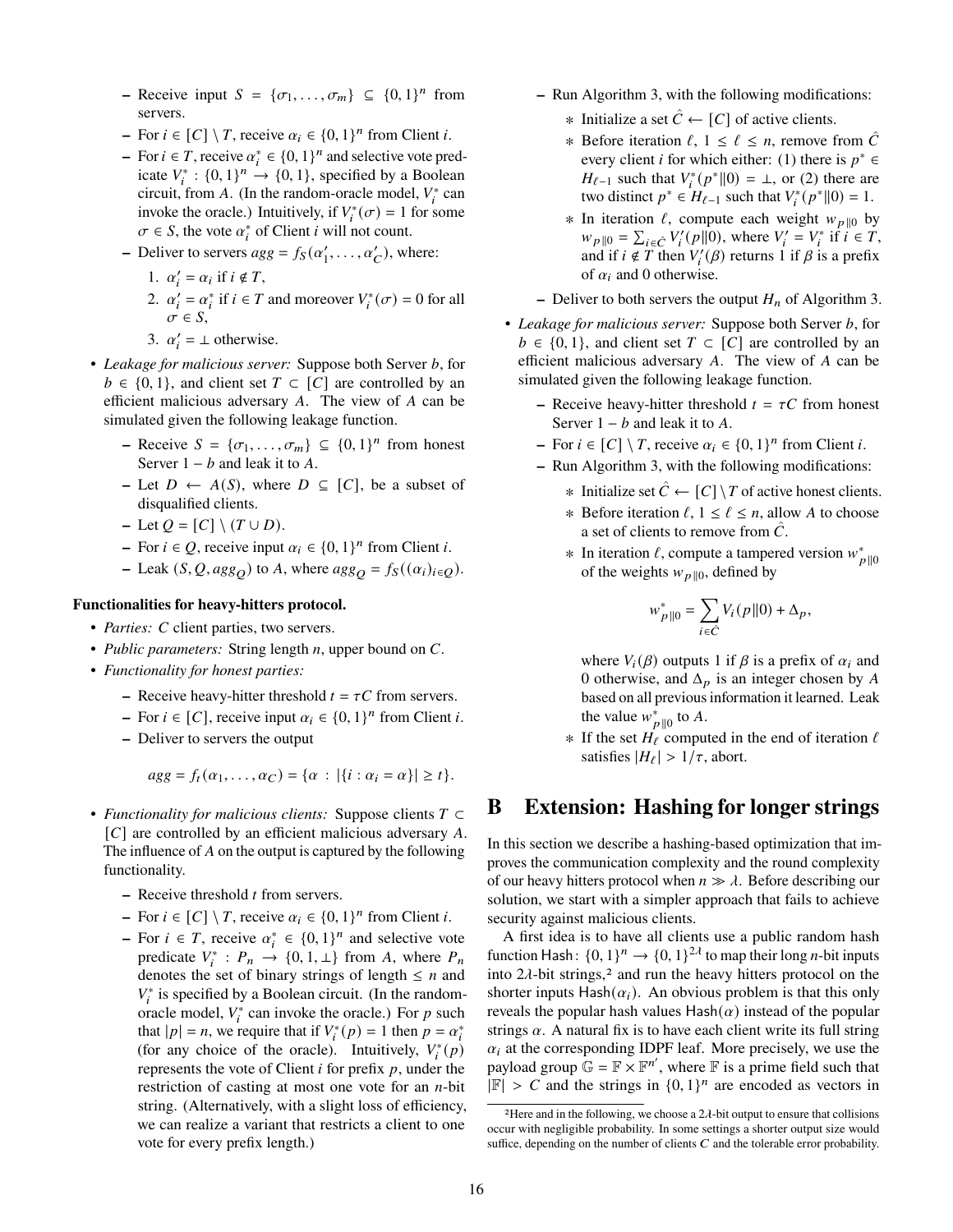$\mathbb{F}^{n'}$ . Each client *i* adds  $(1, \alpha_i)$  to the payload of leaf Hash $(\alpha_i)$ . Aggregating the contributions of all clients, and assuming no hash collisions occur, leaf Hash( $\alpha$ ) contains the payload ( $v, v \cdot \alpha$ ) where v is the number of clients with input  $\alpha$ . Note that  $\alpha$  can be fully recovered from the payload, as required.

The above solution achieves our efficiency and security goals when all clients are semi-honest. (Efficiency results from the fact that the payload size is only an additive term in the IDPF key size, and has no influence on the round complexity of our heavy hitters protocol.) However, even just a single malicious client can easily corrupt the information about a string  $\alpha$  by writing a *random* payload to leaf  $\text{Hash}(\alpha)$ .

To mitigate this attack, we use the following approach. We view each leaf Hash( $\alpha$ ) as the root of a depth- $\lambda$  binary subtree, and let each client *i* write the (long) string  $\alpha_i \in \{0, 1\}^n$  to a random leaf of the tree rooted by Hash $(\alpha_i)$ . Since our heavy hitters protocol prevents a malicious client from writing to more than a single leaf, the probability of any malicious client colliding with a string written by an honest client is negligible. By keeping in each node of the extended tree a count of the number of the non-empty leaves in its subtree, the servers can traverse the subtree rooted by each heavy hitter hash value  $h =$  Hash $(\alpha)$  until they find a leaf containing a long string  $\alpha$  consistent with  $h$ . This approach can be enhanced by using an error-correcting code for encoding the inputs, where each client writes a random symbol of the encoding of  $\alpha_i$ .

In more detail, our solution proceeds as follows. We use a hash function: Hash:  $\{0, 1\}^n \rightarrow \{0, 1\}^{2\lambda}$ , which we model as a random oracle [\[7\]](#page-13-21).

Each client  $i$  runs the following steps:

- Compute  $h_i \leftarrow \text{Hash}(\alpha_i) \in \{0, 1\}^{2\lambda}$ .
- Choose a random nonce  $v_i \leftarrow \{0, 1\}^{\lambda}$  and set  $\hat{\alpha}_i \leftarrow$  $(h_i||\nu_i) \in \{0, 1\}^{3\lambda}.$
- Set  $\beta_1 = \cdots = \beta_{3\lambda-1} = 1 \in \mathbb{F}$ , for a prime field  $\mathbb{F}$  with  $|\mathbb{F}| > C$ . Set  $\beta_{3\lambda} \leftarrow \alpha_i \in \mathbb{F}_{2^n}$ .
- Prepare a pair of DPF keys:

$$
(k_0^{(i)}, k_1^{(i)}) \leftarrow \mathsf{Gen}(\hat{\alpha}_i, \beta_1, \dots, \beta_{3\lambda})
$$

and send one key to each server, as before.

Here, the incremental DPF keys represent secrets shares of the values of the nodes on a depth- $(3\lambda + 1)$  binary tree. For client  $i$ , these node values are all zero except on the path to leaf  $\hat{\alpha}_i$  = (Hash $(\alpha_i) || \nu_i$ ), which have value 1. Finally, the leaf indexed by  $\hat{\alpha}_i \in \{0, 1\}^{3\lambda}$  contains the client's full string value  $\alpha_i \in \{0, 1\}^n$ , represented as a field element in  $\mathbb{F}_{2^n}$ .

Notice that the incremental DPF now operates over strings of length  $n' = 3\lambda + 1$ . Therefore the total key size is:  $\lambda n'$  +  $\sum_{\ell=1}^{n'} \log_2 |\mathbb{F}_{\ell}|$ . We have  $|\mathbb{F}_1| = \cdots = |\mathbb{F}_{3,\ell}| \approx C$  and  $|\mathbb{F}_{3,\ell+1}| = n$ , making the length of each key only  $\approx 3\lambda^2 \log_2 C + n$  bits.

The process that the servers use to recover the heavy hitters now changes slightly:

- The servers run the  $t$ -heavy hitters protocol (Protocol [5\)](#page-10-1) to find each hash value  $h \in \{0, 1\}^{2\lambda}$  that more than t clients submitted.
- For each such hash value  $h$ :
- **–** The servers search for a string  $v \in \{0, 1\}^{\lambda}$  such that at least one client has the string  $\nu$ . They can do this using a randomized depth-first search variant of Algorithm [3.](#page-8-3)
- $-$  Finally, when then the servers find such a value  $\nu$ , each server publishes the sum of their incremental DPF keys evaluated on  $(h||v) \in \{0, 1\}^{3\lambda}$ .
	- If the client who submitted this string is honest, the servers will recover a string  $\sigma \in \{0, 1\}^n$  such that  $h =$  $Hash(\sigma)$ . Otherwise, the servers retry the randomized depth-first search until they find such a string.

Our extensions for providing differential-privacy (Section [7\)](#page-11-0) are not compatible with this hashing-based technique. However, they are compatible with a more refined variant that uses errorcorrecting codes.

To sketch the idea: We no longer have each client write its entire  $n$ -bit string into the leaf of the incremental DPF tree. Instead, each client encodes its string  $\alpha_i \in \{0,1\}^n$  using an error-correcting code. Say that the encoded string  $E(\alpha_i)$  has  $2^k$  symbols, which we can index by strings  $\{0, 1\}^k$ . Each client picks the index  $j \in \{0,1\}^k$  of a random symbol and writes this symbol into the position  $(Hash(\alpha_i)||_J) \in \{0, 1\}^{2\lambda+k}$  in the DPF tree.

# **C Cryptographic details**

#### <span id="page-16-0"></span>**C.1 Definition: Incremental DPF**

We seek FSS for the following class of *all-prefix point functions*.

**Definition 2** (All-Prefix Point Function)**.** *We define the class of* all-prefix point functions*, each represented by a tuple*  $(\alpha, (\mathbb{G}_1, \beta_1), \ldots, (\mathbb{G}_n, \beta_n))$  *(shorthand*  $(\alpha, \beta)$ *)* where  $\alpha \in$  ${0, 1}^n$ , and for every  $\ell \in [n]$  it holds that  $\mathbb{G}_{\ell}$  is the description *of an Abelian group and*  $\beta_i \in \mathbb{G}_i$ , *by the function* 

$$
f_{\alpha,\bar{\beta}} : \bigcup_{\ell \in [n]} \{0,1\}^{\ell} \to \bigcup_{\ell \in [n]} \mathbb{G}_{\ell}, \text{ given by}
$$

$$
f_{\alpha,\bar{\beta}}(x_1,\ldots,x_\ell) = \begin{cases} \beta_\ell & \text{if } (x_1,\ldots,x_\ell) = (\alpha_1,\ldots,\alpha_\ell) \\ 0 & \text{else} \end{cases}
$$

In doing so, we will consider a generalization of standard DPF machinery, endowed with an *incremental* evaluation structure wherein each bit of the input  $x$  can be incorporated one by one within the DPF evaluation. This will enable us an efficient means for a form of DPF evaluation on input prefixes. The resulting scheme has the same Gen key-generation syntax and security guarantees as standard DPF. The incremental nature appears in the EvalNext and EvalPrefix procedures in the place of standard DPF Eval.

<span id="page-16-1"></span>Notationally: in what follows, public values associated with level  $\ell$  will be marked with subscript  $\ell$ ; private values (those known or computed only by one party) will receive superscript  $i$ and subscripted party id b.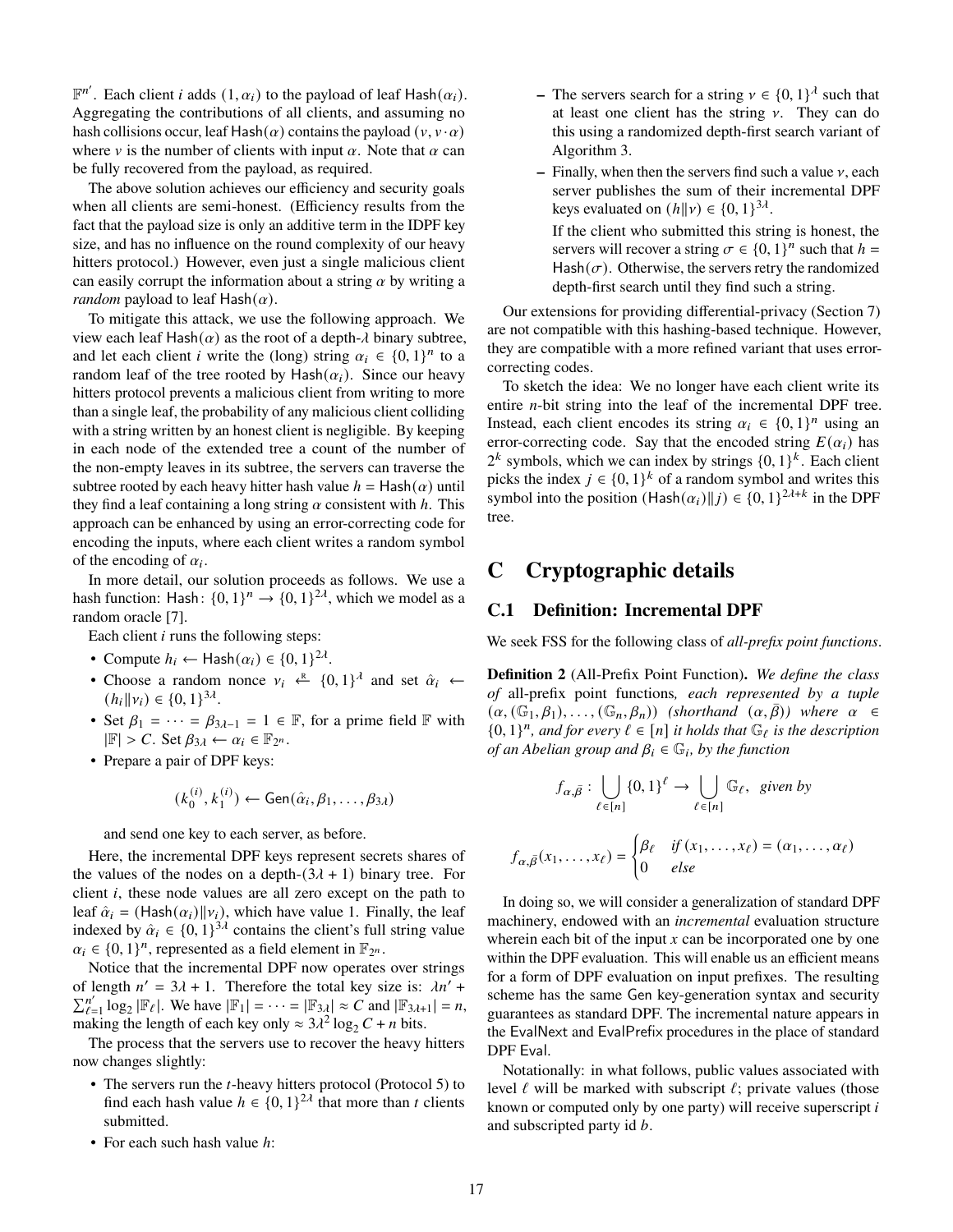**Definition 3** (Incremental DPF: Syntax)**.** *A (*2*-party)* incremental distributed point function (IDPF) *scheme is a tuple of algorithms* (Gen, EvalNext, EvalPrefix) *such that:*

- IDPF.Gen( $1^{\lambda}$ ,  $(\alpha, (\mathbb{G}_1, \beta_1), \ldots, (\mathbb{G}_n, \beta_n)))$  *is a PPT* key generation algorithm *that given* 1 *(security parameter) and a description*  $(\alpha, (\mathbb{G}_1, \beta_1), \ldots, (\mathbb{G}_n, \beta_n))$  *of an all-prefix point function, outputs a pair of keys and public parameters*  $(k_0, k_1, \mathsf{pp} = (\mathsf{pp}_1, \dots, \mathsf{pp}_n))$ *. We assume that* pp *includes the public values*  $\lambda$ ,  $n$ ,  $\mathbb{G}_1$ , ...,  $\mathbb{G}_n$ .
- IDPF.EvalNext $(b, \mathsf{st}^{\ell-1}_b, \mathsf{pp}_\ell, x_\ell)$  *is a polynomial-time* incremental evaluation algorithm *that given a server index*  $b \in \{0, 1\}$ , secret state  $\mathsf{st}^{\ell-1}_b$ , public parameters  $\mathsf{pp}_\ell$ , and *input evaluation bit*  $x_{\ell} \in \{0, 1\}$ *, outputs an updated state* and output share value:  $(\mathsf{st}^\ell_b, \mathsf{y}^\ell_b)$ .
- IDPF. Eval Prefix $(b, k_b, \text{pp}, (x_1, \ldots, x_\ell))$  *is a polynomialtime* prefix evaluation algorithm *that given a server index*  $b \in \{0, 1\}$ , key  $k_b$ , public parameters pp, and input evalua*tion prefix*  $(x_1, ..., x_\ell) \in \{0, 1\}^\ell$ , *outputs a corresponding output share value*  $y_b^{\ell}$ .

<span id="page-17-2"></span>**Definition 4** (IDPF: Correctness and Security)**.** *We say that* (IDPF.Gen, IDPF.EvalNext) *as in Definition [3](#page-16-1) is an* incremental DPF scheme *if it satisfies the following requirements.*

- **Correctness:** *For every*  $\lambda, n \in \mathbb{N}$ , *value*  $\alpha \in \{0, 1\}^n$ , *abelian groups and values*  $\bar{\beta} = ((\mathbb{G}_1, \beta_1) \dots, (\mathbb{G}_n, \beta_n)),$ *level*  $\ell \in [n]$ , and input prefix  $(x_1, \ldots, x_\ell) \in \{0, 1\}^\ell$ , the *following two properties hold.*
	- **–** EvalNext*. It holds that*

$$
Pr[y_0^{\ell} + y_1^{\ell} = f_{\alpha, \bar{\beta}}(x_1, ..., x_{\ell})] = 1,
$$

*where probability is taken over the choice of*  $(k_0, k_1, pp) =$  $(pp_1, \ldots, pp_n))$  $\leftarrow$ <sup>R</sup>  $Gen(1^{\lambda}, (\alpha, (\mathbb{G}_1, \beta_1), \ldots, (\mathbb{G}_n, \beta_n)))$ , and for *each*  $b \in \{0, 1\}$ ,  $y_b^{\ell}$  *is given by:* 

1: 
$$
st_b^0 \leftarrow k_b;
$$
  
\n2: **for**  $(j = 1 \text{ to } \ell) \text{ do}$   
\n3:  $(st_b^j, y_b^j)$   
\nIDPF.EvalNext $(b, st_b^{j-1}, pp_j, x_j);$   
\n4: **end for**  
\n5: **return**  $y_b^{\ell}$ 

**–** EvalPrefix*. It holds that*

$$
Pr[y_0^{\ell} + y_1^{\ell} = f_{\alpha, \bar{\beta}}(x_1, ..., x_{\ell})] = 1,
$$

*where probability is taken over the choice of*  $(k_0, k_1, pp) =$  $(pp_1, \ldots, pp_n))$  $\leftarrow{R}$  $Gen(1^{\lambda}, (\alpha, (\mathbb{G}_1, \beta_1), \ldots, (\mathbb{G}_n, \beta_n)))$ , and for each  $b \in \{0, 1\}, y_b^{\ell} \leftarrow \text{EvalPrefix}(b, k_b, \text{pp}, (x_1, \ldots, x_{\ell})).$ 

- **Security:** *For each*  $b \in \{0, 1\}$  *there is a PPT algorithm*  $\mathsf{Sim}_b$  (simulator), such that for every sequence  $((\alpha, \beta)_{\lambda})_{\lambda \in \mathbb{N}}$ *of polynomial-size all-prefix point function descriptions and polynomial-size input sequence*  $x_{\lambda}$ *, the outputs of the following experiments* Real *and* Ideal *are computationally indistinguishable:*
	- $-$  Real<sub> $\lambda$ </sub>:  $(k_0, k_1, \text{pp}) \stackrel{\text{R}}{\leftarrow}$  Gen $(1^{\lambda}, (\alpha, \bar{\beta})_{\lambda})$ ; Output  $(k_b, \text{pp})$ .

 $-$  Ideal<sub> $\lambda$ *</sub>: Output* Sim<sub>b</sub>( $1^{\lambda}$ ,  $(n, \mathbb{G}_1, \ldots, \mathbb{G}_n)$ ).</sub>

### <span id="page-17-1"></span>**C.2 Instantiation and optimizations for our incremental DPF construction**

*Instantiating PRG via AES.* Following [\[51\]](#page-14-26), the length-doubling PRG G can be instantiated via two executions of *fixed-key* AES (taking e.g.  $\lambda = 127$ ), using AES-NI hardware instructions for AES encryption. Evaluation via EvalNext or EvalPrefix thus requires just one fixed-key AES encryption per level, as only one half of each expanded PRG output is relevant for a given input.

For example, for *m*-bit output groups  $\mathbb{G}_{\ell}$ , this results in the following costs, in units of fixed-key AES encryptions:

- Gen:  $4n(1 + \lceil m/\lambda \rceil)$
- EvalNext $(\ell)$ : 1 +  $\lceil m/\lambda \rceil$
- EvalPrefix $(\ell)$ :  $\ell(1 + \lceil m/\lambda \rceil)$

*Recovering DPF.* Taking  $\mathbb{G}_{\ell} = \{\perp\}$  for  $\ell \in \{1, \ldots, n-1\}$ in the above construction, i.e.  $\lceil \log |\mathbb{G}_{\ell}| \rceil = 0$  for all but the final level  $\mathbb{G}_n$ , we recover the DPF construction and complexity of [\[11\]](#page-13-1). In this sense, our incremental DPF construction is a strict generalization.

*Subtractive shares.* If for an application it suffices to produce *subtractive* shares of the output, i.e., for which  $y_0 - y_1 = \beta$  as opposed to  $y_0 + y_1 = \beta$ , then the group inverse computation, denoted by multiplication by  $(-1)^b$  in line [11](#page-18-5) of EvalNext can be removed.

*PRG evaluation optimization.* For the case of small output groups  $\mathbb{G}_{\ell}$ , instantiating the pseudo-random expansion Convert<sub> $G'_{\ell}$ </sub>:  $\{0, 1\}^{\lambda} \rightarrow \{0, 1\}^{\lambda} \times \mathbb{G}_{\ell}$  via an execution of the PRG  $G: \{0,1\}^{\lambda} \rightarrow \{0,1\}^{2\lambda+2}$  is wasteful. Instead, this expansion can be absorbed into the next-level execution of  $G$ , "stealing" a portion of the pseudo-random output bits of  $G$  to be interpreted as a pseudorandom element of  $\mathbb{G}_{\ell}$ .

For example, implementing  $G$  via 2 AES encryptions as described above, but fixing two bits of input, can be viewed as a pseudo-random generator  $\{0, 1\}^{126} \rightarrow \{0, 1\}^{2(126)+2} \times \{0, 1\}^2$ , at the expense of slightly decreased security parameter. The  $\{0, 1\}^{2(126)+2}$  component of the output can be used as required for the remainder of the next-level execution, and the  $\{0, 1\}^2$ portion can be interpreted as a representation of a pseudo-random  $\mathbb{G}_{\ell}$  element (e.g., if  $\mathbb{G}_{\ell} = \mathbb{Z}_{4}$ ). Continuing the running example, e.g. for the case of 1- or 2-bit output groups  $\mathbb{G}_{\ell}$ , with this optimization results in the following costs, in units of fixed-key AES encryptions:

- Gen:  $4n$
- EvalNext $(\ell)$ : 1
- EvalPrefix $(\ell)$ :  $\ell$

### <span id="page-17-0"></span>**C.3 Proof of Proposition [1](#page-11-2)**

*Proof of Proposition [1.](#page-11-2)* Security: We prove that each party's key  $k<sub>b</sub>$  is pseudorandom. This will be done via a sequence of hybrids, where in each step another correction word  $CW^{(\ell)}$  within the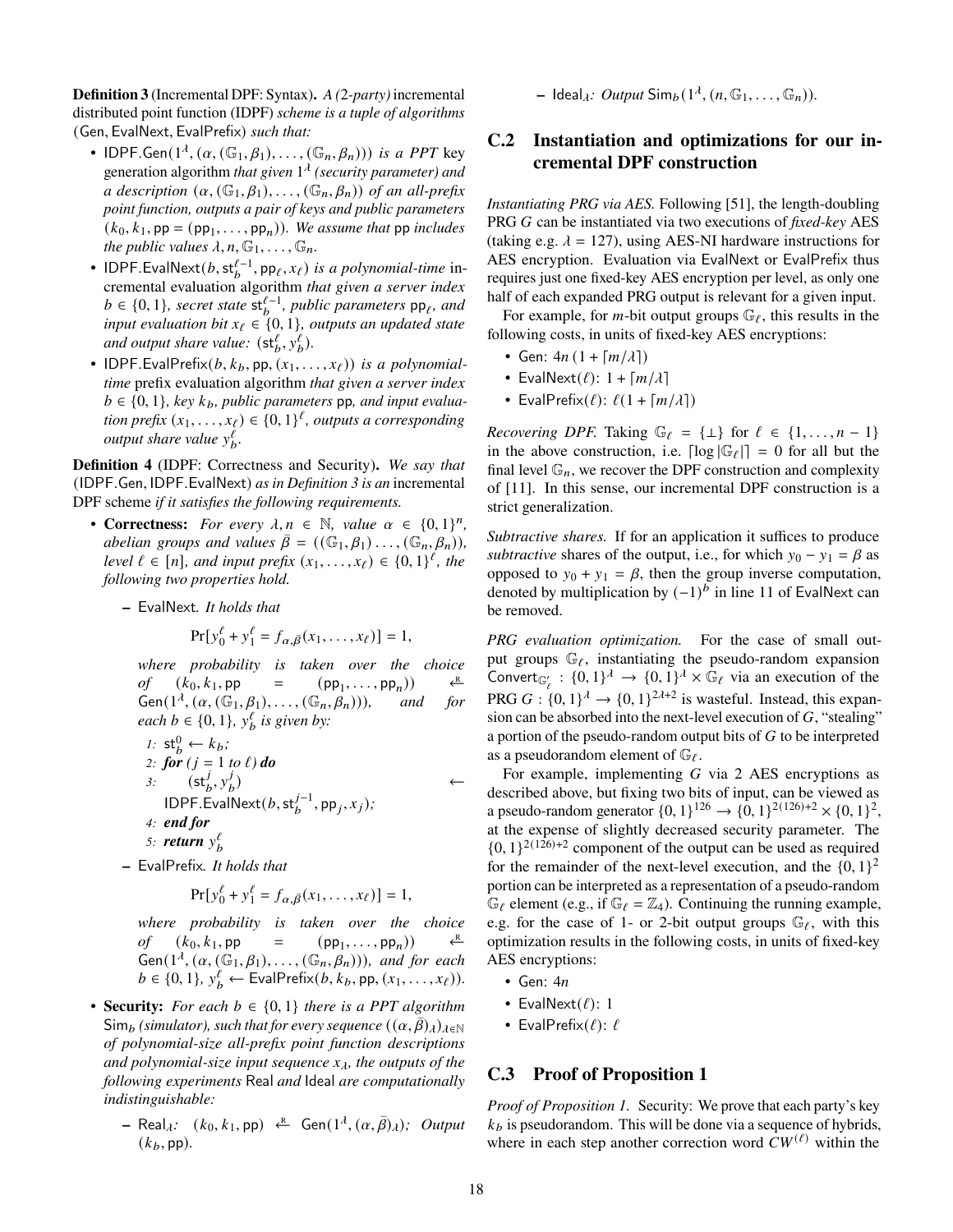<span id="page-18-8"></span><span id="page-18-7"></span><span id="page-18-5"></span><span id="page-18-4"></span><span id="page-18-3"></span><span id="page-18-2"></span><span id="page-18-1"></span>**Incremental DPF** (Gen, EvalNext, EvalPrefix) Let  $\mathbb{G}' := \{0, 1\}^{\lambda} \times \mathbb{G}$ , where  $\{0, 1\}^{\lambda}$  has bitwise addition. Let  $G: \{0,1\}^{\lambda} \to \{0,1\}^{2\lambda+2}$  and Convert<sub> $\mathbb{G}' : \{0,1\}^{\lambda} \to$ </sub>  $\mathbb{G}'$  be pseudorandom generators (see Figure [12\)](#page-18-6). Gen $(1^{\lambda}, (\alpha, (\mathbb{G}_1, \beta_1), \ldots, (\mathbb{G}_n, \beta_n)))$ : 1: Let  $\alpha = \alpha_1, \dots, \alpha_n \in \{0, 1\}^n$  be the bit decomp of  $\alpha$ 2: Sample random  $s_0^{(0)} \stackrel{\text{R}}{\leftarrow} \{0, 1\}^{\lambda}$  and  $s_1^{(0)} \stackrel{\text{R}}{\leftarrow} \{0, 1\}^{\lambda}$ 3: Let  $t_0^{(0)} \leftarrow 0$  and  $t_1^{(0)} \leftarrow 1$ 4: **for**  $\ell = 1$  to *n* **do** 5:  $s_b^L ||t_b^L || s_b^R || t_b^R \leftarrow G(s_b^{(\ell-1)})$  for  $b = 0, 1$ 6: **if**  $\alpha_{\ell} = 0$  **then** Keep  $\leftarrow L$ , Lose  $\leftarrow R$ 7: **else** Keep  $\leftarrow R$ , Lose  $\leftarrow L$ 8: **end if** 9:  $s_{CW} \leftarrow s_0^{\text{Loss}} \oplus s_1^{\text{Loss}}$ <br>
10:  $t_{CW}^L \leftarrow t_0^L \oplus t_1^L \oplus \alpha_\ell$  $L\atop 0 \oplus t\frac{L}{1}$  $L^L \oplus \alpha_\ell \oplus 1$  and  $t^R_{CW} \leftarrow t^R_0$  $\begin{array}{c}R\0\end{array}\oplus t_1^R$  $_1^R \oplus \alpha_\ell$ 11:  $t_b^{(\ell)} \leftarrow t_b^{\text{Keep}} \oplus t_b^{(\ell-1)} \cdot t_{CW}^{\text{Keep}}$  for  $b = 0, 1$ 12:  $\tilde{s}_b^{(\ell)} \leftarrow s_b^{\text{Keep}} \oplus \tilde{t}_b^{(\ell-1)} \cdot s_{CW}$  for  $b = 0, 1$ 13:  $s_b^{(\ell)} || W_b^{(\ell)} \leftarrow \text{Convert}_{\mathbb{G}_{\ell}'}(\tilde{s}_b^{(\ell)}) \text{ for } b = 0, 1$ 14:  $W_{CW}^{(\ell)} \leftarrow (-1)^{t_1^{(\ell)}} \cdot [\beta_{\ell} - W_0^{(\ell)}]$  $W_0^{(\ell)} + W_1^{(\ell)}$  $\binom{(\ell)}{1}$ 15:  $CW^{(\ell)} \leftarrow s_{CW} || t_{CW}^L || t_{CW}^R || W_{CW}^{(\ell)}$ 16: **end for** 17: Let  $k_b \leftarrow s_b^{(0)}$  for  $b = 0, 1$ . 18: Let  $pp \leftarrow CW^{(1)}, \cdots, CW^{(n)}$ 19: **return**  $(k_0, k_1, \text{pp})$ EvalNext $(b, st_b^{\ell-1}, pp_\ell = CW^{(\ell)}, x_\ell)$ : 1: Parse  $\mathsf{st}_b^{\ell-1} = s^{(\ell-1)} || t^{(\ell-1)}$ 2: Parse  $CW^{(\ell)} = s_{CW} || t_{CW}^L || t_{CW}^R || W_{CW}$ 3: Parse  $G(s^{(\ell-1)}) = \hat{s}^L || \hat{i}^L || \hat{s}^R || \hat{i}^R$ 4:  $\tau^{(\ell)} \leftarrow (\hat{s}^L || \hat{t}^L || \hat{s}^R || \hat{t}^R)$   $\oplus$  $(t^{(\ell-1)} \cdot [s_{CW} || t_{CW}^L || s_{CW} || t_{CW}^R])$ 5: Parse  $\tau^{(\ell)} = s^L ||t^L || s^R || t^R \in (0, 1)^{2\lambda+2}$ 6: **if**  $x_{\ell} = 0$  then  $\tilde{s}^{(\ell)} \leftarrow s^L, t^{(\ell)} \leftarrow t^L$ 7: **else**  $\tilde{s}^{(\ell)} \leftarrow s^R, t^{(\ell)} \leftarrow t^R$ 8: **end if** 9:  $s^{(\ell)}||W^{(\ell)} \leftarrow$  Convert $_{\mathbb{G}_{\ell}'}(\tilde{s}^{(\ell)})$ 10:  $\mathsf{st}^\ell \leftarrow s^{(\ell)} || t^{(\ell)}$ 11:  $y_b^{\ell}$  ←  $(-1)^{b} \cdot [W^{(\ell)} + t^{(\ell)} \cdot W_{CW}]$ 12: **return**  $(st^{\ell}, y^{\ell}_b)$ EvalPrefix( $b, k_b$ , pp,  $(x_1, \ldots, x_\ell)$ ): 1: Let  $s^{(0)} = k_b$  and  $t^{(0)} = b$ . 2: Parse pp =  $CW^{(1)}, \cdots, CW^{(n)}$ . 3:  $\mathsf{st}_b^0 \leftarrow s^{(0)} || t^{(0)}$ 4: **for**  $j = 1$  to  $\ell$  **do** 5:  $(\mathsf{st}^j_b, y^j_b)$  $\mathcal{F}_b^{(j)} \leftarrow \mathsf{IDPF}.\mathsf{EvalNext}(b, \mathsf{st}_{b}^{j-1}, CW^{(j)}, x_j)$ 6: **end for** 7: **return**  $y_b^{\ell}$ 

Figure 11: Pseudocode for incremental DPF construction. Pseudocode for Convert<sub> $G_{\nu}$ </sub> is given in Figure [12.](#page-18-6) The symbol  $\parallel$  denotes string concatenation. Subscripts  $0$  and  $1$  refer to party id. All  $s$  values are  $\lambda$ -bit strings, W values are elements in  $\mathbb{G}_{\ell}$ , which are represented in [ $\log |\mathbb{G}_{\ell}|$ ] bits, and t and b values are single bits.

<span id="page-18-6"></span>Convert<sub> $G(s)$ :</sub> 1: Let  $u \leftarrow |\mathbb{G}|$ . 2: **if**  $u = 2^m$  for an integer *m* then 3: **if**  $m \leq \lambda$  **then** 4: Return the group element represented by the first  $m$  bits of  $s$ . 5: **else** 6: Return the group element represented by the first *m* bits of  $G(s)$  for a PRG 7:  $G: \{0,1\}^{\lambda} \to \{0,1\}^{m+\lambda}.$ 8: **end if** 9: **else** 10: Return the group element corresponding to  $G(s) \bmod u$ . 11: **end if**

Figure 12: Pseudocode for converting a string  $s \in \{0, 1\}^{\lambda}$  to an element in a group  $\mathbb{G}$ . If *s* is random then Convert<sub> $\mathbb{G}(s)$  is pseudo-random.</sub>

key is replaced from being honestly generated to being random, for  $\ell = 1$  to *n*.

The argument for security goes as follows. Each party  $b \in$  $\{0, 1\}$  begins with a random seed  $s_b^{(0)}$  that is completely unknown to the other party. In each level of key generation (for  $\ell = 1$  to n), the parties apply a PRG to their seed  $s_b^{(\ell-1)}$  to generate 4 items: namely, 2 seeds  $\tilde{s}_{b}^{L}, \tilde{s}_{b}^{R}$ , and 2 bits  $t_{b}^{L}, t_{b}^{R}$ . This process will *always* be performed on a seed which appears completely random and unknown given the view of the other party; because of this, the security of the PRG guarantees that the 4 resulting values appear similarly random and unknown given the view of the other party.

The  $s_{CW} || i_{CW}^L || i_{CW}^R$  portion of the *l*<sup>th</sup> level correction word  $CW^{(\ell)}$  "uses up" the secret randomness of 3 of these 4 pieces: the two bits  $t_b^L, t_b^R$ , and the seed  $\tilde{s}_b^{\text{Lose}}$  for Lose  $\in \{L, R\}$  corresponding to the direction *exiting* the "special path"  $\alpha$  (i.e. Lose = L if  $\alpha = 1$  and Lose = R if  $\alpha = 0$ ). However, given this  $CW^{(\ell)}$ , the remaining seed  $\tilde{s}_b^{\text{Keep}}$  for Keep  $\neq$  Lose still appears random to the other party. This seed  $\tilde{s}_b^{\text{Keep}}$  is expanded to  $s_b^{(\ell)}||W_b^{(\ell)}$ , again appearing random to the other party. The final portion  $W_{CW}$  of the  $\ell$ th level correction word  $CW^{(\ell)}$  "uses up" the secret randomness of the  $W^{(\ell)}$ , leaving  $s_b^{(\ell)}$  that appears random to the other party.

The argument then continued in similar fashion to the next level, beginning with seeds  $s_b^{(\ell)}$ . В последните последните село в последните село в село в село в село в село в село в село в село в село в сел<br>Село в село в село в село в село в село в село в село в село в село в село в село в село в село в село в село

#### <span id="page-18-0"></span>**C.4 Malicious-secure sketching**

**Protocol description.** The client holds vector  $\bar{v}$ . The servers hold common randomness  $\bar{r} = (r_1, \dots, r_m)$  and  $\bar{r}^* =$  $(r_1^2, \ldots, r_m^2)$ .

- 1. Client samples random  $\kappa \leftarrow \mathbb{F}$  and sends:
	- DPF shares of  $(\bar{v}, \kappa \bar{v})$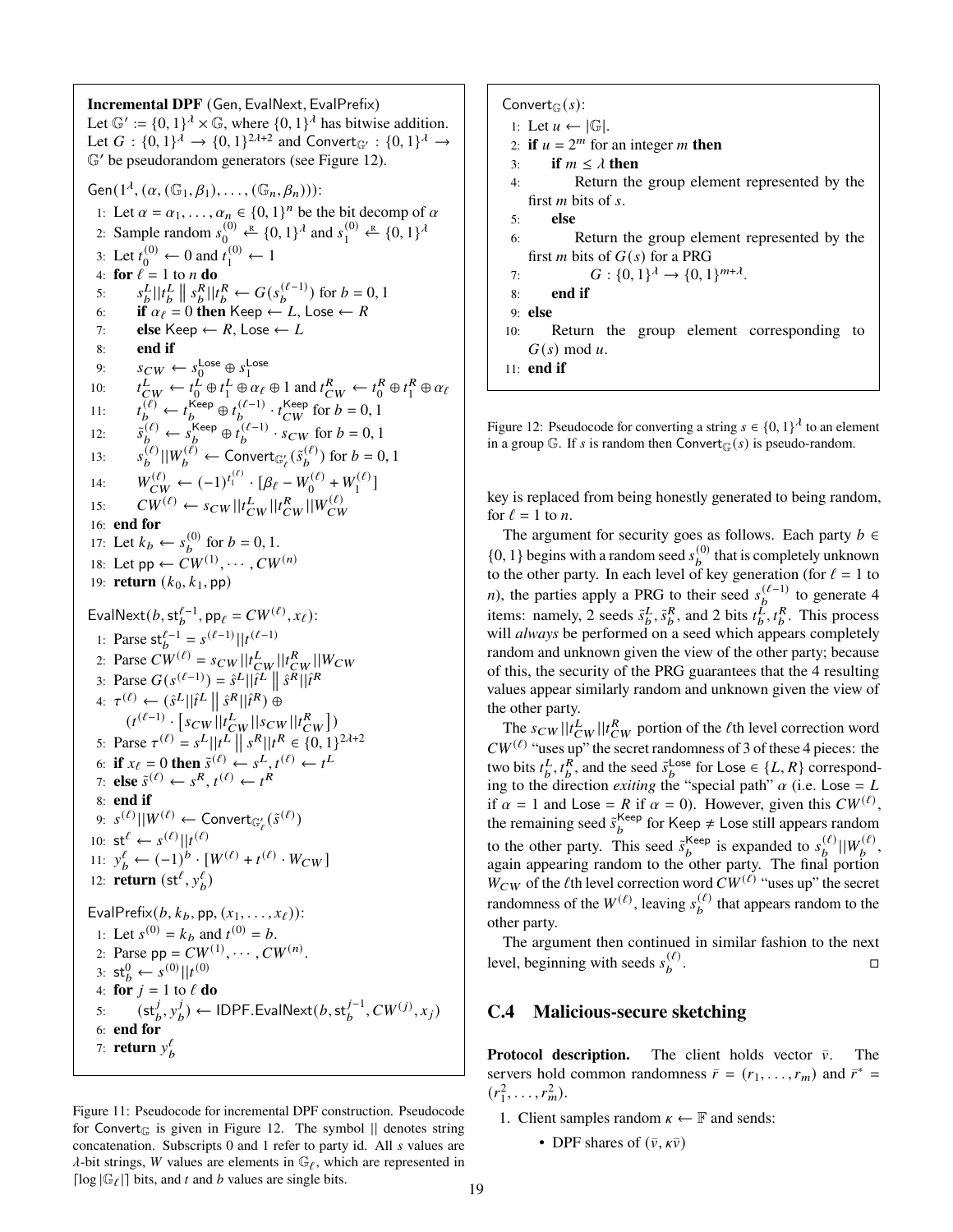- Correlation for aiding servers' secure computation; Namely, additive shares (over  $\mathbb{F}$ ) of:
	- (a) Random  $(a, b, c) \in \mathbb{F}^3$ . These can be emulated by sending a single random PRG seed to each server, amortizing across the number of levels.
	- (b)  $A := [-2a + \kappa]$ (c)  $B := [(a^2 + b) + (-a\kappa + c)]$

Altogether, the **client sends (amortized) 2** F**-elements plus one DPF key** (with payload  $\{0, 1\} \times \mathbb{F}$ ) **to each server**.

- 2. Servers compute sketch. Each server  $\sigma \in \{0, 1\}$ :
	- Evaluates his DPF key on all elements of the domain  $[m]$ ; denote the resulting vector by  $(\bar{v}_\sigma, \bar{v}_\sigma^*) \in \{0, 1\}^m \times \mathbb{F}^m$ . Computes the following 3 field elements:

$$
z_{\sigma} \leftarrow \langle \bar{r}, \bar{\nu}_{\sigma} \rangle; \quad z_{\sigma}^* \leftarrow \langle \bar{r}^*, \bar{\nu}_{\sigma} \rangle; \quad z_{\sigma}^{**} \leftarrow \langle \bar{r}, \bar{\nu}_{\sigma}^* \rangle.
$$

3. Round 1: Servers exchange masked input values. Each server  $\sigma \in \{0, 1\}$  sends:

$$
(z_{\sigma}+a_{\sigma}), (z_{\sigma}^*+b_{\sigma}), (z_{\sigma}^{**}+c_{\sigma}),
$$

where  $a_{\sigma}, b_{\sigma}, c_{\sigma}$  are his shares of a, b, c.

#### **Communication: 3** F**-elements per server.**

Locally: Compute  $Z = (z_0 + a_0) + (z_1 + a_1) = (z + a)$ . Compute analogous  $Z^*, Z^{**}.$ 

Locally use these (public)  $Z, Z^*, Z^{**}$ , the PRG-defined shares of  $(a, b, c)$ , and client-provided shares of A, B to homomorphically derive additive shares of the following degree-2 polynomial:

$$
(z2-z*) + (k \cdot z - z**)
$$
  
= [(Z - a)<sup>2</sup> - (Z<sup>\*</sup> - b)] + [(Z - a)k - (Z<sup>\*\*</sup> - c)]  
= [Z<sup>2</sup>] - [Z<sup>\*</sup>] - [Z<sup>\*\*</sup>] + A[Z] + B

(Note that each term in square brackets is publicly computable, and each coefficient is held additively secret shared by the servers.)

4. Round 2: Exchange evaluated shares: Each server sends their share of the above to the other server.

#### **Communication: 1** F**-element per server.**

Locally: Combine the shares. If the sum is nonzero, abort; otherwise, accept.

**Total Comm: 2 rounds, 4** F**-elements per server.**

#### **C.4.1 Security analysis**

We begin by showing that the use of client-provided correlated randomness (shares of  $a, b, c, A, B$ ) as well as the extra verification checks does not adversely affect the guarantees of the Boyle et al. [\[11\]](#page-13-1) protocol against a malicious client.

**Claim C.1** (Malicious client). *Suppose*  $\bar{v}$  *as defined by the*  $server's shares \bar{v}_0, \bar{v}_1$  *is* not *a legal vector*  $\alpha \bar{e}_i$  *for some*  $i \in [m]$ *and*  $\alpha \in \{0, 1\}$ *. Then the client will be rejected except with probability bounded by* 2/|F|*.*

*Proof.* The proof follows the argument as in Boyle et al. [\[11\]](#page-13-1). In our case, a malicious client has the ability to send arbitrary maliciously chosen values for:  $\bar{v}$ ,  $\bar{v}^*$  (supposed to be  $\kappa \bar{v}$ ), A, B.

Consider the expression evaluated by the servers given these values, expressed as a polynomial in the variables  $r_1, \ldots, r_m$ :

$$
[Z^{2} - Z^{*}] - [Z^{**}] + A[Z] + B
$$
  
= 
$$
[(\Sigma r_{i}v_{i} + a)^{2} - (\Sigma r_{i}^{2}v_{i} + b)] - [\Sigma r_{i}v_{i}^{*} + c] + A[\Sigma r_{i}v_{i} + a] + B
$$
  
= 
$$
\Sigma r_{i}^{2}(v_{i}^{2} - v_{i}) + \Sigma_{i \neq j}r_{i}r_{j}(v_{i}v_{j}) + \Sigma r_{i}(X_{i}) + Y,
$$

for some terms  $X_i$ , Y that do not contain any  $r_i$ . By the Schwartz-Zippel Lemma, if the above polynomial is not the 0 polynomial, then over a random choice of the variables  $r_1, \ldots, r_m$ , the polynomial will evaluate to 0 with probability no greater than  $2/|\mathbb{F}|$ . Thus to succeed with greater probability within the verification check, the adversary must select offsets for which the coefficient of each monomial of the respective polynomials is set to 0.

In particular, the coefficient of each  $r_i r_j$  for  $i \neq j$  requires  $v_i v_j = 0$ , and thus  $\forall i \neq j$ ,  $v_i v_j = 0$ . This implies  $\bar{v}$  can have at most one nonzero entry. Further, the coefficient of  $r_i^2$  is  $(v_i^2 - v_i)$ , requiring  $v_i \in \{0, 1\}$  for each element  $v_i$  of  $\overline{v}$ . Combined, these together imply that  $\bar{v}$  is of the required form.

We now prove that the above protocol guarantees client privacy against a malicious server.

**Proposition 2** (Malicious server). For every malicious server S *there exists a simulator* Sim *for which the view* view  $\zeta(\bar{v})$  *of*  $\tilde{S}$  *in execution of the protocol on* honest-client input *is indistinguishable to the output of* Sim*.*

*Proof.* The client-aided two-party secure computation protocol used (i.e., client-supplied correlated randomness, combined with Rounds  $1 \& 2$ ) is secure against a malicious server, up to additive offsets to inputs and outputs of the computation [\[9,](#page-13-19) [11,](#page-13-1) [34\]](#page-14-27). Note that an additive offset to the *output* is irrelevant for client privacy (recall that we do not address robustness of the computation against a malicious server).

Consider then the effect of maliciously selected additive offsets to the *inputs*  $z, z^*, z^{**}$  of the secure computation. Because of the random secret mask values  $a, b, c$ , the adversary's offsets  $\Delta, \Delta^*, \Delta^{**}$  must be selected independently of the true values of  $z, z^*, z^{**}.$ 

An honest client implies its corresponding vector  $\bar{v}$  is of legal form, and thus  $z = r_i$  for some  $i \in \{0\} \cup [m]$ , where  $r_0 := 0$  for notational simplicity. Similarly,  $z^* = r_i^2 v_i$ , and  $z^{**} = \kappa r_i$ . Consider the resulting output computed within the secure computation on the corresponding offset inputs:

$$
[(z + \Delta)^2 - (z^* + \Delta^*)] + [k(z + \Delta) - (z^{**} + \Delta^{**})]
$$
  
= [(r<sub>i</sub> + \Delta)<sup>2</sup> - (r<sub>i</sub><sup>2</sup> + \Delta^\*)] + [k(r<sub>i</sub> + \Delta) - (kr<sub>i</sub> + \Delta^{\*\*})]  
= [2r<sub>i</sub>\Delta + \Delta<sup>2</sup> - \Delta^\*] + [k\Delta - \Delta^{\*\*}]  
= k[\Delta] + [2r<sub>i</sub>\Delta + \Delta<sup>2</sup> - \Delta^\* - \Delta^{\*\*}]

If it is the case that  $\Delta \neq 0$ , then the above expression is uniformly distributed over the client's random (secret) choice of  $\kappa$ . On the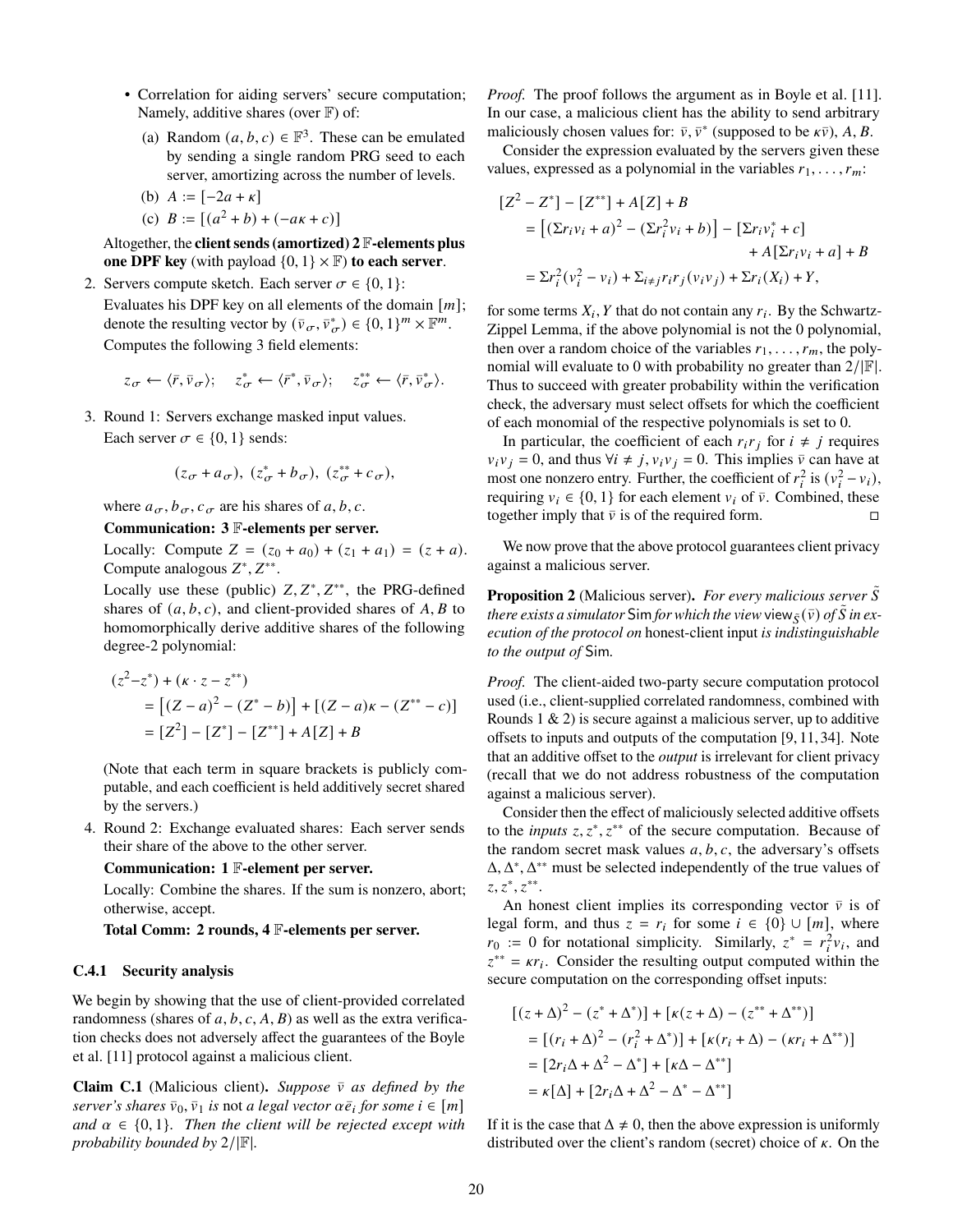other hand, if  $\Delta = 0$ , then the potentially sensitive contribution  $2r_i\Delta$  is removed, and the resulting expression  $(-\Delta^* - \Delta^{**})$  is fully simulatable.

This gives rise to the following simulator.

- 1. Sim sends values on behalf of the Client: (a) pseudorandom shares of  $(a, b, c) \in \mathbb{F}^3$ , (b) random  $\mathbb{F}$ -elements in the place of additive shares of  $A$ ,  $B$ , and (b) a DPF share generated for an arbitrary input in the place of  $(\bar{v}, \kappa \bar{v})$ .
- 2. Sim sends random values on behalf of the honest server in Round 1 in the place of shares of the masked inputs  $Z = (z + a), Z^* = (z^* + b), Z^{**} = (z^{**} + c).$
- 3. Sim computes the values the malicious server *should* have sent in Round 1 (corresponding to his shares of  $Z, Z^*, Z^{**}$ ), as a function of the received simulated values from the previous two steps and  $\bar{r}$ ,  $\bar{r}^*$ . Given the values the malicious server *did* send in Round 1, denote the effective additive offsets to the correct values as  $(\Delta, \Delta^*, \Delta^{**}) \in \mathbb{F}^3$ .
	- If  $\Delta \neq 0$ , Simulate the Round 2 message of the honest server with a random  $\mathbb F$  element.
	- If  $\Delta = 0$ , then simulate as the appropriate additive share of the output value  $(-\Delta^* - \Delta^{**})$ .

 $\Box$ 

# <span id="page-20-0"></span>**D Extractable DPF**

In previous work [\[10,](#page-13-2)[11,](#page-13-1)[35\]](#page-14-3) a DPF scheme was defined as a pair of algorithms (Gen, Eval), such that Gen takes as input a security parameter and outputs a pair of keys  $(k_0, k_1)$ , while Eval takes as input a key and an input point  $x$  and outputs a group element. In the DPF constructions of these papers, an honest execution Gen results in two output keys that have a shared portion. These constructions are not extractable since a malicious client can generate two keys in which this part is not identical, and thereby control the output value of two locations instead of the output at just a single point.

We use an alternative formulation for DPF, which we call *DPF with public parameters*. The definition separates the keys into two private parts  $(k_0, k_1)$  and a public part pp, similarly to Definitions [3](#page-16-1) and [4](#page-17-2) for IDPF. A party running the Eval algorithm takes as input a full key  $(k_b, \text{pp})$  for  $b = 0, 1$ .

**Definition 5** (DPF with public parameters: Syntax)**.** *A (*2*-party)* distributed point function (DPF) *scheme is a pair of algorithms* (Gen, Eval) *such that:*

- Gen( $1^{\lambda}$ ,  $\alpha$ , ( $\mathbb{G}, \beta$ )) *is a PPT* key generation algorithm *that* given  $1^{\lambda}$  (security parameter) and a description  $\alpha$ ,  $(\mathbb{G}, \beta)$  of *a point function, where*  $\alpha \in \{0,1\}^n$ ,  $\mathbb G$  *is an Abelian group and*  $\beta \in \mathbb{G}$ , *outputs a pair of keys and public parameters*  $(k_0, k_1, \text{pp})$ . We assume that pp *determines the public values*  $\lambda$ ,  $n$ ,  $\mathbb{G}$ .
- Eval $(b, k_b, \text{pp}, x)$  *is a polynomial-time* evaluation algorithm *that given a server index*  $b \in \{0, 1\}$ , key  $k_b$ , public param*eters* pp, and input  $x \in \{0, 1\}^n$ , outputs a corresponding *output share value y<sub>b</sub>.*

The correctness and security properties of DPF with public parameters are essentially identical to the analogous properties of IDPF in Definition [4.](#page-17-2)

We now formally define the basic notion of extractable DPF. The following definition extends Definition [1](#page-7-2) by allowing the adversary to pick an arbitrary "sparse" payload subset  $P \subset \mathbb{G} \setminus \{0\},\$ which can be represented by an efficient circuit. We call  $P$  the set of *permissible outputs*.

<span id="page-20-1"></span>**Definition 6** (Extractable DPF)**.** *We say that a DPF scheme in the random-oracle model is* extractable *if there is a PPT extractor , such that every PPT adversary wins the following game with negligible probability in the security parameter*  $\lambda$ , taken *over the choice of a random oracle and the secret random coins of .*

- $(1^n, \mathbb{G}, P) \leftarrow A(1^{\lambda})$ , where  $\mathbb{G}$  *is an Abelian group of size*  $|\mathbb{G}| \geq 2^{\lambda}$  and  $P \subseteq \mathbb{G} \setminus \{0\}, |P| \leq 2^{\lambda/3}$ , is represented by a *circuit*  $P : \mathbb{G} \to \{0, 1\}.$
- $(k_0^*, k_1^*, pp^*, x^*) \leftarrow A^G(1^{\lambda}, 1^n, \mathbb{G}, P)$ , where  $x^* \in \{0, 1\}^n$ , *and is a random oracle. We assume that* pp<sup>∗</sup> *determines the correct public values*  $(1^{\lambda}, 1^n, \mathbb{G})$ *.*
- $x \leftarrow E(k_0^*, k_1^*, \text{pp}^*, P, T)$ , where  $x \in \{0, 1\}^n$  and  $T =$  ${q_1, \ldots, q_t}$  *is the transcript of A's t oracle queries.*

*A* wins the game if  $x^* \neq x$  and  $Eval^G(0, k_0^*, pp^*, x^*) +$ Eval<sup>G</sup> $(1, k_1^*, pp^*, x^*) \in P$ .

The size restrictions on  $\mathbb G$  and  $P$  are used to simplify Definition [6.](#page-20-1) Lemma [D.2](#page-21-0) below analyzes the extractability property of our DPF and IDPF constructions for more general  $\mathbb G$  and  $P$ .

Definition [6](#page-20-1) can be generalized in a natural way to extractable IDPF.

**Definition 7** (Extractable IDPF)**.** *We say that an IDPF scheme in the random-oracle model is* extractable *if there is a PPT extractor , such that every PPT adversary wins the following game with negligible probability in the security parameter*  $\lambda$ , taken *over the choice of a random oracle and the secret random coins of .*

- $(1^n, (\mathbb{G}_1, P_1), \ldots, (\mathbb{G}_n, P_n)) \leftarrow A(1^{\lambda}),$  where it holds for  $all i = 1, ..., n$  that  $\mathbb{G}_i$  is an Abelian group of size  $|\mathbb{G}_i| \geq 2^{\lambda}$ *and*  $P_i \subseteq \mathbb{G}_i \setminus \{0\}, |P_i| \leq 2^{\lambda/3}$ , *is represented as a circuit*  $P_i: \mathbb{G} \to \{0, 1\}.$
- $(k_0^*, k_1^*, pp^*, x^*) \leftarrow A^G(1^{\lambda}, 1^n, (\mathbb{G}_1, P_1), \ldots, (\mathbb{G}_n, P_n)),$ where  $x^* \in \{0,1\}^j, 1 \leq j \leq n$ , and G is a random *oracle. We assume that* pp<sup>∗</sup> *includes the public values*  $(1^{\lambda}, 1^n, \mathbb{G}_1, \ldots, \mathbb{G}_n).$
- $x \leftarrow E(k_0^*, k_1^*, \text{pp}^*, P_1, \ldots, P_n, T)$ , where  $x \in \{0, 1\}^n$  and  $T = \{q_1, \ldots, q_t\}$  *is the transcript of A's t oracle queries.*

*A* wins the game if  $x^* \neq x^{|x^*|}$ , for a prefix  $x^{|x^*|} =$ |  $(x_1, \ldots, x_{|x^*|})$  *of x*, *and* IDPF.EvalPrefix<sup>*G*</sup>(0,  $k_0^*$ , pp<sup>\*</sup>, *x*<sup>\*</sup>) +  $IDPF.EvalPrefix<sup>G</sup>(1, k<sub>1</sub><sup>*</sup>, pp<sup>*</sup>, x<sup>*</sup>) \in P_{|x<sup>*</sup>|}.$ 

**Notation D.1.** Let  $\mathbb{G}$  be a group with group action + and let  $P \subseteq$  $\mathbb{G} \setminus \{0\}$ . We denote by  $P^-$  the set of all differences of elements in *P*, i.e.  $P^- = \{ a \in \mathbb{G} \mid \exists p, p' \in P, p + (-p') = a \}.$  For *n* pairs  $(\mathbb{G}_1, P_1), \ldots, (\mathbb{G}_n, P_n), \text{ let } \rho = \max \left\{ \frac{|P_1^{\neg}|}{\mathbb{G}_1}, \ldots, \frac{|P_n^{\neg}|}{\mathbb{G}_n} \right\}.$ | |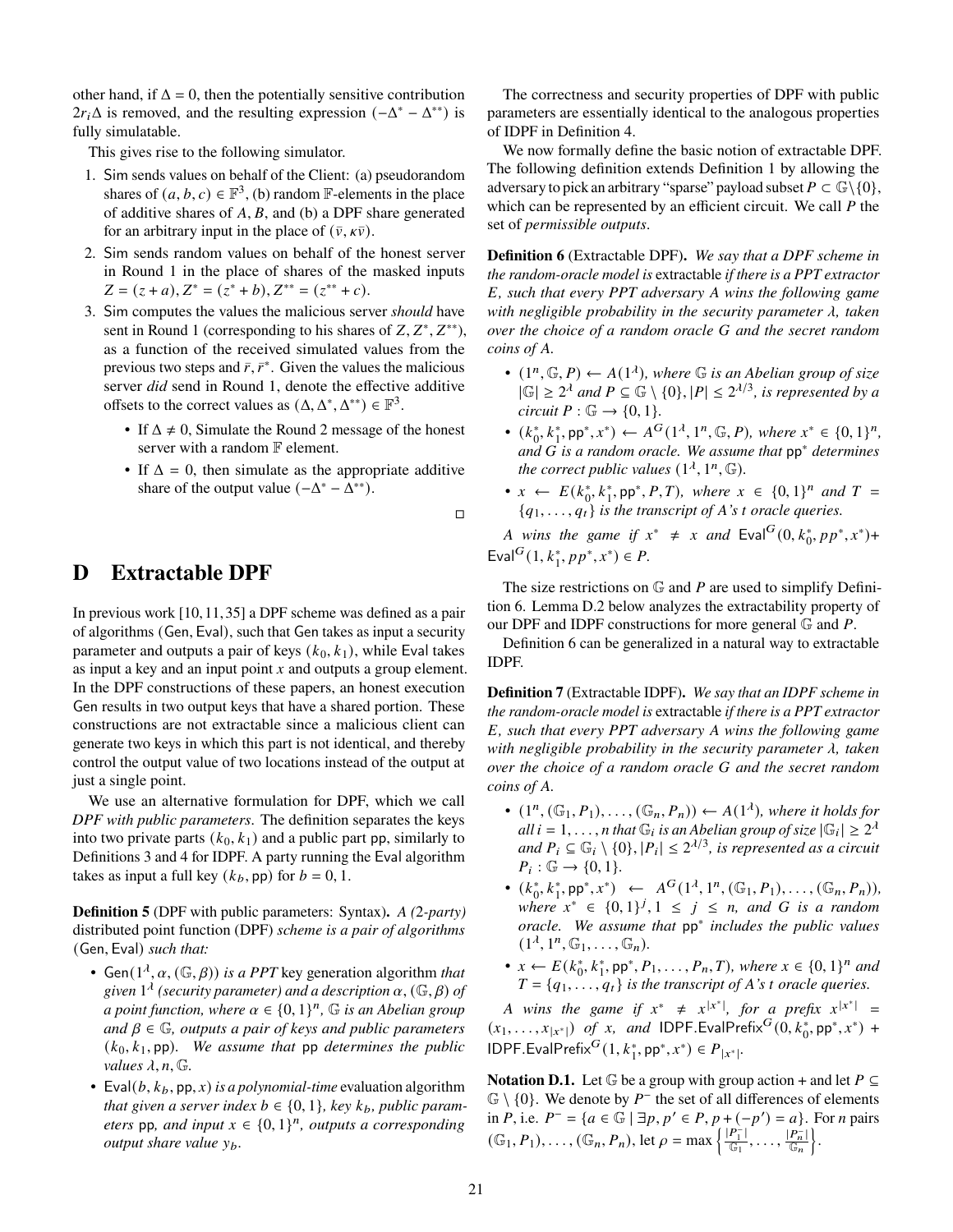Some useful examples of  $P$  and  $P^-$  include any set  $P$  such that  $|P| = 1$ , in which case  $|P^{-}| = 1$ , and any set P which is an interval, i.e.  $\exists a, g \in \mathbb{G}$  such that  $P = \{a + i \cdot g \mid 0 \le i \le |P| - 1\},\$ in which case  $|P^{-}| \leq 2|P|$ . For a general subset P it holds that  $|P^{-}| \leq |P|^{2}.$ 

<span id="page-21-0"></span>**Lemma D.2.** *The scheme constructed in Section [6](#page-10-0) is an extractable IDPF scheme and the DPF scheme constructed in [\[11\]](#page-13-1) is an extractable DPF scheme. Moreover, the probability of an adversary winning the security game in either scheme is at*  $most \epsilon_A = (4t^2 + 2nt + 1) \left( \max \left\{ \rho, \frac{1}{2^{\lambda}} \right\} \right).$ 

*Proof.* Let A be an adversary, let its output be  $(1^n, (\mathbb{G}_1, P_1), \ldots, (\mathbb{G}_n, P_n)), (k_0^*, k_1^*, \mathsf{pp}^*, x^*)$ , and let  $T =$  ${q_1, \ldots, q_t}$  be the transcript of its oracle queries. Recall that for each string  $x^i = x_1, \ldots, x_i \in \{0, 1\}^i$  the algorithm IDPF.EvalPrefix( $b, k_b^*$ , pp<sup>∗</sup>,  $x^i$ ) returns  $y_b^i$  as output and its last internal state is  $st_b^i$ .

The extractor algorithm  $E$  is a restriction of the following algorithm  $E'$ , which may run in super-polynomial time.  $E'$ assigns a value to each string  $x \in \bigcup_{i=1}^{n} \{0, 1\}^{i}$  based on the transcript T. E' runs IDPF.EvalPrefix  $G(h, k_b, pp^*, x)$  for  $b = 0, 1$ and stores all the oracle calls it made to G in  $T_x$ . If  $T_x \subseteq T$ then based on the oracle calls that the adversary made the adversary can evaluate the output of the IDPF on  $x$ . In this case, E' assigns to x the value IDPF.EvalPrefix<sup>G</sup>(0,  $k_0^*$ , pp<sup>\*</sup>, x) + IDPF.EvalPrefix<sup>G</sup>(1,  $k_1^*$ , pp<sup>\*</sup>x). Otherwise, E' implicitly assigns to x the value 0. Note that if  $E'$  assigns 0 to x then it also assigns 0 to any  $x'$  such that x is a prefix of  $x'$ .

The reason that  $E'$  may not run in polynomial time is that depending on  $G$ , the oracle queries in  $T$  could be sufficient to evaluate a large number of strings in  $\bigcup_{i=1}^{n} \{0, 1\}^i$ , possibly many more than  $t$ .  $E$  avoids this problem by limiting the number of identical queries it analyzes for each string length to one. Finally, E chooses for each level i, a string  $x^i$  that has a value in  $P_i$ , or an arbitrary string (the string of all 1 bits) if all the values it assigned are not in  $P_i$ . Pseudo-code for E appears in Figure [13.](#page-21-1)

 $E$  runs in polynomial time since the number of different strings it examines is at most  $2nt$  and it performs at most linear time work in the length of each string. To prove the bound on the number of strings, recall that the oracle queries that IDPF.EvalPrefix makes are on strings  $s_b^{(\ell)}$  and  $\tilde{s}_b^{(\ell)}$ . There are at most t such distinct queries, and  $E$  adds each query together with the length of the associated input string  $x$  to the set  $ST$ . The if statements in Lines [10](#page-18-7) and [14](#page-18-3) ensure that a query  $s_b^{(\ell)}$  appears only once per possible string length in  $ST$  and therefore at most  $n$  times.  $E$  adds a string x to C only if it adds a tuple that includes  $s_b^{(\ell)}$  to ST, i.e. at most nt strings are added to  $\overline{C}$  over the course of the algorithm. E examines the two extensions  $x||z, z \in \{0, 1\}$  for each  $x \in C$ , and therefore examines at most  $2nt$  strings.

We use the following notation for the string  $x^*$  that A outputs and the strings  $x^i$  that E outputs. Let  $\ell = |x^*|$ , let  $x^{*(i)}$  be an  $i$ -bit prefix of  $x^*$ , denote the oracle queries associated with the last bit of  $x^{*(i)}$  by  $s_b^{*(i)}$  and  $\tilde{s}_b^{*(i)}$ , and denote the output of (IDPF.EvalPrefix)<sup>*G*</sup> (*b*,  $k_b^*$ , pp<sup>\*</sup>,  $x^{*(i)}$ ) by  $y_b^{*i}$ , for  $b \in \{0, 1\}$ . For any  $x^i$  output by E, denote the oracle queries by  $s_b^{(i)}$  and  $\tilde{s}_b^{(i)}$ , and denote the output of (IDPF.EvalPrefix)<sup>G</sup>(b,  $k_b^*$ , pp<sup>\*</sup>, x<sup>i</sup>) by  $y_b^i$ . <span id="page-21-1"></span> $E(k_0^*, k_1^*, pp^*, P_1, \ldots, P_n, T)$ 1: Extract  $\lambda, n, \mathbb{G}_1, \ldots, \mathbb{G}_n$  from pp<sup>\*</sup>. 2: Let  $C \leftarrow \{(\varepsilon, 0)\}, \overline{C} \leftarrow \emptyset$ , and  $ST \leftarrow \emptyset$ 3: **while**  $C \neq \emptyset$  **do** 4: Let  $(x, v) \in C$ 5: **for**  $z = 0, 1$  **do** 6: **for**  $b = 0, 1$  **do** 7:  $y_b^{|x|+1}$   $\leftarrow$  $y_b^{|x|+1}$  $(\mathsf{IDPF}.\mathsf{EvalPrefix})^G(b,k_b^*,\mathsf{pp}^*,x||z)$ 8: Let  $L_{b,z} \leftarrow (s_b^{(|x|+1)}, \tilde{s}_b^{(|x|+1)})$ 9: **end for** 10: **if**  $\exists ((s, \tilde{s}), |x| + 1) \in ST$  s.t.  $s = s_b^{(|x|+1)}$  then 11:  $Stop \leftarrow 1$ 12: **else**  $Stop \leftarrow 0$ 13: **end if** 14: **if**  $L_{0,z}, L_{1,z} \subseteq T$  and (Stop=0) **then** 15:  $C \leftarrow C \cup \{(x||z, y_0^{|x|+1})\}$  $|x|+1$  +  $y_1|x|+1$  $\binom{|X|+1}{1}$ 16:  $\bar{C} \leftarrow \bar{C} \cup \bar{C}$ 17:  $ST \leftarrow ST \cup \{(L_{0,z}, |x|+1), (L_{1,z}, |x|+1)\}\$ 18: **end if** 19: **end for** 20:  $C \leftarrow C \setminus \{(x, v)\}\$ 21: **end while** 22: **for**  $i = 1$  to  $n$  **do** 23: Let  $X^i \leftarrow \{x \mid (x, v) \in \overline{C}, |x| = i, v \in P_i\} \cup \{1^i\}$ 24: Let  $x^i$  be smallest string lexicographically in  $X^i$ 25: **end for** 26: **return**  $(x^1, ..., x^n)$ 

Figure 13: Pseudocode for extractor algorithm  $E$ . The symbol  $\varepsilon$  denotes the empty string. The set C includes pairs  $(x, v)$  of the input strings x that the algorithm intends to examine together with  $\nu$ , the sum of the evaluation of the two keys on x. The set  $\overline{C}$  includes all the pairs  $(x, v)$  that the algorithm examines throughout its execution. The set  $ST$  includes all the queries to the oracle G that are made by (IDPF. EvalPrefix)<sup>G</sup>. A subscript  $b \in \{0, 1\}$  refers to party id, while  $z \in \{0, 1\}$  refers to a bit in the input string. The strings  $s_b^{(|x|+1)}, \tilde{s}_b^{(|x|+1)}$  are determined by the execution in Line [7](#page-18-8) of IDPF. EvalPrefix. The flag  $Stop$  is used to halt the execution if two identical calls to the oracle are made for inputs of equal length. The sequences  $L_{b,z}$  are viewed as sets in Line [14.](#page-18-3) The string  $1^i$  is the all-one *i*-bit string.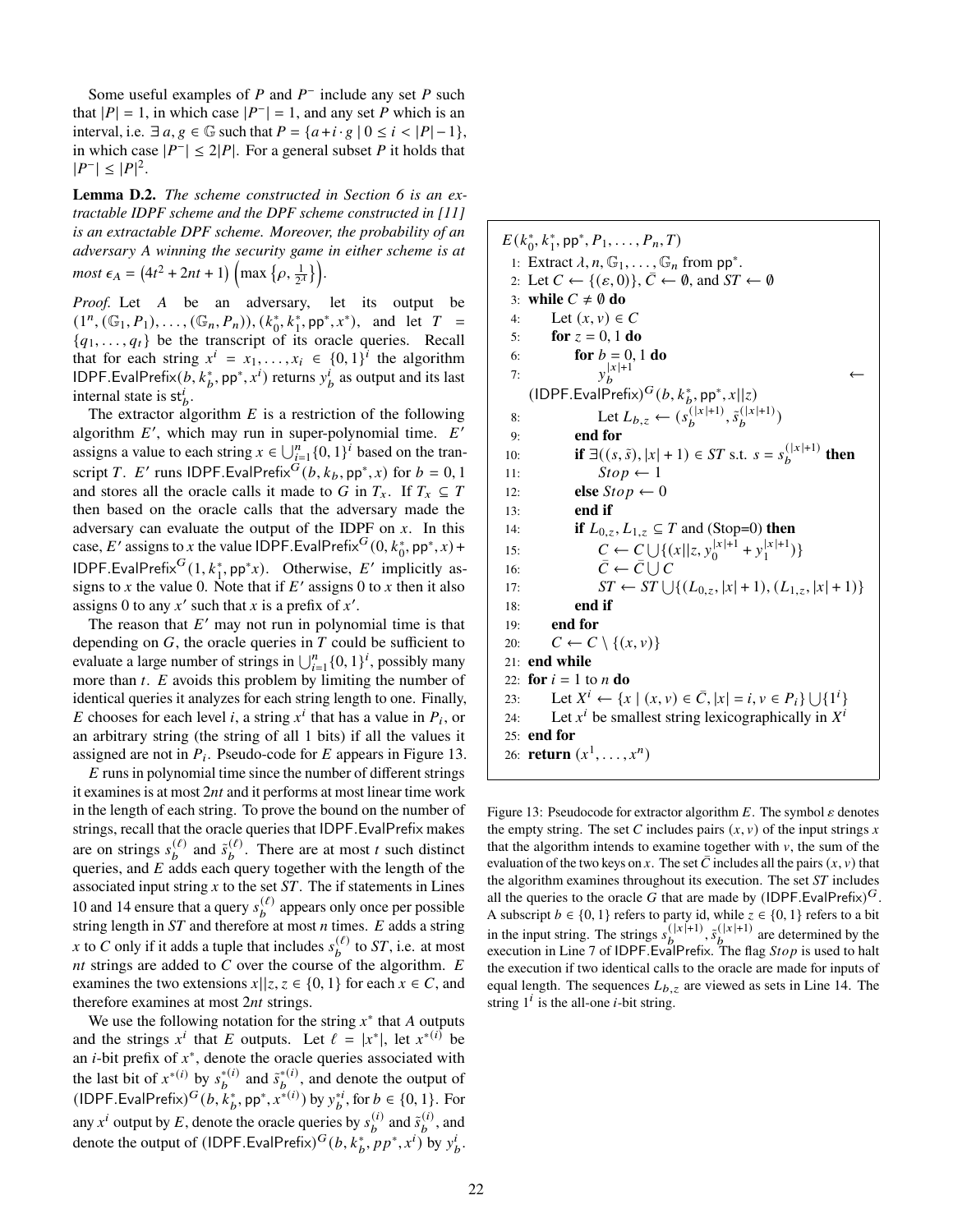We separate the analysis of the probability that the client outputs  $x^* \neq x^{\ell}$  such that  $(IDPF.EvalPrefix)^G(0, k_0^*, pp^*, x^*)$  + (IDPF.EvalPrefix)<sup>*G*</sup>(1,  $k_1^*$ , pp<sup>\*</sup>,  $x^*$ )  $\in$  *P*<sub> $\ell$ </sub> into three cases.

- 1. There exist some  $1 \le i \le \ell, b \in \{0, 1\}$  such that  $s_b^{*(i)}$  or  $\tilde{s}_{b}^{*(i)}$  is not a query in T.
- 2.  $s_b^{*(i)}$  and  $\tilde{s}_b^{*(i)}$  are queries in T for all i and b, and  $x^* \in \overline{C}$ .

3.  $s_b^{*(i)}$  and  $\tilde{s}_b^{*(i)}$  are queries in T for all *i* and *b*, and  $x^* \notin \overline{C}$ .

**Case 1.** In the first case,  $E$  does not examine  $x^*$ , which implies that A wins if  $y^{*\ell} = y_0^{*\ell} + y_1^{*\ell} \in P_\ell$ , and the event that  $x^* \neq 1^\ell$ and E returns  $1^{\ell}$  does not occur. We establish a lower bound on the probability that  $y^{*\ell} \notin P_\ell$  and derive an upper bound on the probability that  $y^{*\ell} \in P_{\ell}$ , which is an upper bound on the probability that A wins. Obviously,

$$
\Pr[y^{* \ell} \notin P_\ell] \ge \Pr[y^{* \ell} \notin P_\ell \mid \tilde{s}_b^{*(\ell)} \notin T] \cdot \Pr[\tilde{s}_b^{*(\ell)} \notin T].
$$

If  $\tilde{s}_{b}^{*(\ell)} \notin T$  then  $Pr[y^{*\ell} \notin P_{\ell}] = \frac{|\mathbb{G}_{\ell}| - |P_{\ell}|}{|\mathbb{G}_{\ell}|}$  $\frac{g_{\ell}|-|P_{\ell}|}{|G_{\ell}|}$  since G is a random oracle and therefore  $y^{*\ell}$  is randomly distributed in  $\mathbb{G}_{\ell}$  and is independent of the view of  $A$ .

To bound  $Pr[\tilde{s}_{b}^{*(\ell)} \notin T]$  we analyze the case that all the oracle queries that  $(IDPF.EvalPrefix)^G(b, k_0^*, pp^*, x^*)$  makes in levels  $j = i, ..., \ell$  are not in T. (IDPF.EvalPrefix)<sup>G</sup> $(b, k_0^*, pp^*, x^*)$ makes two oracle calls in level *j*, one querying  $s_b^{*(j-1)}$  and the second querying  $\tilde{s}_{b}^{*(j)}$ . Altogether, there are at most 2n such oracle calls, which we denote  $q_1, \ldots, q_{2n}$  for convenience. Since G is a random function and its values on  $\{0, 1\}^{\lambda} \setminus T$  are independent of the view of A, if  $s_b^{*(j-1)} \notin T$  then  $Pr[s_b^{*(j)}] \notin T$  $T$ ] =  $\frac{2^{\lambda}-t}{2\lambda}$  $\frac{\lambda_{-t}}{2\lambda}$  and similarly, if  $\tilde{s}_b^{*(j)} \notin T$  then  $Pr[s_b^{*(j)} \notin T] = \frac{2^{\lambda_{-t}}}{2^{\lambda_{-t}}}$  $\frac{x-t}{2^{\lambda}}$ . Therefore,  $Pr[q_j \notin T | q_1, \ldots, q_{j-1} \notin T] \geq \frac{2^{\lambda}-1}{2^{\lambda}}$  $\frac{\lambda^2-t}{2\lambda}$ . It follows that

$$
\Pr[s_b^{*(\ell)} \notin T] \ge \Pr[q_1, \dots, q_{2n} \notin T]
$$
  
\n
$$
\ge \left(1 - \frac{t}{2^{\lambda}}\right)^{2n}
$$
  
\n
$$
\ge 1 - \frac{2nt}{2^{\lambda}}
$$

and therefore,  $Pr[y^{*\ell} \notin P_\ell] \geq \left(1 - \frac{|P_\ell|}{\|\mathcal{F}_\ell\|}\right)$  $\frac{|P_{\ell}|}{|\mathbb{G}_{\ell}|}\bigg) \left(1 - \frac{2nt}{2^{\lambda}}\right)$  and

$$
\Pr[y^{*\ell} \in P_\ell] \le \frac{|P_\ell|}{|\mathbb{G}_\ell|} + \frac{2nt}{2^{\lambda}}.
$$

**Case 2.** In the second case,  $E$  does examine  $x^*$ , but outputs a different string of the same length  $x^{\ell}$ . That means that the y values for both strings,  $x^*$  and  $x^{\ell}$  are in the valid set  $P_{\ell}$ . To bound the probability that this event occurs we consider the construction of IDPF.EvalPrefix.

There exist group elements  $W_0^*$ ,  $W_1^*$ ,  $W_{CW} \in \mathbb{G}_{\ell}$  such that:  $W_0^* + W_1^* + W_{CW} = y_0^{*l} + y_1^{*l} \in P_l$ , where  $W_0^*$  is part of  $G(\tilde{s}_0^{*l})$ ,  $W_1^*$ is part of  $G(\tilde{s}_1^{*})$  and  $W_{CW}$  is included in the public parameters pp. It follows that there is a random element  $W^* = W_0^* + W_1^* \in \mathbb{G}_\ell$  and a part of the public parameters  $W_{CW}$  such that  $\tilde{W}^* + \tilde{W}_{CW} \in P_{\ell}$ . Using similar reasoning for the output value of the string  $x^{\ell}$ it holds that there is a random element  $W^{(\ell)} \in \mathbb{G}_{\ell}$  such that

 $W^{(\ell)} + W_{CW} \in P_{\ell}$ . Note that the same  $W_{CW}$  is used for both strings since their length is equal.

Therefore,  $W^* + W_{CW} - (W^{(\ell)} + W_{CW}) = W^* - W^{(\ell)}$  is in  $P_{\ell}^-$  and similarly  $W^{(\ell)} - W^* \in P^-$ . It follows that for the second case to occur, there must be an ordered pair of values among at most  $t$  values that  $A$  examines in the  $\ell$ -th level such that their difference is in  $P_{\ell}^-$ . The number of such ordered pairs is  $t(t-1)$ and by union bound the probability that the difference between any pair is in  $P^-$  is less than  $\frac{|P^-_l|t^2}{\sqrt{|C_1|}}$  $\frac{\ell+\ell}{|\mathbb G_\ell|}$ .

**Case 3.** In the third case, all the oracle queries required to evaluate  $x^*$  are in T, but E does not add  $x^*$  to C in its execution. The only way that could happen is that there are two different  $i$ -bit strings,  $x^{*(i)}$ ,  $x^{(i)}$  such that  $s_b^{*(i)} = s_b^{(i)}$ , for  $b, b' \in \{0, 1\}$ . In this situation, the If statement in Line [10](#page-18-7) prevents the examination of ∗ .

Assuming that  $x^{*(i)}$  is the first prefix of  $x^*$  that triggers the If statement in Line [10,](#page-18-7) there are two possible sub-cases. The first is that  $\tilde{s}_b^{*(i)} \neq \tilde{s}_{b'}^{(i)}$ , and the second is that  $\tilde{s}_b^{*(i)} = \tilde{s}_{b'}^{(i)}$ , but  $s_b^{*(i-1)} \neq s_{b'}^{(i-1)}$ .

To bound the probability that  $\tilde{s}_b^{*(i)} \neq \tilde{s}_{b'}^{(i)}$ , but  $s_b^{*(i)} = s_{b'}^{*(i)}$ , note that  $s_b^{*(i)}$  is a restriction of  $G(\tilde{s}_b^{*(i)})$  to  $\lambda$  bits, and  $s_b^{(i)}$  is a restriction of  $G(\tilde{s}_{b'}^{(i)})$  to  $\lambda$  bits. Since G is a random function, the probability of finding two queries in  $T$  that  $G$  maps to the same output in  $\{0, 1\}^{\lambda}$  is at most  $\binom{n}{2}$  $_{2}^{t})/2^{\lambda}$ .

To bound the probability of the second sub-case, recall that either  $\tilde{s}_{b}^{*(i)} = G(s_{b}^{*(i-1)})$  (abusing the notation to let  $G(\cdot)$  denote the restriction of G to the  $\lambda$  bits used to derive  $\tilde{s}_b$ ) or  $\tilde{s}_b^{*(i)}$  =  $G(s_b^{*(i-1)}) \oplus s_{CW}$ , for  $s_{CW} \in \text{pp}$ . Similarly, either  $\tilde{s}_{b'}^{(i)} =$  $G(s_{b'}^{(i-1)})$  or  $\tilde{s}_{b'}^{(i)} = G(s_{b'}^{(i-1)}) \oplus s_{CW}$ . Thus, either  $G(s_b^{*(i-1)}) =$  $G(s_{b'}^{(i-1)})$  or  $G(s_b^{*(i-1)}) = G(s_{b'}^{(i-1)}) \oplus s_{CW}$ . The probability that either case occurs is at most  $2\binom{t}{2}/2^{\lambda}$ .

By union bound, the probability that the third case occurs is at most  $\frac{3 {t \choose 2}}{2\lambda}$  $\frac{\binom{t}{2}}{2^{\lambda}} \leq \frac{3t^2}{2^{\lambda}}$  $\frac{3t^2}{2^{\lambda}}$ .

taking a union bound over the three cases, we have that

$$
\epsilon_A \leq \frac{|P_{\ell}|}{\mathbb{G}_{\ell}} + \frac{2nt}{2^{\lambda}} + \frac{|P_{\ell}^-|t^2}{|\mathbb{G}_{\ell}|} + \frac{3t^2}{2^{\lambda}}
$$
  

$$
\leq \frac{3t^2 + 2nt}{2^{\lambda}} + (t^2 + 1)\rho
$$
  

$$
\leq (4t^2 + 2nt + 1)(\max{\rho, 1/2^{\lambda}})
$$

 $\Box$ 

# <span id="page-22-0"></span>**E Differential privacy details**

We describe how to modify the leakage profile of our heavy-hitters protocol to satisfy a meaningful nation of differential privacy. We claim no novelty of the technique we use to provide differential privacy—similar ideas appear in prior work [\[25,](#page-13-25)[29,](#page-14-28)[40\]](#page-14-21) (see also the work of Balle et al. [\[3\]](#page-13-26)). The main point here is that adding differential privacy to our system is simple.